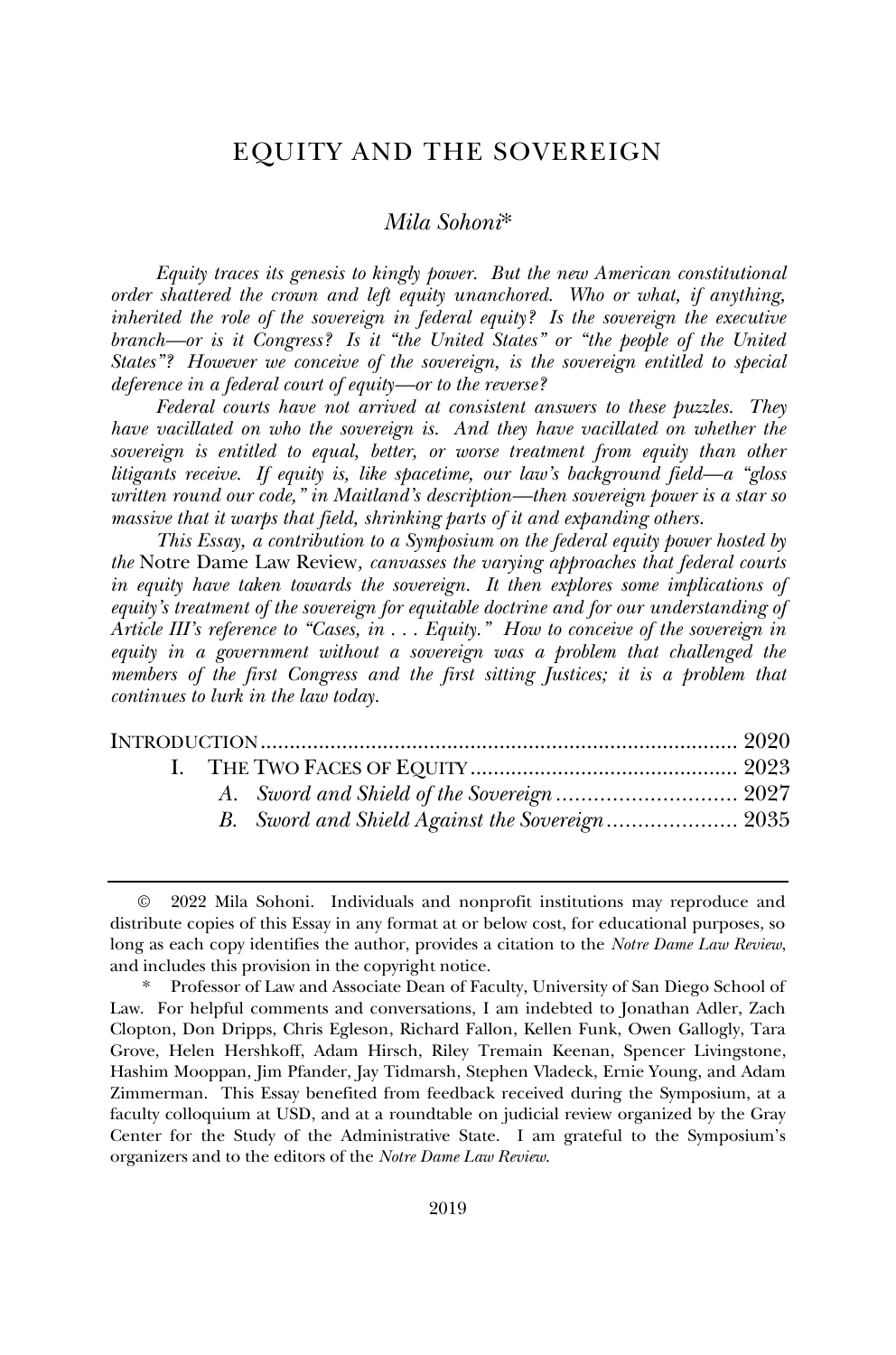*But where, say some is the King of America? . . . [I]n America THE LAW IS KING. For as in absolute governments the King is law, so in free countries the law ought to be King; and there ought to be no other.*<sup>1</sup>

#### **INTRODUCTION**

<span id="page-1-0"></span>Equity traces its genesis to kingly power.<sup>2</sup> But "in our system of government... [w]e have no king."<sup>3</sup> Who or what, if anything, inherited the role of the sovereign in federal equity? $4$  Is the sovereign the executive branch—or is it Congress? Is it "the United States" or "the people of the United States"? Or is it instead, as Thomas Paine had it, that in America "the law ought to be king[,] and there ought to be no other"?<sup>5</sup> However we conceive of the sovereign, is the sovereign entitled to special deference in a federal court of equity—or to the reverse?

3 Langford v. United States, 101 U.S. 341, 343 (1879).

4 Federal equity is not the sole arena in which "the problem of the missing king" rears its head. *See, e.g.*, *infra* notes 126–28 (sovereign immunity) and note 32 (*parens patriae* standing). On the common law side, the "prerogative writs" (mandamus, habeas corpus, certiorari, quo warranto, prohibition) issued by the King's Bench derived from the power of the "King's judges" to "exercise[] his supreme plenary power of judicature." LOUIS L. JAFFE, JUDICIAL CONTROL OF ADMINISTRATIVE ACTION 153 (1965); *see also infra*  note 86 (describing the disentanglement of prerogative writs from royal power). I focus only on *federal equity*'s relationship to the *federal sovereign* because the subject is important enough, and confused enough, to warrant sustained attention.

5 *See* PAINE, *supra* note 1.

<sup>1</sup> THOMAS PAINE, COMMON SENSE 75 (Edward Larkin ed., Broadview Press 2004) (1776).

<sup>2</sup> Trump v. Hawaii, 138 S. Ct. 2392, 2426 (2018) (Thomas, J., concurring) ("Equity originated in England as a means for the Crown to dispense justice by exercising its sovereign authority."); J.H. BAKER, AN INTRODUCTION TO ENGLISH LEGAL HISTORY 107 (5th ed. 2019) ("The anomaly that a politician [the chancellor] should hold the highest judicial office in the land was compounded by the undefined nature of the chancellor's jurisdiction. The chancellor received no patent or commission defining his authority, he held office at the king's pleasure . . . . His powers derived from his custody of the great seal and from his pre-eminent position in the King's Council."); Thomas O. Main, *Traditional Equity and Contemporary Procedure*, 78 WASH. L. REV. 429, 437–38 (2003) (noting that equity "derived from the royal prerogative of English kings," who had "ultimate and supreme power . . . to do justice in any case between their subjects"); *id.* at 438 n.51 ("The operative principle was that the king was the fountainhead of all justice, and in him, resided the final power to do whatever was just and righteous."); *see also infra* text accompanying notes 84–85.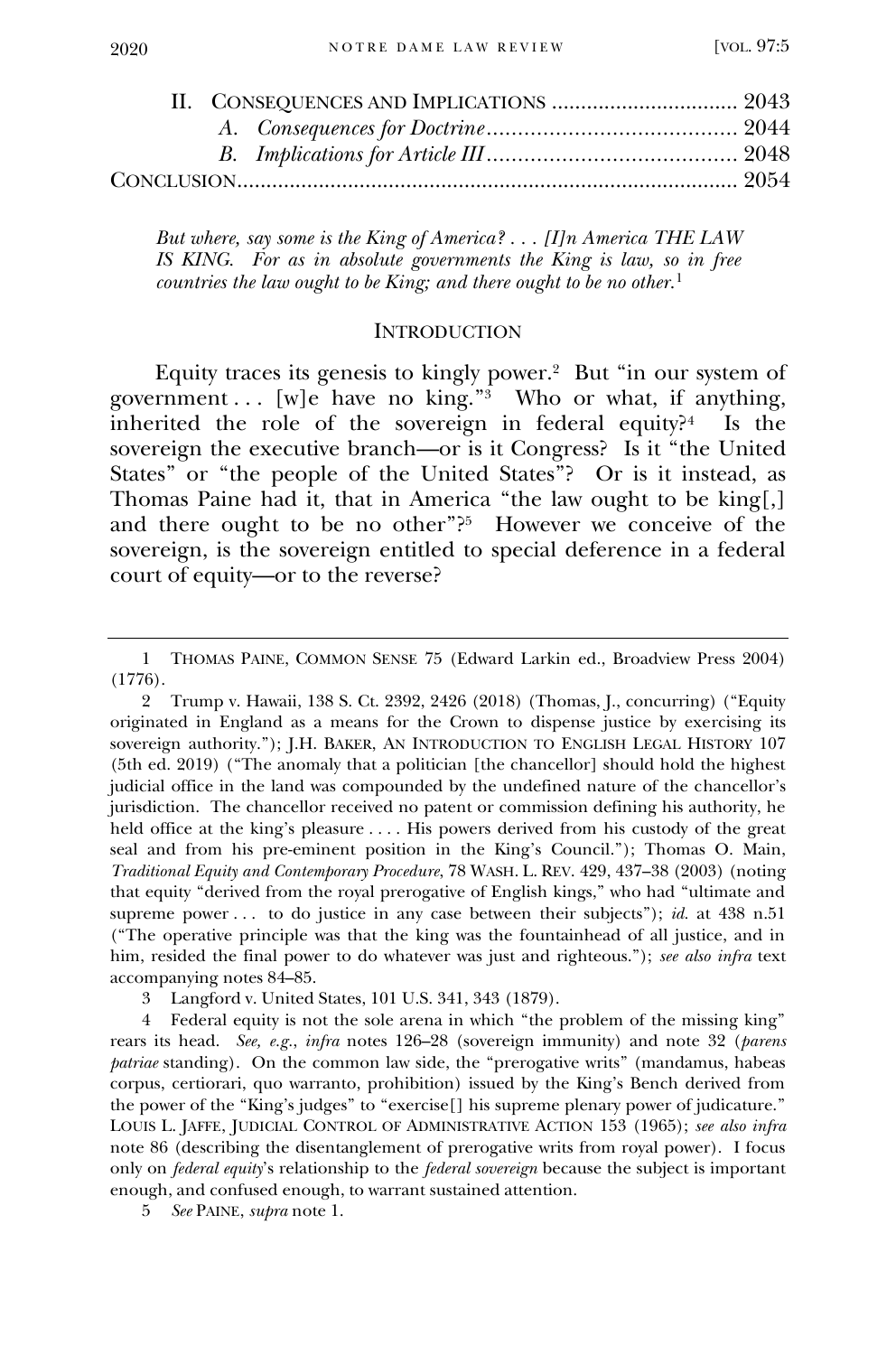Federal courts sitting in equity have not arrived at consistent answers to these puzzles. They have vacillated on who the sovereign is. And they have vacillated on whether the sovereign is entitled to equal, better, or worse treatment from equity than other litigants receive. If equity is, like spacetime, our law's background field—a "gloss written round our code" <sup>6</sup>—then sovereign power is a star so massive that it warps that field, shrinking parts of it and expanding others. In this Essay, I set out some examples of that phenomenon and explore some of its continuing ramifications, including in momentous cases decided as recently as a few months ago.<sup>7</sup>

Courts in equity often claim to treat the federal sovereign as if it were just another litigant—one whose "claims . . . appeal . . . to the conscience of the chancellor with the same, but with no greater or less, force than would those of a private citizen . . . . under like circumstances." 8 But the reality is more complicated. To convey a sense of equity's split personality in this realm, Part I surveys an array of doctrines and instances in which federal courts sitting in equity have taken contradictory positions on equity's relationship to sovereign power. In England, as noted, equity derived its power from the crown. In America, from the earliest days of the federal courts onwards, aspects of the law and practice of equity have continued to reflect that point of genesis by displaying a special solicitude toward the sovereign (conceived in varying ways) and its interests (conceived in varying ways). At the same time, however, equity has developed into the chief tool used by American federal courts to *check* sovereign power—a task that the English chancellors could not perform with respect to the king.<sup>9</sup> On this side of the ledger, courts sitting in

9 Trump v. Hawaii, 138 S. Ct. 2392, 2427 (2018) (Thomas, J., concurring) ("As an agent of the King, the Chancellor had no authority to enjoin him."); *see also* James E.

<sup>6</sup> *See* F. W. MAITLAND, EQUITY ALSO THE FORMS OF ACTION AT COMMON LAW 18–19 (1910).

<sup>7</sup> *See infra* text accompanying notes 115–21, 135–38 (discussing *Ala. Ass'n of Realtors v. Dep't of Health & Hum. Servs.* and *Nat'l Fed'n of Ind. Bus. v. Dep't of Labor*).

<sup>8</sup> Folk v. United States, 233 F. 177, 191 (8th Cir. 1916) ("This is a suit in equity. In such a suit the claims of the United States . . . appeal to the conscience of the chancellor with the same, but with no greater or less, force than would those of a private citizen . . . ."); Brent v. Bank of Wash., 35 U.S. (10 Pet.) 596, 614 (1836) ("Thus compelled to come into equity for a remedy to enforce a legal right, the United States must come as other suitors . . . ."); *see also* Irwin v. Dep't of Veterans Admin., 498 U.S. 89, 95–96 (1990) ("[T]he same rebuttable presumption of equitable tolling applicable to suits against private defendants should also apply to suits against the United States."); United States v. Detroit Timber & Lumber Co., 200 U.S. 321, 339 (1906) ("In passing upon transactions between the Government and its vendees we must bear in mind the general principles of equity and determine rights upon those principles except as they are limited by special statutory provisions.").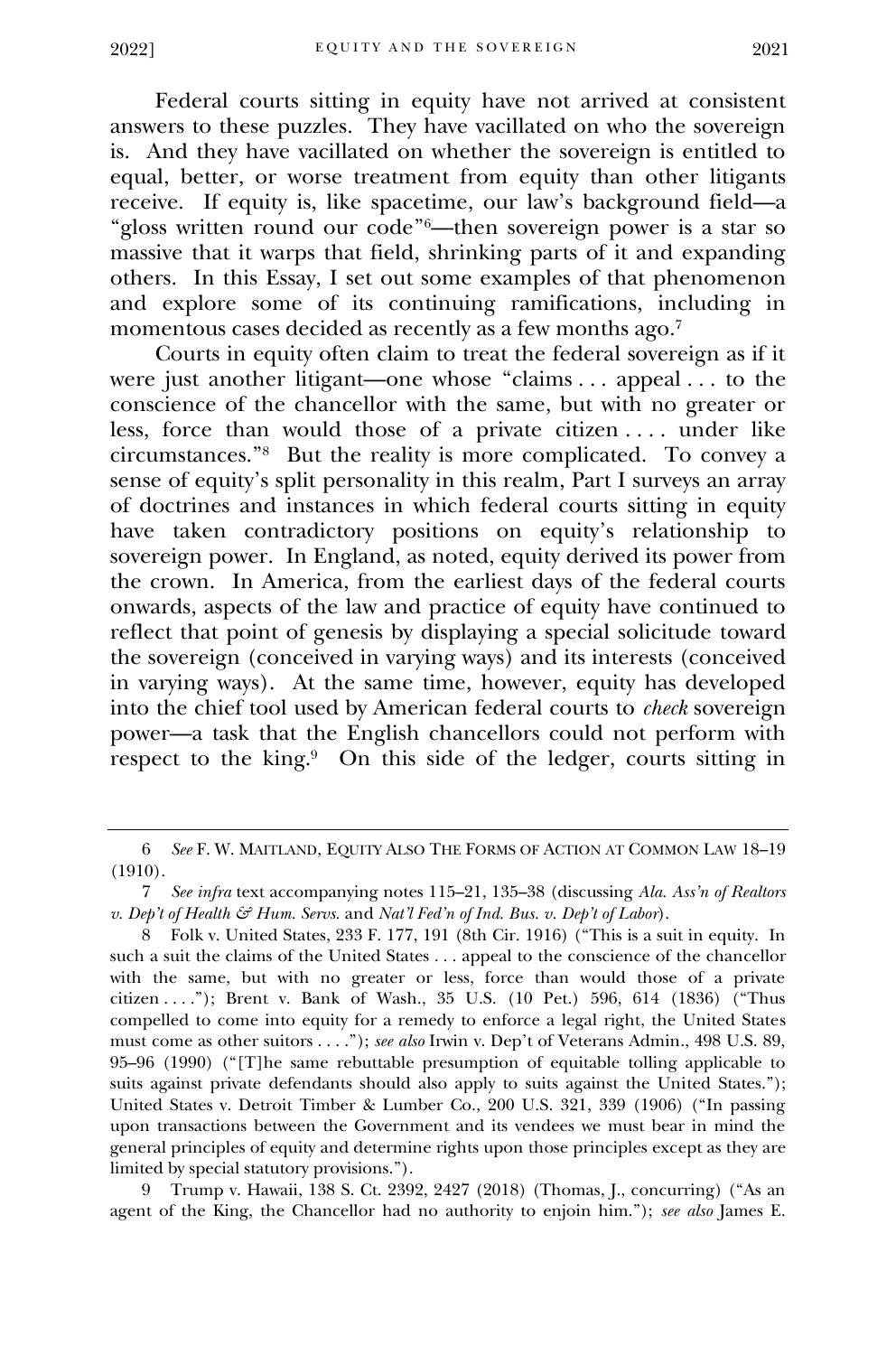equity have developed fictions about sovereign identity that enable them to elide the sovereign's claims to special treatment, and which at times leverage the protean character of the sovereign as a reason to give the sovereign *less* favorable treatment than private litigants would receive. Equity, then, operates both as a sword and shield *of* the sovereign and as a sword and shield *against* the sovereign.

This two-sided approach to the sovereign, though longstanding, is underappreciated. Its obscuring has consequences, as Section II.A explains. Courts and commentators overlook that in equity the sovereign is in fact often treated differently (or pretend that it is not treated differently) than the ordinary litigant. One consequence of this is that doctrines crafted to accommodate the sovereign's special stature seep outwards to other litigants. Another consequence is that courts and litigants recast cases that turned on the sovereign's special stature as if they would have come out the same way if the sovereign had *not* been a party to the suit, or "read down" those cases in a manner that short-shrifts the sovereign's distinctive position. If we grappled more mindfully with the sovereign's unique station in equity, we could better assess whether such blurring of doctrine is warranted.

Examining equity's conception of sovereign power yields an additional dividend, as Section II.B outlines. It helps to shed light on an enduring ambiguity of federal equity: equity's precise status as constitutional law.<sup>10</sup> Does Article III's reference to "Cases, in . . . Equity" <sup>11</sup> constrain Congress's power to create new equitable remedies? How we conceive of "the sovereign" and its prerogatives may help to answer that longstanding question. One might take the view that, in the American system of government, "We the People," the true sovereigns, allocated sovereignty across the branches through adopting the Constitution. On that view, Congress, as the organ empowered to implement the popular will through legislation, should be able to authorize—just as the English sovereigns once did—the remedies that will be available in equity; moreover, by delegating authority to federal courts, Congress should be able to empower federal courts to change and update the remedies available in equity—just as the English sovereigns long ago empowered their chancellors to do. Seen that way, Article III's reference to "Equity" would not bar the federal sovereign from creating new equitable remedies. But the Court has not—or, at least, has not forthrightly embraced that conception of the sovereign. Rather, the Court has

Pfander & Jacob P. Wentzel, *The Common Law Origins of* Ex Parte Young, 72 STAN. L. REV. 1269, 1278–79 n.36, 1292 n.112 (2020).

<sup>10</sup> *See infra* Section II.B.

<sup>11</sup> U.S. CONST. art. III, § 2, cl. 1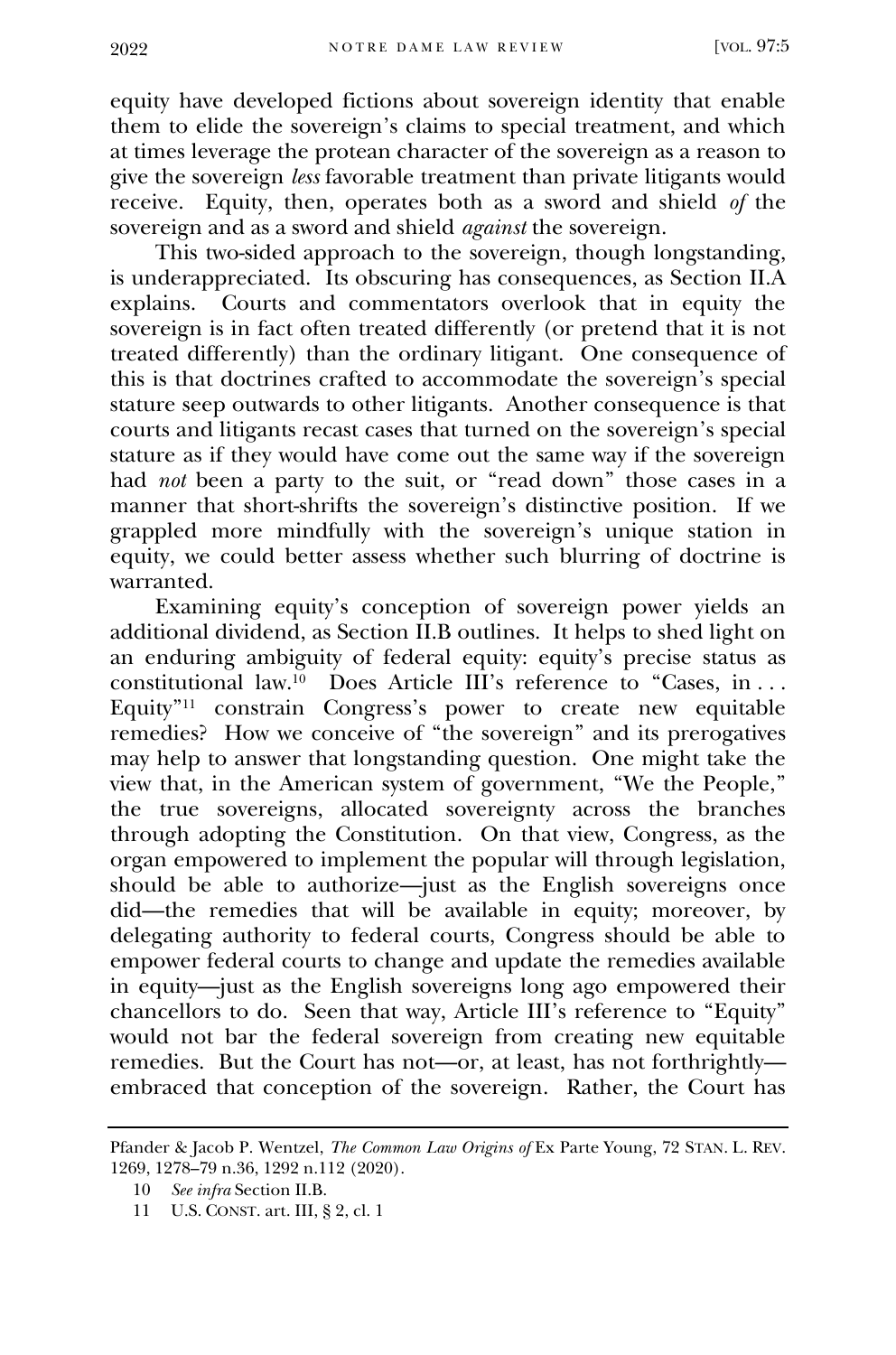left open the possibility that the clause's reference to "Equity" may bound Congress's power. On that view, "Equity" (understood as a body of law extant in 1789 and incorporated by reference in the Constitution) would be able to supersede "sovereign" power (as reflected in a duly enacted federal statute that is otherwise constitutional). That view of things is apparently one that at least Justice Thomas may find congenial.<sup>12</sup>

A brief note at the outset: this Essay's goal is not to propose a singular solution for how federal courts should treat the sovereign in equity, nor is its goal to construct a complete picture of equity's complicated role in American law.<sup>13</sup> Rather, its aim is to foreground, and urge greater attentiveness to, the variety of ways in which courts have conceived of the relationship between equity and the sovereign, and the many degrees of freedom that courts possess in characterizing that relationship. The recurrent challenge in this context, as will be shown below, is never an on-or-off, binary matter of determining "what equity will do" or "what equity will not do." Instead, the question is *what understanding of equity's relationship to the federal sovereign* one should embrace—in the uncertain context in which many different choices can claim fidelity both to "the grand aims of equity" <sup>14</sup> and to its history and traditions.

## I. THE TWO FACES OF EQUITY

<span id="page-4-0"></span>In the United States, the Court has said, "there is no such thing as a kingly head to the nation . . . . Under our system the *people*, who are there [in England] called *subjects*, are the sovereign." 15

14 Grupo Mexicano de Desarrollo, S.A. v. All. Bond Fund, Inc., 527 U.S. 308, 342 (1999) (Ginsburg, J., concurring in part and dissenting in part).

<sup>12</sup> *Trump*, 138 S. Ct. at 2425 n.2 (2018) (Thomas, J., concurring) ("Even if Congress someday enacted a statute that clearly and expressly authorized universal injunctions, courts would need to consider whether that statute complies with the limits that Article III places on the authority of federal courts."); *id.* at 2426 ("*[W]hether the authority comes from a statute or the Constitution*, district courts' authority to provide equitable relief is meaningfully constrained. *This authority must comply with longstanding principles of equity that predate this country's founding*.") (emphasis added).

<sup>13</sup> As many have observed, equity is both a seemingly inevitable element of any system of law, and a mechanism that risks opening the door to enormous judicial discretion. Even if one totally set aside equity's historical roots in sovereign power, the worry that equity empowers unaccountable judges to depart from democratically enacted legal constraints would anyway exist and need to be managed. This Essay, by canvassing federal equity's treatment of the federal sovereign, seeks to offer a fresh perspective on equity's complexity in order to complement, rather than displace, other accounts of equity and ambivalence toward equity in our legal system. I am grateful to Professor Fallon for his thoughts on this point.

<sup>15</sup> United States v. Lee, 106 U.S. 196, 205, 208 (1882).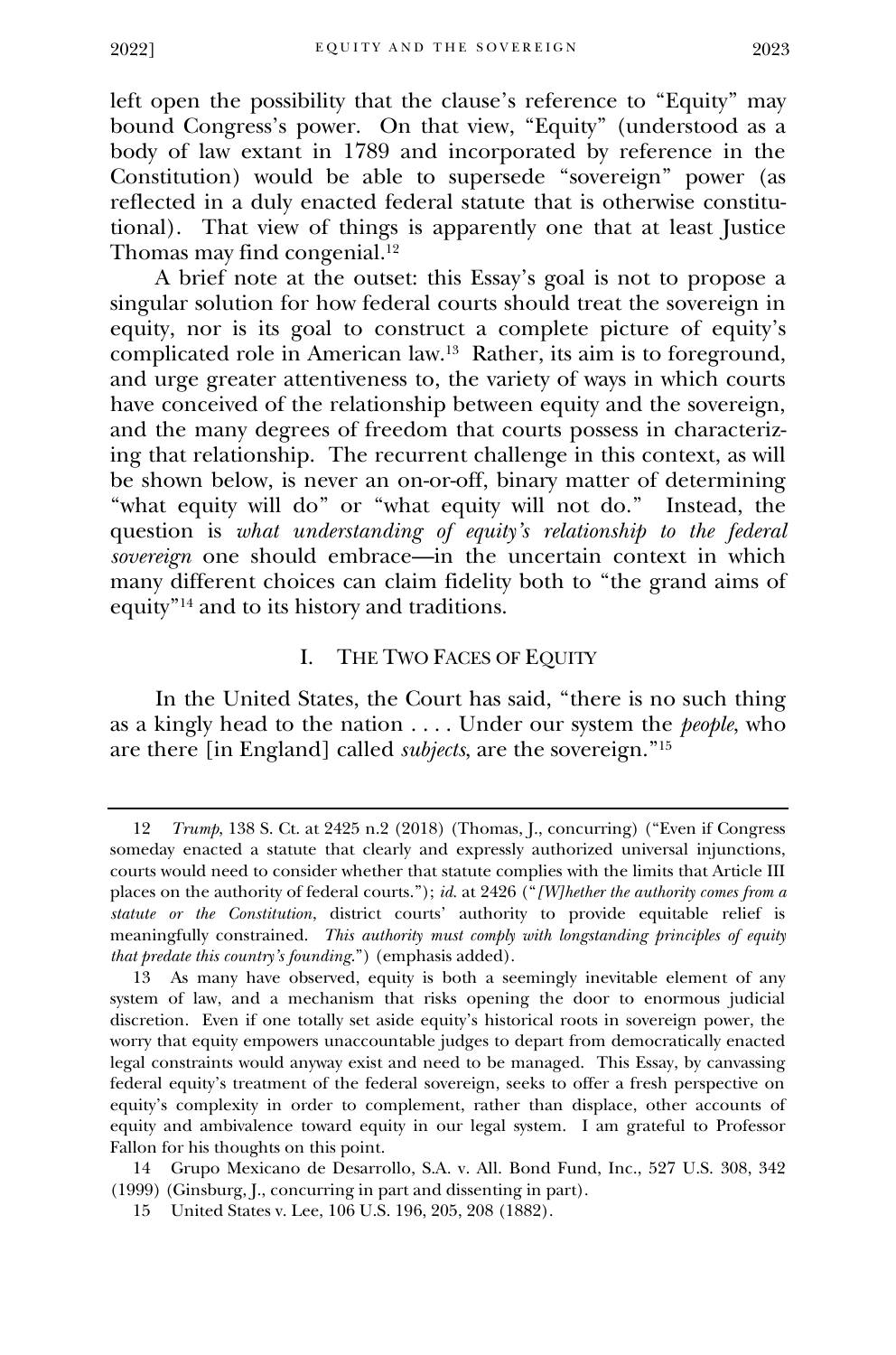Fair enough; ridding the country of the "kingly head" to the nation was, after all, the point of the Revolution. Equity was, however, a form of "kingly" power—a point certainly not lost on the colonists of pre-Revolutionary America. "[B]y the seventeenth colonists of pre-Revolutionary America. century equity had developed a sullied reputation in some sectors . . . . [e]specially among religious and political dissenters," who associated the Court of Chancery with "royal prerogative, judicial overreaching, and standardless discretion." 16 Yet, without much discussion of the matter at the Constitutional Convention,<sup>17</sup> the Framers of the Constitution assured equity a continuing role in their new government, by providing in Article III that "the judicial Power shall extend" to "Cases, in . . . Equity." 18

The first Congress, in the Judiciary Act of 1789, gave some of the lower federal courts (the circuit courts) jurisdiction over "all suits of a civil nature at common law or in equity" in which at least \$500 was in controversy and in which the parties were diverse or the United States was the plaintiff.<sup>19</sup> Five days later, the so-called "First Process Act"

17 GARY L. MCDOWELL, EQUITY AND THE CONSTITUTION 36 (1982) ("Late in the Philadelphia Convention of 1787 the motion to extend the judicial power to both law and equity was passed with only a single objection. There was no debate at that time, and the issue never again arose."); Collins, *supra* note 16, at 269 (noting the scant debate concerning Article III at the Constitutional Convention, including the lack of debate concerning the "equity" portion of Article III). For a review of the debates concerning equity during ratification, see MCDOWELL, *supra*, at 36, 40–44.

18 U.S. CONST. art. III, § 2, cl. 1 ("The judicial Power shall extend to all Cases, in Law and Equity  $\dots$ .").

19 Judiciary Act of 1789, § 11, ch. 20, 1 Stat. 78 ("That the circuit courts shall have original cognizance, concurrent with the courts of the several States, of all suits of a civil nature at common law or in equity, where the matter in dispute exceeds, exclusive of costs, the sum or value of five hundred dollars, and the United States are plaintiffs, or petitioners; or an alien is a party, or the suit is between a citizen of the State where the suit is brought, and a citizen of another State."). In discussing the debates leading up to the

<sup>16</sup> Kristin A. Collins, *"A Considerable Surgical Operation": Article III, Equity, and Judge-Made Law in the Federal Courts*, 60 DUKE L.J. 249, 267 (2010); Lawrence M. Friedman, A HISTORY OF AMERICAN LAW 54–55 (4th ed. 2019) ("Chancery was closely associated with executive power, hence, with the English colonial masters"); Stanley N. Katz, *The Politics of Law in Colonial America: Controversies over Chancery Courts and Equity Law in the Eighteenth Century*, *in* 5 PERSPECTIVES IN AMERICAN HISTORY: LAW IN AMERICAN HISTORY 257, 257–58 (Donald Fleming & Bernard Bailyn eds., 1971) ("[N]o colonial legal institution was the object of such sustained and intense political opposition as the courts dispensing equity law."); Amalia D. Kessler, *Our Inquisitorial Tradition: Equity Procedure, Due Process, and the Search for an Alternative to the Adversarial*, 90 CORNELL L. REV. 1181, 1203–04 (2005); Robert von Moschzisker, *Equity Jurisdiction in the Federal Courts*, 75 U. PA. L. REV. 287, 288– 89 (1926) ("[T]he colonists regarded equity as an appanage of the Crown's prerogative, and, therefore, inimical to their individual liberties."). I do not attempt to capture here the great variation over time in colonial approaches to equity and to courts of equity. For insightful overviews, see Katz, *supra*, and 1 JULIUS GOEBEL, JR., HISTORY OF THE SUPREME COURT OF THE UNITED STATES: ANTECEDENTS AND BEGINNINGS TO 1801, at 8–10 (1971).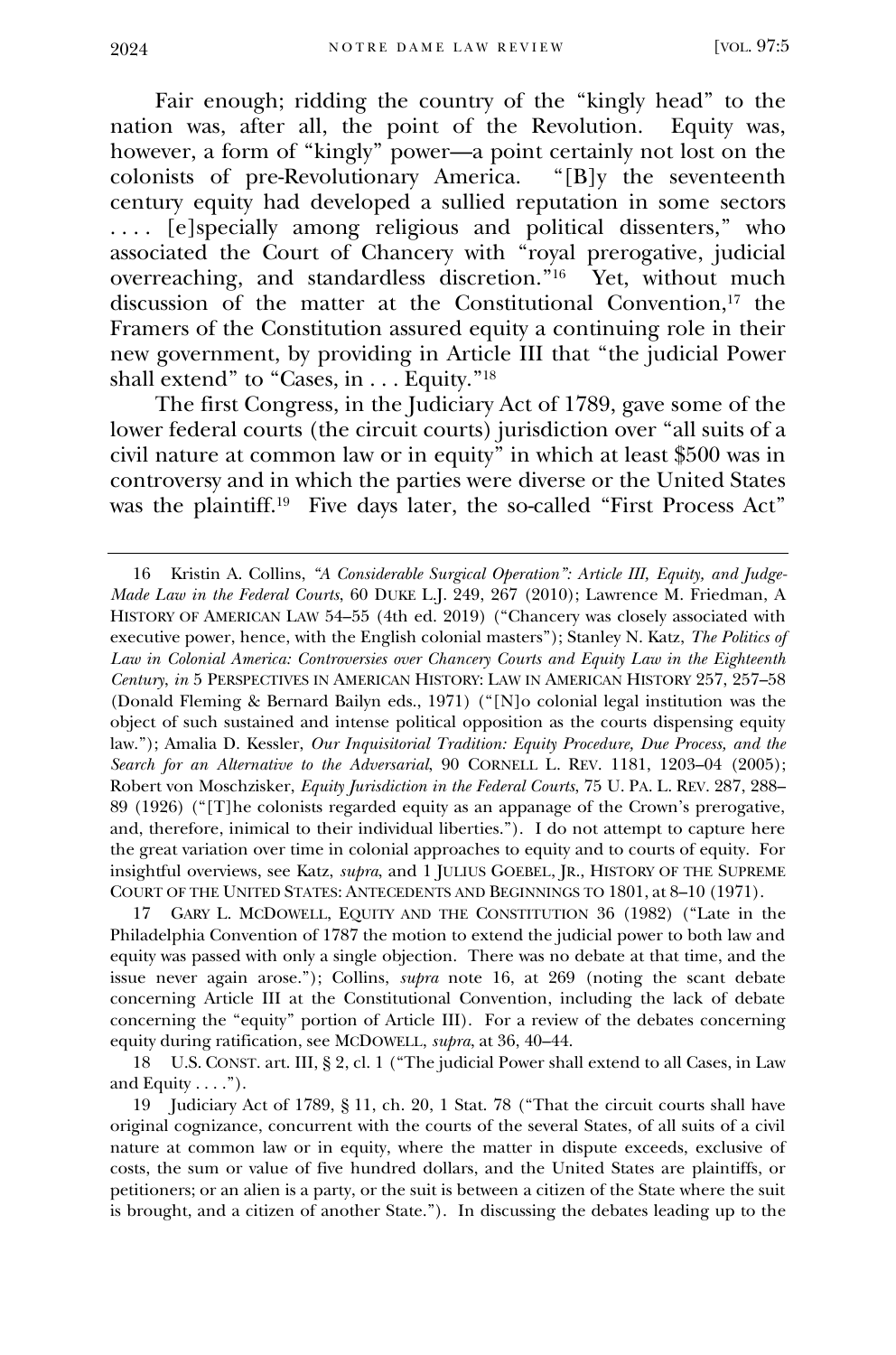followed.<sup>20</sup> That Act provided that the "forms and modes of proceedings in causes of equity . . . shall be according to the course of the civil law." 21

The First Process Act almost, but didn't, say something more. In the Senate, the original bill had included a provision requiring "[t]hat all Writs [and] Processes issuing out of any of the Courts of the United States, shall be in the name of the President of the United States of America." 22 As Tom Lee notes, "[s]ome senators chafed at this whiff of the British king's writs," <sup>23</sup> and a member of the House protested its connotation that "sovereign authority was vested in the Executive." 24 The House struck the words "'the President of' so that writs would run from the United States, in which sovereignty rightfully reposed." 25 The two chambers eventually reached a stalemate on this point, and the provision was dropped entirely. Soon

23 *Id.* On the origins of writs, see F.W. MAITLAND, CONSTITUTIONAL HISTORY OF ENGLAND  $221-22$  (1920) (noting the chancellor's "duty ... to draw up those royal writs (original writs) whereby actions are begun in the king's courts of common law"); Stephen N. Subrin, *How Equity Conquered Common Law: The Federal Rules of Civil Procedure in Historical Perspective*, 135 U. PA. L. REV. 909, 915 (1987) ("Subjects of the king, desirous of royal aid, would bring grievances to the Chancellor, who served as the king's secretary, adviser, and agent. The Chancellor's staff, the Chancery, sold writs, 'royal order(s) which authorized a court to hear a case and instructed a sheriff to secure the attendance of the defendant.'" (quoting with alterations S.F.C. MILSOM, HISTORICAL FOUNDATIONS OF THE COMMON LAW 22 (1969))).

24 4 THE DOCUMENTARY HISTORY OF THE SUPREME COURT OF THE UNITED STATES, 1789–1800, at 112 (Maeva Marcus et al. eds., 1992) [hereinafter DHSC] ("Congressman Stone argued that 'substituting the name of the President, instead of the name of United States, was a declaration that the sovereign authority was vested in the Executive. . . . The United States were sovereign; they acted by an agency, but could remove such agency without impairing their own capacity to act.'"); GOEBEL, *supra* note 16, at 515 (noting that to the suggestion that "process should run in the name of the President . . . . there was angry reaction summed up in the charge that this was 'bringing in monarchy by a sidewind,' a not unreasonable accusation in light of the fact that in pre-Revolutionary days process had run in the name of the King").

25 Lee, *supra* note 22, at 1924.

act, Professor Goebel notes that Samuel Chase's advocacy for "strengthened chancery jurisdiction" was "grasping nettles," because "the very word 'chancery' was identified with prerogative in the popular mind, and so unamendably un-American." GOEBEL, *supra* note 16, at 493.

<sup>20</sup> Act of Sept. 29, 1789, ch. 21, 1 Stat. 93, *repealed by* Act of May 8, 1792, ch. 36, § 2, 1 Stat. 275, 276. This act is often called the "First Process Act" because it was repealed and replaced in 1792 by what is often called the "Second Process Act."

<sup>21</sup> Act of Sept. 29, 1789, ch. 21, § 2, 1 Stat. 93, 94, *repealed by* Act of May 8, 1792, ch. 36, § 2, 1 Stat. 275, 276.

<sup>22</sup> Thomas H. Lee, *Article IX, Article III, and the First Congress: The Original Plan for the Federal Courts, 1787–1792*, 89 FORDHAM L. REV. 1895, 1923 (2021) (quoting 4 THE DOCUMENTARY HISTORY OF THE UNITED STATES, 1789–1800, at 115 (Maeva Marcus et al. eds., 1992)).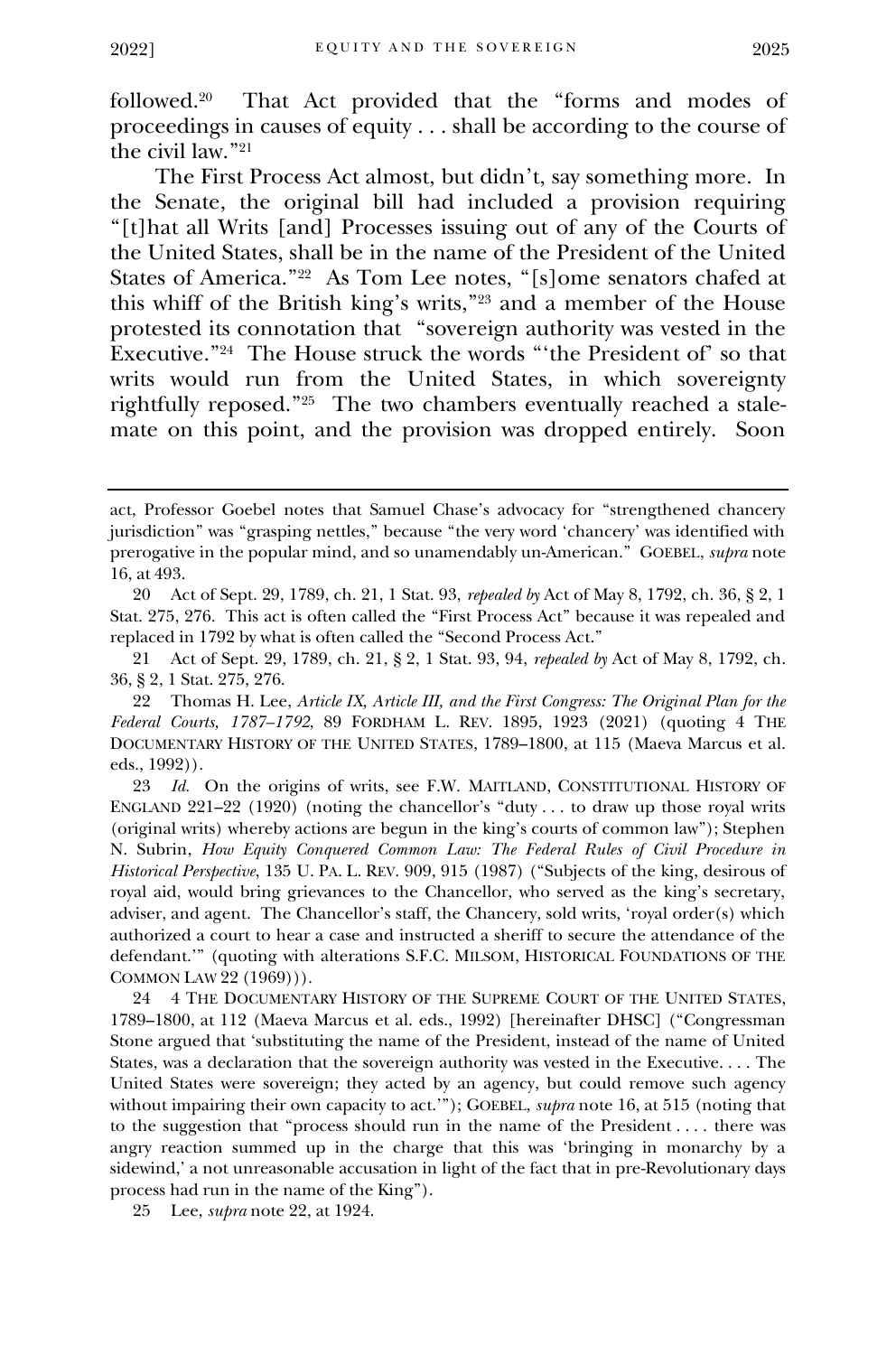thereafter, the Supreme Court resolved in its first set of rules that "(unless and until it shall be otherwise provided by Law) all Process of this Court shall be in the Name of 'the President of the United States.'" 26 This was the fourth of just four rules adopted by the Supreme Court—the other three had to do with ministerial matters of oaths, attorney admissions, and law clerks.<sup>27</sup> It survives to this day.<sup>28</sup>

The First Congress's deadlock over how to "Stile" <sup>29</sup> the federal courts' "writs and processes" has been called "a matter that seems trivial to the modern legal mind." 30 It does not seem trivial to me. It revealed the disagreement, right from the beginning, over how to frame equity's relationship to the federal sovereign.<sup>31</sup> The deadlock offers an early snapshot of what proved to be an enduring fracture in American equity, which has since evolved an array of Janus-faced doctrines with respect to the sovereign.

29 *See* Letter from John Jay to William Cushing (Dec. 7, 1789), *reprinted in* 1 DHSC, *supra* note 24, at 682 ("It gives me Pleasure to learn that writs from your District Courts will be in the name of 'the President of the [U]nited States,' and that you concur with me in thinking that Stile the most proper.").

31 *See id.* (commenting that the episode "highlighted the hostility to implementing legal practices redolent of British monarchy in the new national courts"); *see also* GOEBEL, *supra* note 16, at 540 ("There is little reason to doubt that the style of process had been viewed in the Congress as a question of constitutional import involving the nature and scope of executive authority."). For a famous early example, consider the subpoena to the sitting president, Thomas Jefferson, in the Burr trial—a subpoena issued by the president to himself. United States v. Burr, 25 F. Cas. 187 (C.C.D. Va. 1807) (No. 14,694) (Marshall, C.J.). The subpoena was worded as follows: "The president of the United States of America. To Thomas Jefferson, Robert Smith, Henry Dearborne or either of them who may have the papers—hereinafter mentioned or any of them within his or their keeping or power. You are hereby commanded to appear before the Judges of the circuit court of the United States . . . ." Subpoena served on Thomas Jefferson, June 13, 1807, LIBRARY CONG., https://www.loc.gov/item/mcc.069/ [https://perma.cc/B8G9-HLSH].

<sup>26</sup> 1 DHSC, *supra* note 24, at 177; *see* SUP. CT. R. 5 (1790) ("Ordered, That (unless and until it shall otherwise be provided by law) all process of this court shall be in the name of the President of the United States."), https://www.supremecourt.gov/pdfs/rules /rules\_1803.pdf [https://perma.cc/UUN7-WZ5D].

<sup>27</sup> 4 DHSC, *supra* note 24, at 112; *see* SUP. CT R. 2–4 (1790), https://www.supreme court.gov/pdfs/rules/rules\_1803.pdf [https://perma.cc/UUN7-WZ5D].

<sup>28</sup> *See* SUP. CT. R. 45.1 (2019) ("All process of this Court issues in the name of the President of the United States."). The wording of the rule has varied over time. *Compare id., with* SUP. CT. R. 5(1) (1858) ("All process of this court shall be in the name of the President of the United States."). The "process" referred to encompassed "process at Common Law, or in Equity." Grayson v. Virginia, 3 U.S. (3 Dall.) 320, 320 (1796).

<sup>30</sup> Lee, *supra* note 22, at 1924.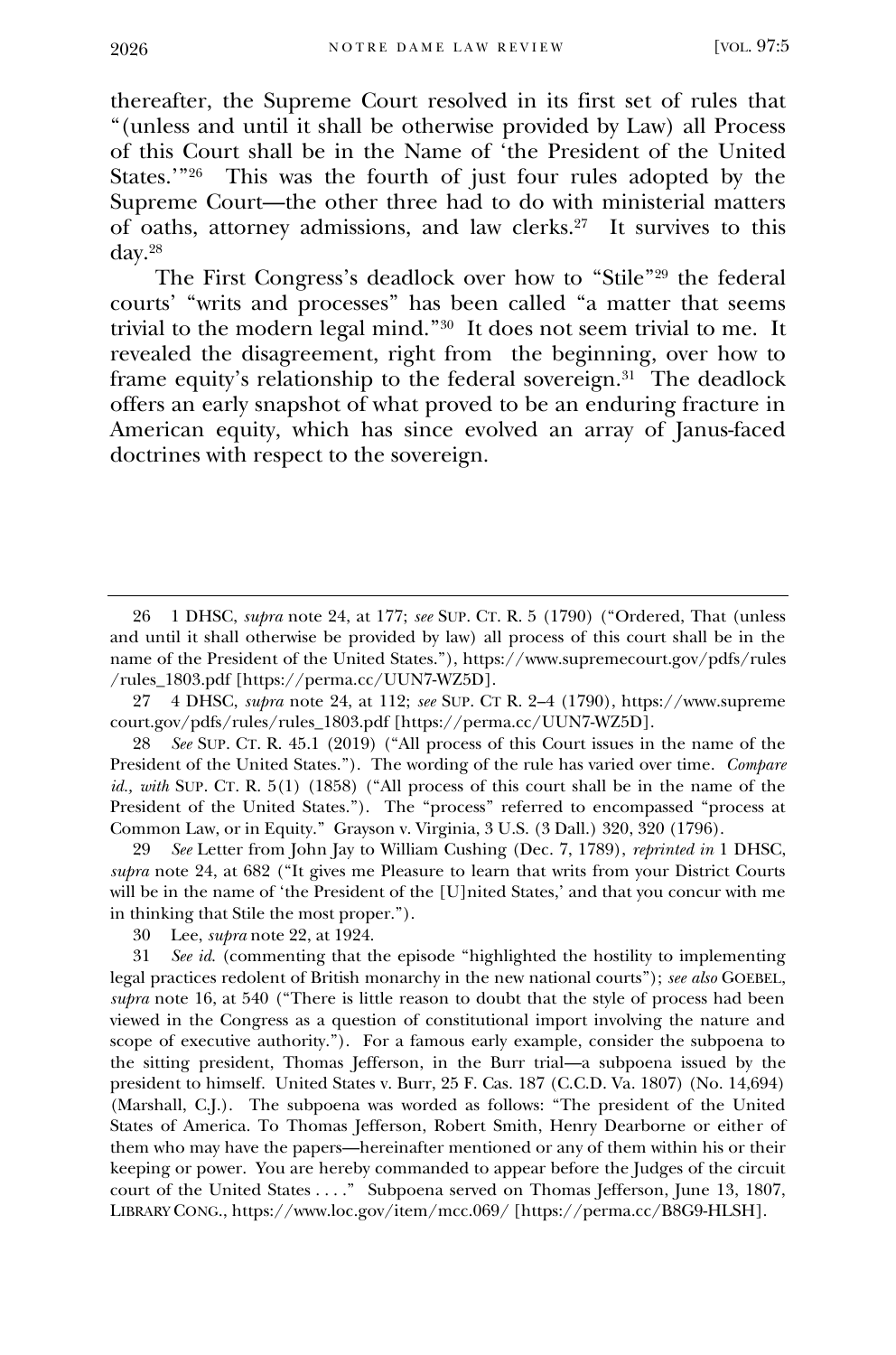#### 2022]

## *A. Sword and Shield of the Sovereign*

<span id="page-8-0"></span>Equity's roots in sovereign power have inflected the federal courts' development of equity since the Founding. Through a variety of doctrines, courts in equity have shown a special solicitude for the federal sovereign, a solicitude that other litigants do not enjoy. These perks have attached at the threshold of litigation, when the sovereign seeks to commence a case as a plaintiff in equity, or when it has jumped in as an intervenor; they have popped up in the merits stage, when the sovereign asserts its claims and defenses; they have appeared at the remedial stage, when the sovereign seeks equitable relief. Across these various contexts, courts have adopted divergent conceptions of who the sovereign is—wavering between conceiving of the sovereign as the executive branch, as Congress, as an amalgamation of these, or as the people.

The sovereign's special treatment in equity starts with its ability to bring a suit in equity in the first place.<sup>32</sup> The most famous example is *In re Debs*, <sup>33</sup> in which the United States sued and won an injunction against the Pullman railroad strike of 1894.<sup>34</sup> When Debs violated the injunction, he was adjudged to be in contempt and imprisoned.<sup>35</sup> The Court, denying Debs's petition for habeas corpus, had to decide whether the United States had been entitled to seek an injunction to begin with.<sup>36</sup> The Court declined to rest its decision on the statutory authority (the Sherman Act) that the lower court had invoked.<sup>37</sup> The Court also rejected the proposition that the government could not seek an injunction because it "ha[d] no pecuniary interest in the controversy." 38 Instead, it adopted a broader holding that went

<sup>32</sup> Leaving momentarily the confines of this Essay's federal equity/federal sovereign frame, it's worth noting that cases concerning *parens patriae* standing similarly bend to accommodate the interests of state sovereigns. *See* Massachusetts v. EPA, 549 U.S. 497 (2007); Alfred L. Snapp & Son, Inc. v. Puerto Rico *ex rel.* Barez, 458 U. S. 592, 607 (1982) ("One helpful indication in determining whether an alleged injury . . . suffices to give the State standing to sue as *parens patriae* is whether the injury is one that the State, if it could, would likely attempt to address through its sovereign lawmaking powers."). For an overview of the United States' litigation advantages, see Helen Hershkoff, 14 WRIGHT & MILLER'S FEDERAL PRACTICE AND PROCEDURE §§ 3652–3653 (4th ed.).

<sup>33</sup> 158 U.S. 564, 566, 583 (1895).

<sup>34</sup> *See id.* at 566, 582.

<sup>35</sup> *See id.* at 568, 570, 572–73.

<sup>36</sup> *See id.* at 575, 600.

<sup>37</sup> *Id.* at 600 ("[W]e prefer to rest our judgment on the broader ground . . . believing it of importance that the principles underlying it should be fully stated and affirmed.").

<sup>38</sup> *Id.* at 586. The Court noted that "[i]t is said that equity only interferes for the protection of property, and that the government has no property interest." *Id.* at 583. To that, the Court responded that—though it would be a "sufficient reply . . . that the United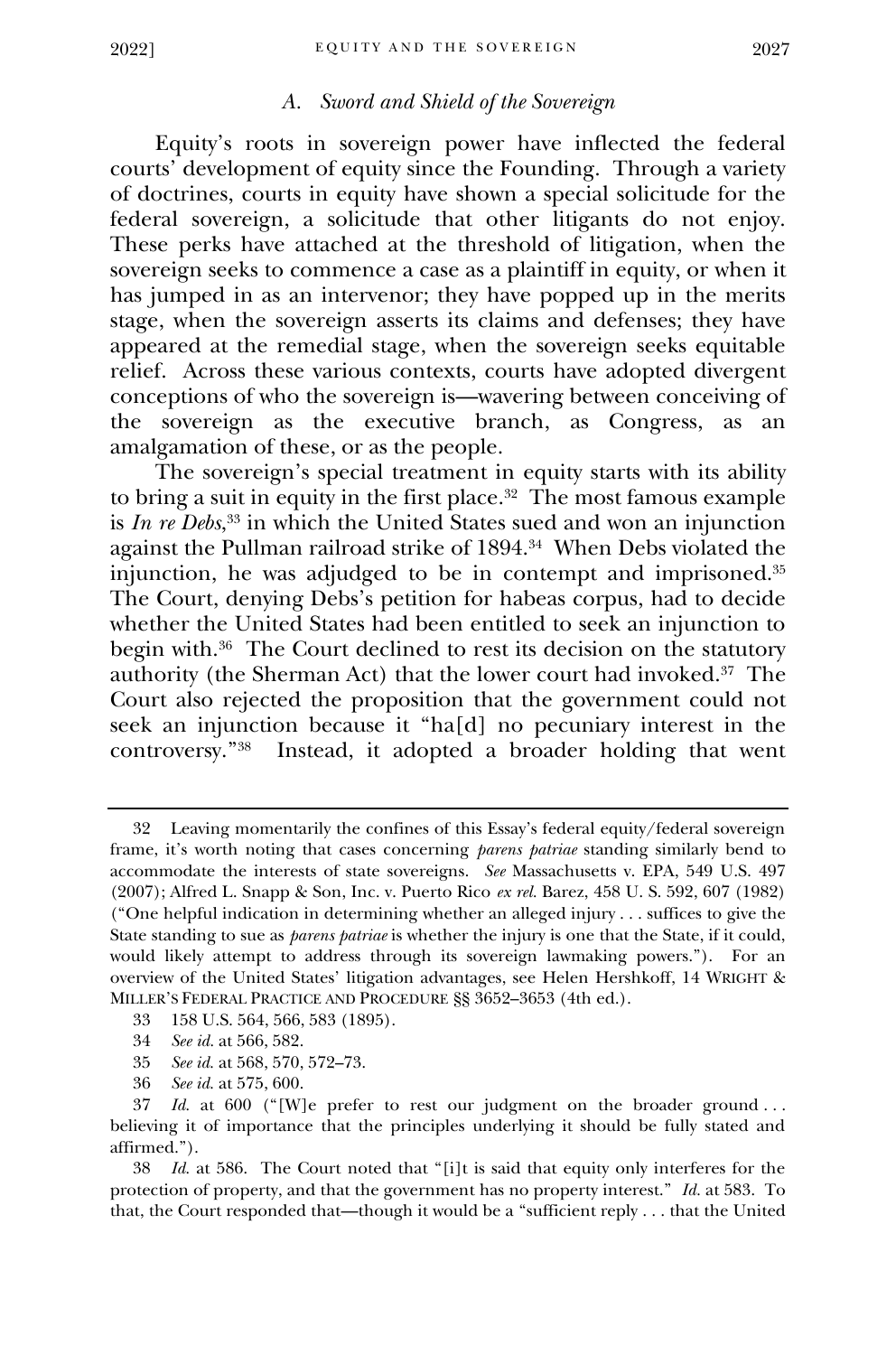beyond the government's statutory authority or proprietary interests to invoke the government's "obligation[]" to "promote the interest of all, and to prevent the wrongdoing of one resulting in injury to the general welfare." 39

Courts and commentators have long clashed on how broadly *Debs* should be read.<sup>40</sup> But it was at a minimum a clear-cut instance in which "[t]he parallelism between government and private plaintiffs broke down." 41 Absent a pecuniary interest or "special injury," no private plaintiff could have obtained an injunction requiring that the "highways of interstate commerce" be kept "free from obstruction," let alone obtained an injunction based on an "obligation[] . . . to promote the interest of all." 42 And though the Court unanimously recognized the right of "the government" (in its term) to seek this sweeping injunction—even "praise[d]" it for seeking that

40 *See, e.g.*, United States v. Solomon, 563 F.2d 1121, 1127 (4th Cir. 1977) ("If *Debs* is given its most expansive possible meaning, the executive may sue without statutory authorization whenever the alleged violations 'affect the public at large.' . . . Other courts, however, have treated *Debs* as depending upon one or more of the particular elements of the facts on which it was decided, *e.g.*, . . . the harm was a public nuisance." (quoting *Debs*, 158 U.S. at 586)); Aditya Bamzai & Samuel L. Bray, Debs *and the Federal Equity Power*, 98 NOTRE DAME L. REV. (forthcoming 2022) (manuscript at 36), https://papers.ssrn.com /sol3/papers.cfm?abstract\_id=3953534 (arguing that *Debs* should be read as allowing suits by the United States concerning "a proprietary interest of the sovereign itself, or the proprietary interests of the public that are protected in the abatement of a public nuisance"); *see also infra* notes 141–42 and accompanying text.

41 Note*, Protecting the Public Interest: Nonstatutory Suits by the United States*, 89 YALE L.J. 118, 121 (1979); *see also id.* at 120 (noting that "the early decisions recognized no essential difference between the United States and other parties plaintiff. The government was entitled to claim standing and to imply rights of action on the same terms as other legal persons."); *id.* at 122 ("By allowing the United States to satisfy the standing requirement by citing an injury to the public or the public interest, rather than to itself as a legal entity, the Supreme Court recognized that the United States was different from other legal persons.").

42 *Debs*, 158 U.S. at 586, 593; *see also id.* at 584 ("The obligations which [the United States] is under to promote the interest of all, and to prevent the wrongdoing of one resulting in injury to the general welfare, is often of itself sufficient to give it a standing in court."); *cf.* Pennsylvania v. Wheeling & Belmont Bridge Co., 54 U.S (13 How.) 518, 566 (1852) ("Where no special damage is alleged, an individual could not prosecute in his own name for a public nuisance.").

States have a property in the mails"—the Court "d[id] not care to place our decision upon this ground alone." *Id.* at 583–84.

<sup>39</sup> *See id.* at 584; *see also id.* at 586 ("[W]henever the wrongs complained of are such as affect the public at large, and are in respect of matters which by the Constitution are entrusted to the care of the Nation, and concerning which the Nation owes the duty to all the citizens of securing to them their common rights, then the mere fact that the government has no pecuniary interest in the controversy is not sufficient to exclude it from the courts, or prevent it from taking measures therein to fully discharge those constitutional duties.").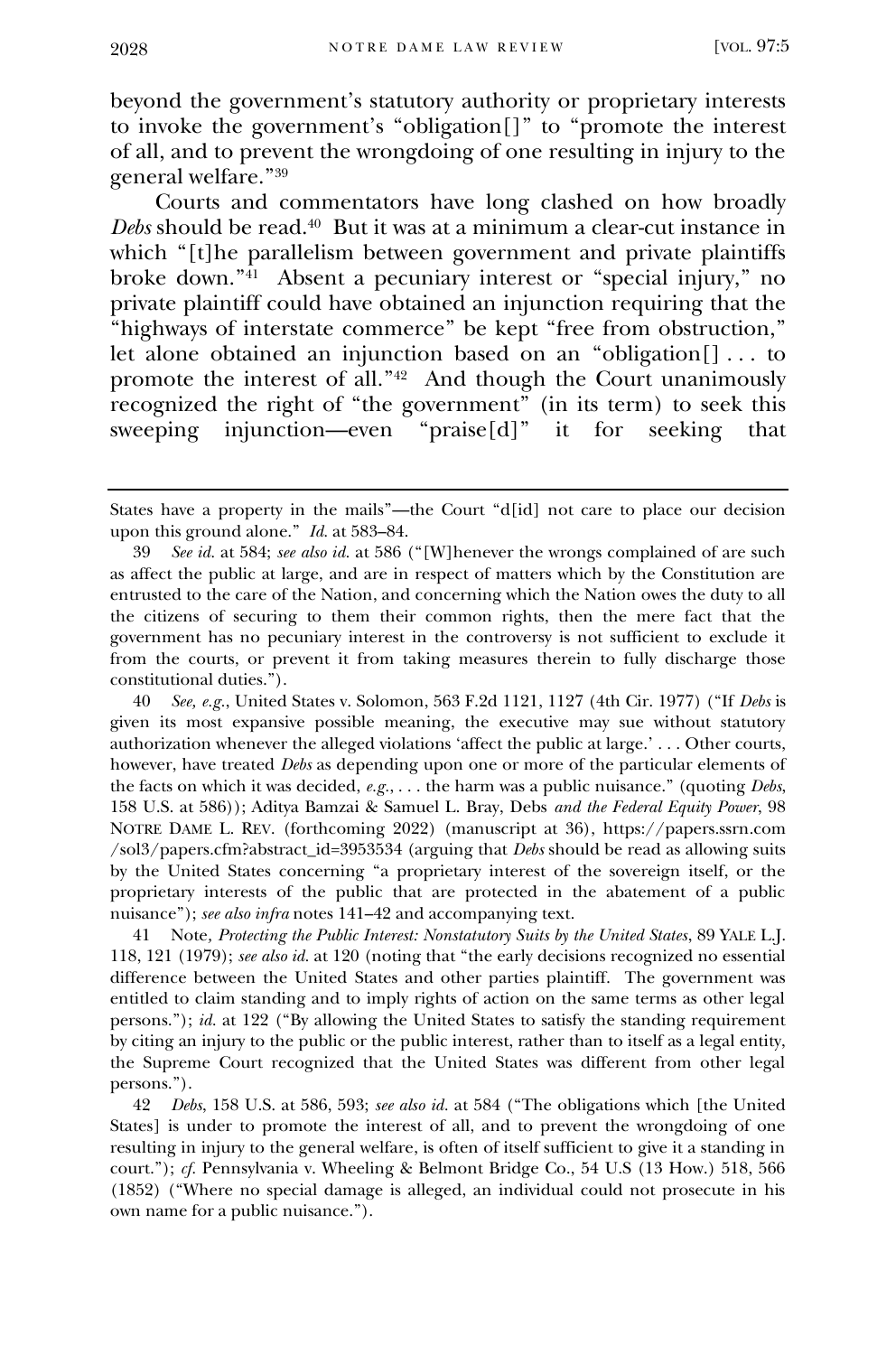injunction43—the Court did not satisfactorily resolve *who* "the government" was. By disclaiming reliance on statute, the Court seemingly equated the executive branch with "the government"; it neither broached nor answered the question of why the executive branch was entitled to seek an equitable remedy without being authorized to do so by Congress.<sup>44</sup> Subsequent decisions allowing the United States to seek nonstatutory equitable remedies have likewise failed to resolve these issues, sometimes skipping over them entirely.<sup>45</sup> The Court recently ducked the question again.<sup>46</sup>

The government does not just enjoy special perks when it seeks to begin its own suits. It also has received special treatment when it seeks to intervene in suits that others are litigating. (In case this needs saying, "intervention practice is largely the product of equity." <sup>47</sup>) An influential case on intervention—*SEC v. U.S. Realty & Improvement Co.* <sup>48</sup>—illustrates the point. In *U.S. Realty*, a publicly

44 Note, *supra* note 41, at 122 n.23.

45 *See, e.g.*, Arizona v. United States, 567 U.S. 387, 393 (2012) (addressing on the merits a nonstatutory suit in equity by the United States to enjoin a state law as preempted but failing to explain why the United States could sue); N.Y. Times Co. v. United States, 403 U.S. 713, 714 (1971) (also known as *Pentagon Papers*) (addressing on the merits a nonstatutory suit in equity by the United States to enjoin publication of the Pentagon Papers but failing to explain why the United States could sue). In *Pentagon Papers*, Justice Marshall contended that the "ultimate issue in the[] case[]" was not the momentous First Amendment question but rather whether the executive branch could sue in equity. *Id.* at 741 (Marshall, J., concurring) ("The problem here is whether . . . the Executive Branch has authority to invoke the equity jurisdiction of the courts to protect what it believes to be the national interest."). Justice Harlan, writing in dissent and joined by Burger and Blackmun, also questioned "[w]hether the Attorney General is authorized to bring these suits in the name of the United States." *Id.* at 753 (Harlan, J., dissenting).

46 United States v. Texas, 142 S. Ct. 522 (2021) (per curiam) (dismissed as improvidently granted). The district court held that the United States's "sovereign interests" in "vindicating its citizens['] constitutional rights," as well as the challenged bill's impact on interstate commerce, allowed the United States to sue Texas in equity. United States v. Texas, 2021 WL 4593319, at \*16, \*18 (W.D. Tex. Oct. 6, 2021); *see id.* at \*25 ("[W]hen the machinations of the state effectively cut off private access to the federal courts, . . . the situation may warrant resort to an equitable action by the United States."); *id.* at \*24 (rejecting argument that *Debs* is limited to cases of public nuisance); *id.* at \*17 (rejecting argument that *Debs* is limited to cases of proprietary interest).

47 Raoul Berger, *Intervention by Public Agencies in Private Litigation in the Federal Courts*, 50 YALE L.J. 65, 69 n.19 (1940); *see* FED. EQUITY R. 37 (1912) (rescinded in 1938 by the Federal Rules of Civil Procedure); FED. R. CIV. P. 24. For discussion of the development of intervention practice in equity, see Caleb Nelson, *Intervention*, 106 VA. L. REV. 271, 304– 307, 313 & n.186 (2020).

48 310 U.S. 434 (1940).

<sup>43</sup> *Debs*, 158 U.S. at 583 ("Indeed, it is more to the praise than to the blame of the government, that, instead of determining for itself questions of right and wrong . . . and enforcing that determination by the club of the policeman and the bayonet of the soldier, it submitted all those questions to the peaceful determination of judicial tribunals . . . .").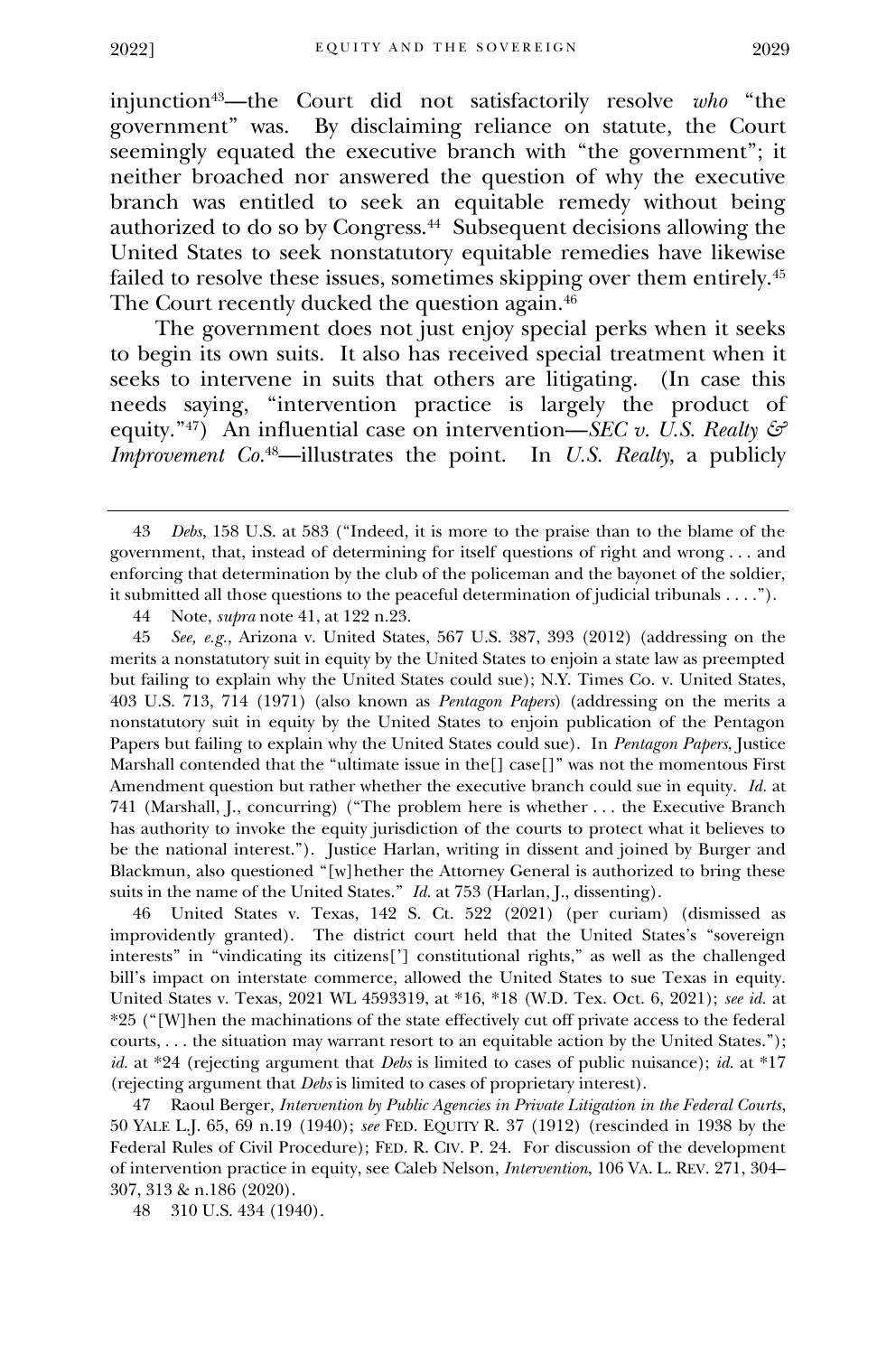listed corporation filed for bankruptcy under Chapter 10; the SEC thought the corporation should have used Chapter 11, so it sought to intervene and have the petition dismissed. The Second Circuit held that the SEC should not be allowed to intervene because the SEC had no right to any of the property involved in the bankruptcy case, nor did it have statutory authority to intervene.<sup>49</sup> The Court disagreed citing, inter alia, *Debs*—finding that the SEC "plain[ly]" had a "sufficient interest in the maintenance of its statutory authority and the performance of its public duties" to intervene.<sup>50</sup> It did not matter that the SEC had no "personal, financial or pecuniary interest" at stake; that "public" interest was adequate.<sup>51</sup> Nor did it make a difference that the SEC lacked a "claim or defense" in the sense those terms are generally understood.<sup>52</sup> The "threat" to the SEC's "statutory role" was enough to give it entry to the case.<sup>53</sup> As will be discussed more below, confusion as to whether *U.S. Realty* addressed intervention *by the sovereign* or intervention *full stop* has had an enduring impact on the interpretation of Rule 24.<sup>54</sup>

A variety of equitable doctrines also make special accommodations for the sovereign.<sup>55</sup> The United States "enjoys the benefit of a special exception from the usual principle that 'he who seeks equity must do equity.'" 56 The United States is not bound by equitable

52 *See* David L. Shapiro, *Some Thoughts on Intervention before Courts, Agencies, and Arbitrators*, 81 HARV. L. REV. 721, 736 (1968) (citing *U.S. Realty* as a case in which the Court "refused to be deterred by the 'claim or defense' language of rule 24").

53 *See* Nelson, *supra* note 47, at 325 (critiquing broader readings of *U.S. Realty* and positing that "[p]erhaps *U.S. Realty* simply recognized the ability of regulatory agencies to intervene in lawsuits that threatened to circumvent their statutory role"); *id.* (describing *U.S. Realty* as "of a piece with various rules and statutes—some enacted in the same era that provide special authorization for intervention by public authorities").

54 *See infra* text accompanying notes 130–34.

55 *See* PAUL M. BATOR, PAUL J. MISHKIN, DAVID L. SHAPIRO & HERBERT WECHSLER, HART & WECHSLER'S THE FEDERAL COURTS AND THE FEDERAL SYSTEM 1323 (2d ed. 1973).

56 *Id*.; Note, *Immunity from Statutes of Limitations and Other Doctrines Favoring the United States as Plaintiff*, 55 COLUM. L. REV. 1177, 1189 (1955) (explaining that unlike a private suitor, the United States need not offer to return the consideration paid when it seeks to rescind a fraudulently induced transaction); Causey v. United States, 240 U.S. 399, 402 (1916) (rejecting the objection that "the bill cannot be maintained because it does not contain an offer to return the scrip received. . . . The objection assumes that the suit is

<sup>49</sup> *Id.* at 434, 458 ("[The Second Circuit's decision] is in effect that a governmental agency not asserting the right to possession or control of specific property involved in a litigation may not be permitted to intervene without statutory authority.").

<sup>50</sup> *Id.* at 460.

<sup>51</sup> *Id.*; *see* Berger, *supra* note 47, at 69 ("The rules which have required a property interest as a basis for intervention have not been strictly applied to intervention by governmental bodies because the courts have recognized that a non-pecuniary interest may be as vital to a state as any possessory interest. The *Realty* case furnishes an example.").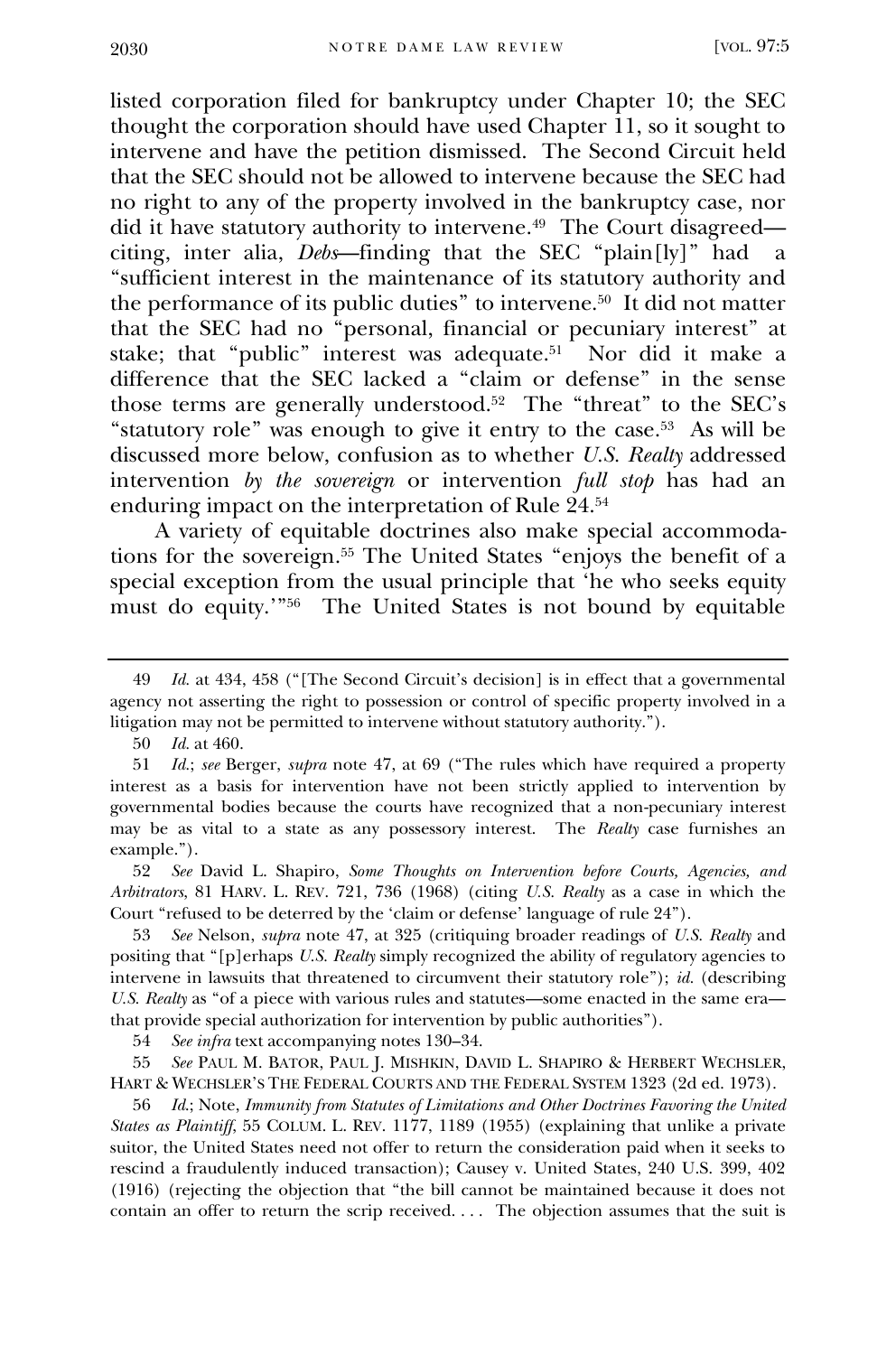estoppel, which "will not lie against the Government as it lies against private litigants." 57 As to issues of law, the United States is not bound by nonmutual collateral estoppel, because "the constraints which peculiarly affect the Government" set it apart from the ordinary "private civil litig[ant]." 58 Even that most familiar equitable defense—laches59—has been held not to apply to the sovereign. Citing the doctrine *nullum tempus occurrit regi*—"no time runs against the king"—the Court has held that "[l]aches, however gross, cannot be imputed to [the United States]," <sup>60</sup> for a suit by the United States "to enforce a public right or protect a public interest . . . . stands upon a different plane . . . from the ordinary private suit." $\rm ^{61}$ 

On the remedial end of equity, the federal government has also enjoyed special solicitude. The Court has allowed "the United States" to seek injunctions that Congress has forbidden by statute to private suitors, such as injunctions against state court proceedings and labor strikes.<sup>62</sup> And in a number of cases the Court has allowed

58 United States v. Mendoza, 464 U.S. 154, 162–63 (1984) ("The conduct of Government litigation in the courts of the United States is sufficiently different from the conduct of private civil litigation in those courts so that what might otherwise be economy interests underlying a broad application of collateral estoppel are outweighed by the constraints which peculiarly affect the Government.").

59 United States v. Admin. Enters, Inc., 46 F.3d 670, 672 (7th Cir. 1995) ("This versatile, flexible, and serviceable doctrine, originally equity's counterpart to statutes of limitations (which were not applicable to suits in equity), is a ground for dismissing a suit if the defendant can show that the plaintiff delayed unjustifiably in filing and that as a result the defendant was harmed, either by being hampered in his ability to defend or by incurring some other detriment.").

60 United States v. Thompson, 98 U.S. 486, 489 (1878); *id.* at 489–90 ("[T]hese prerogatives . . . had belonged to the crown; and when the national Constitution was adopted, they were imparted to the new government as incidents of the sovereignty thus created."); *see also* United States v. Summerlin, 310 U.S. 414, 416 (1940) ("It is well settled that the United States is not . . . subject to the defense of laches in enforcing its rights.").

61 Utah Power & Light Co. v. United States, 243 U.S. 389, 409 (1917); *cf.* Clearfield Tr. Co. v. United States, 318 U.S. 363, 366 (1943) (applying federal common law to preempt a state law laches defense in a suit brought by the United States).

62 Leiter Mins., Inc. v. United States, 352 U.S. 220, 225–26 (1957) (holding that the Anti-Injunction Act does not bar the United States from seeking a stay of state court proceedings); United States v. United Mine Workers of Am., 330 U.S. 258, 270–72 (1947) (holding that Norris-LaGuardia Act did not bar the United States from seeking a labor

upon the same plane as if brought by an individual vendor to annul a sale of land fraudulently induced.").

<sup>57</sup> Off. of Pers. Mgmt. v. Richmond, 496 U.S. 414, 419 (1990) ("From our earliest cases, we have recognized that equitable estoppel will not lie against the Government as it lies against private litigants."); Heckler v. Cmty. Health Servs. of Crawford Cnty., Inc., 467 U.S. 51, 60 (1984) ("When the Government is unable to enforce the law because the conduct of its agents has given rise to an estoppel, the interest of the citizenry as a whole in obedience to the rule of law is undermined. It is for this reason that it is well settled that the Government may not be estopped on the same terms as any other litigant.").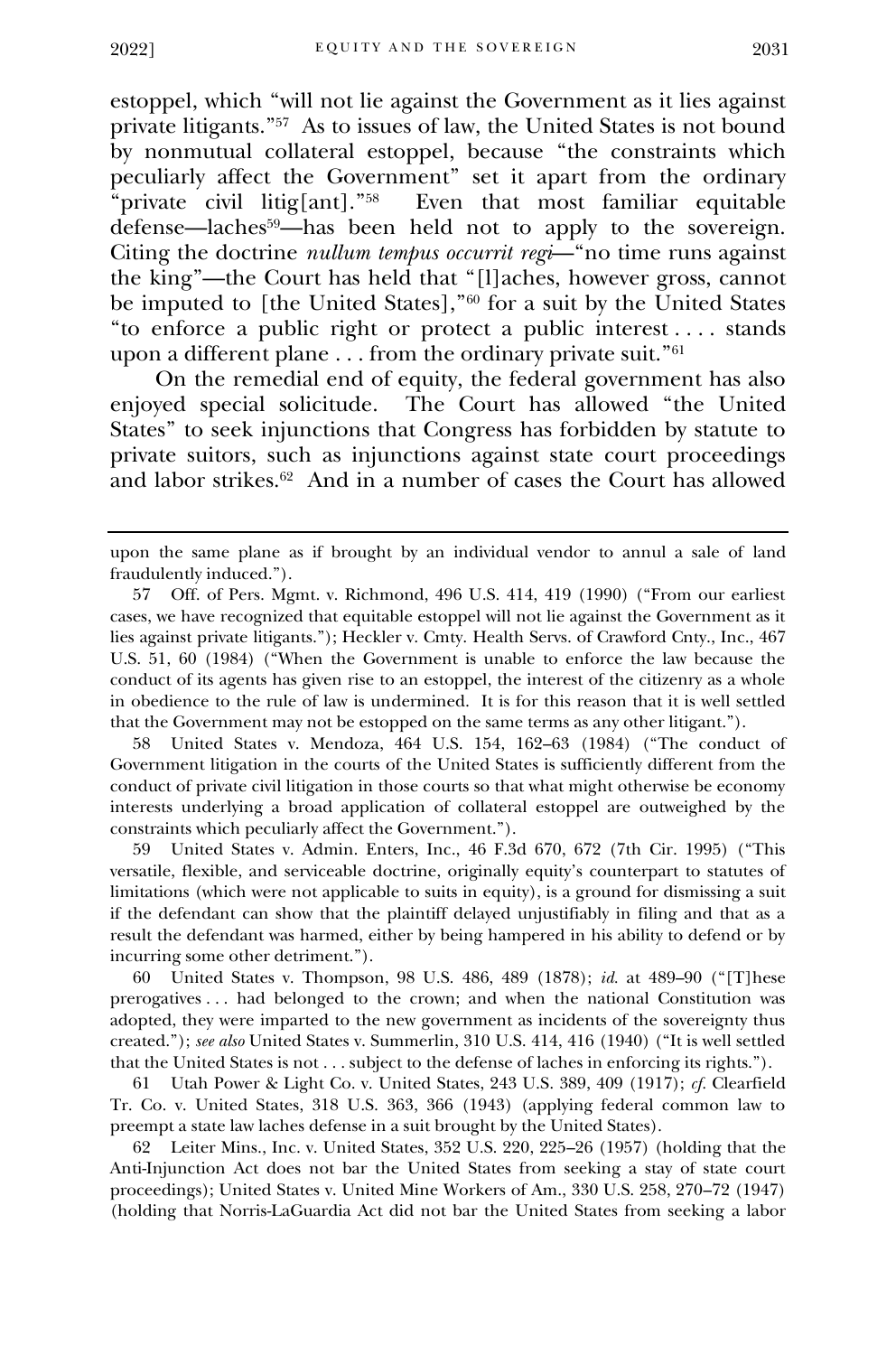the federal government to obtain equitable remedies against private parties by expansively reading ambiguous statutory text to permit such remedies. A good illustration is *Porter v. Warner Holding Co*. 63 A landlord had collected rents that exceeded the rent caps imposed by the Office of Price Administration (OPA).<sup>64</sup> The OPA sued for an injunction restraining the landlord from continuing to charge excess rents, as well as for a decree requiring the landlord to refund any excess rents collected to the tenants.<sup>65</sup> The difficulty was that the Emergency Price Control Act (EPCA) created only a short window for tenants to sue for overcharges, and that period had elapsed.<sup>66</sup> The question was, then, whether the OPA, in its enforcement action, could anyway obtain an order requiring that restitution be paid to the overcharged tenants. The Court held that it could.<sup>67</sup> Stressing "the public interest . . . involved in a proceeding of this nature," the Court reasoned that the courts' "equitable powers assume an even broader and more flexible character than when only a private controversy is at stake." 68 The Court refused to read the EPCA as truncating the "inherent equitable jurisdiction" of federal courts, instead regarding an order of restitution of excessive charges as "appropriate and necessary to enforce compliance with the Act and to give effect to its purposes," i.e., "the statutory policy of preventing inflation." 69 The dissent chided the Court for inventing a remedy that Congress had omitted.<sup>70</sup>

Another illustration is *Mitchell v. Robert DeMario Jewelry*, <sup>71</sup> in which the Court considered an enforcement action by the Secretary of Labor seeking reimbursement of lost wages to employees discharged unlawfully in retaliation for complaining of violations of the Fair Labor Standards Act (FLSA).<sup>72</sup> The FLSA forbade courts adjudicating such an enforcement action "to order the payment to

- 66 *See id.* at 401.
- 67 *See id.* at 403.
- 68 *Id.* at 398.
- 69 *Id.* at 400.

70 *Id.* at 408 (Rutledge, J., dissenting) ("[T]he remedy now sought is inconsistent with the remedies expressly given by the statute and contrary to the substantive rights it creates. I think too this is why Congress failed to provide for restitution, indeed cut off that remedy.").

71 361 U.S. 288 (1960).

72 *See id.* at 289–90.

injunction); *cf. id.* at 313 (Frankfurter, J., concurring) ("Congress was concerned with the withdrawal of power from the federal courts to issue injunctions in a defined class of cases. Nothing in the [Norris-LaGuardia] Act remotely hints that the withdrawal of this power turns on the character of the parties.").

<sup>63</sup> 328 U.S. 395 (1946).

<sup>64</sup> *Id.* at 396.

<sup>65</sup> *Id.* at 396–97.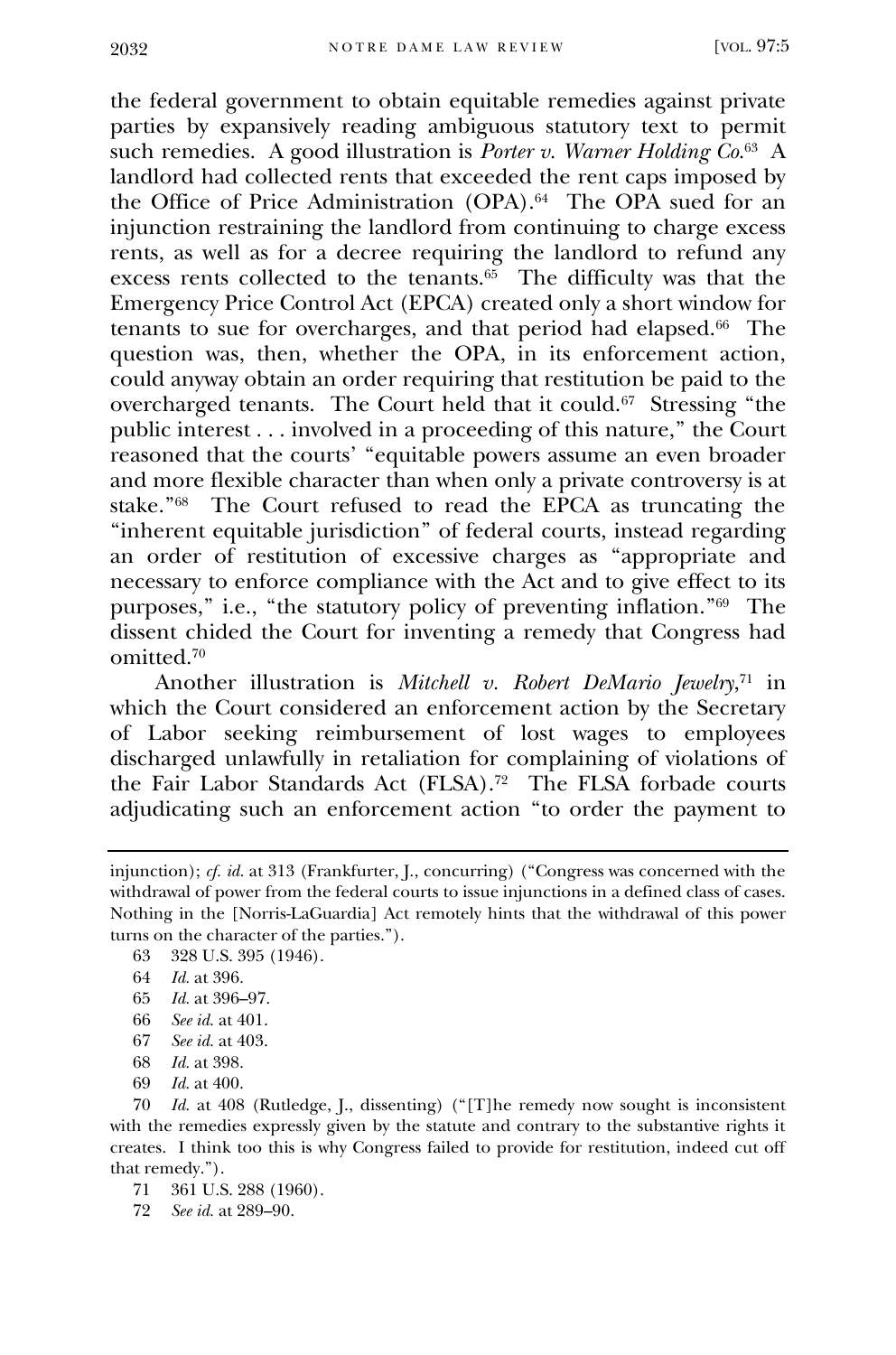employees of unpaid minimum wages or unpaid overtime compensation or an additional equal amount as liquidated damages in such action." 73 Nonetheless, over three dissents, the Court relied on the "statutory purposes" and the "policy of the legislature" to hold that courts had "equitable jurisdiction" to order reimbursement for wages lost by unlawfully discharged employees.<sup>74</sup>

Decisions that similarly rely on the "public interest" or the "purposes" or the "policy" of federal laws have since put many arrows into the quivers of federal regulatory agencies seeking remedies in equity. As Seth Davis has explained, "[c]ourts have presumed that Congress intends federal agencies to have the 'means to ensure compliance with' their decisions, and, more broadly, 'to enforce Congress' will.'" 75 The "apparent impulse to make federal administration effective" has redounded to the benefit of the FDA, the FTC, and the SEC, all of which have succeeded in winning equitable remedies not expressly provided by statute.<sup>76</sup> These decisions, to be clear, are not just relics of a bygone era of purposivism in statutory interpretation. As recently as 2020—in *Liu v. SEC*<sup>77</sup>—the Court construed the SEC's statutory authority to seek "equitable relief" as allowing courts to order disgorgement of a wrong-doer's net profits in SEC civil enforcement proceedings,<sup>78</sup> notwithstanding the ambiguity of that language and over the dissent's

75 Seth Davis, *Implied Public Rights of Action*, 114 COLUM. L. REV. 1, 53 (2014) (first quoting United States v. Santee Sioux Tribe, 135 F.3d 558, 562 (8th Cir. 1998); and then quoting FDIC v. Mallen, 661 F. Supp. 1003, 1010 (N.D. Iowa 1987)).

76 *See id.* at 53–54; *see also* Adam S. Zimmerman, *Distributing Justice*, 86 N.Y.U. L. REV. 500, 525 (2011) ("After *Porter*, the Supreme Court and lower appellate courts afforded agencies the right to seek restitution and disgorgement for back pay under the Fair Labor Standards Act, restitution for unlawfully marketed devices under the Food, Drug, and Cosmetic Act, restitution for gains made from insider trading and material misstatements under Rule 10b-5 of the Securities Act of 1934, and disgorgement for unfair trade practices and antitrust violations under section 13 of the Federal Trade Commission Act.").

77 140 S. Ct. 1936 (2020).

78 *See id.* at 1940, 1950. *Liu* was not a total victory for the SEC. The Court held that disgorgement should be limited to the net profits of the wrongdoer; left open the question whether disgorged funds must be restored to investors when doing so would not be feasible; and held that joint and several liability may be limited to only those parties engaged in concerted wrongdoing. *See id.* at 1947–50.

<sup>73</sup> *Id.* at 299 (Whittaker, J., dissenting).

<sup>74</sup> *See id.* at 291–93 (majority opinion) ("When Congress entrusts to an equity court the enforcement of prohibitions contained in a regulatory enactment, it must be taken to have acted cognizant of the historic power of equity to provide complete relief in light of the statutory purposes. As this Court long ago recognized, 'there is inherent in the Courts of Equity a jurisdiction to . . . give effect to the policy of the legislature.' To the policy of the Fair Labor Standards Act we therefore now turn." (quoting Clark v. Smith, 38 U.S. (13 Pet.) 195, 203 (1839))).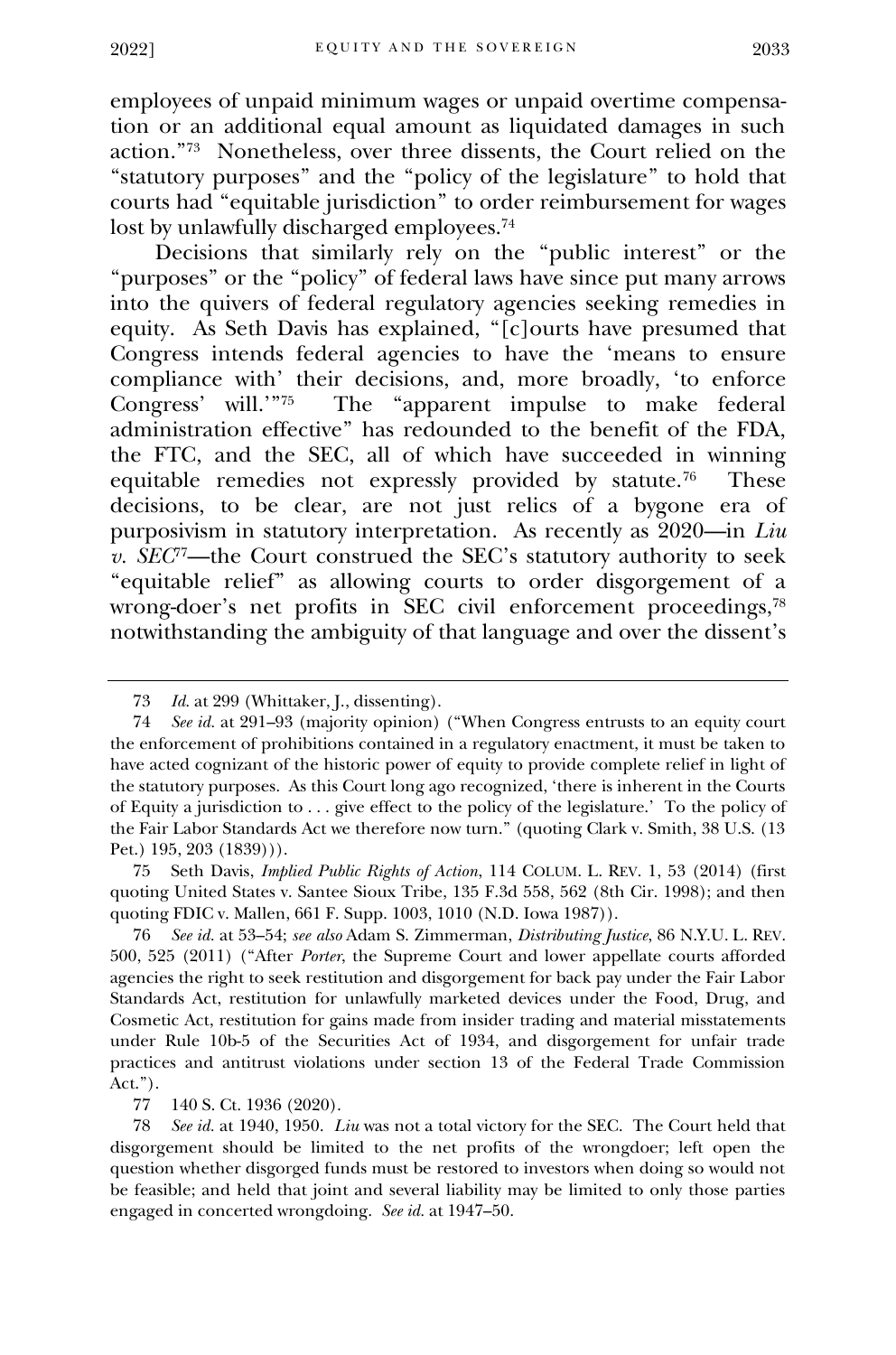protest that "[b]ecause disgorgement is a creation of the 20th century, it is not properly characterized as 'equitable relief.'" 79

Examples could be multiplied, but as these illustrations show, courts in equity have accommodated and strengthened sovereign power in many ways. Equity has been forged into a flexible and serviceable tool of the sovereign, for use as both its sword (e.g., when the government sues and seeks equitable remedies) and as its shield (e.g., when the government resists laches or estoppel defenses).

That accommodating stance to sovereign power has had proven appeal, but it has nonetheless discomfited some observers. The English chancellors would have had obvious reasons to give the sovereign special treatment: they were servants of the crown, from which their powers flowed.<sup>80</sup> For equally obvious reasons, that sovereign-favoring conception of equity sits uneasily with the American constitutional structure, in which the federal courts are not the servants of Congress, the executive branch, or both combined. As a result, some are naturally tempted to try to backfill more democratically palatable justifications for the curiously crown-shaped divots and bulges in equity's landscape. Justice Stone, for example, attempted to disentangle the sovereign's exemption from laches from "any inherited notions of the personal privilege of the king" by arguing that the rule "is supportable now" on policy grounds;<sup>81</sup> in Justice Stone's view, that exemption "benefit[s] and advantage[s] . . . every citizen, including the defendant[] whose plea of laches . . . it precludes." 82 Others are drawn to reject these special perks, rather than sweep them under the rug, as for example Justice Black would have liked to have done when he protested (in dissent) a decision that allowed the federal government to escape estoppel.<sup>83</sup> Still and all, the sovereign's special treatment persists.

<sup>79</sup> *Id.* at 1950 (Thomas, J., dissenting).

<sup>80</sup> *See, e.g.*, A.T. CARTER, A HISTORY OF ENGLISH LEGAL INSTITUTIONS 167–68 (3d ed. 1906) (describing how royal support for the Court of Chancery in 1616 cemented Chancery's power to issue injunctions); *see also supra* note 2 and *infra* notes 84–85.

<sup>81</sup> Guar. Tr. Co. v. United States, 304 U.S. 126, 132 (1938) ("Regardless of the form of government and independently of the royal prerogative once thought sufficient to justify it, the rule is supportable now because its benefit and advantage extend to every citizen, including the defendant, whose plea of laches or limitation it precludes; and its uniform survival in the United States has been generally accounted for and justified on grounds of policy rather than upon any inherited notions of the personal privilege of the king.").

<sup>82</sup> *Id.* It would be convenient to think that any given rule of special treatment for "the sovereign" is worth retaining on policy grounds because it necessarily "benefits . . . every citizen"—but that notion is also one that could be used to repackage and justify nearly any royal prerogative.

<sup>83</sup> *See* St. Regis Paper Co. v. United States, 368 U.S. 208, 229 (1961) (Black, J., dissenting) ("Our Government should not, by picayunish haggling over the scope of its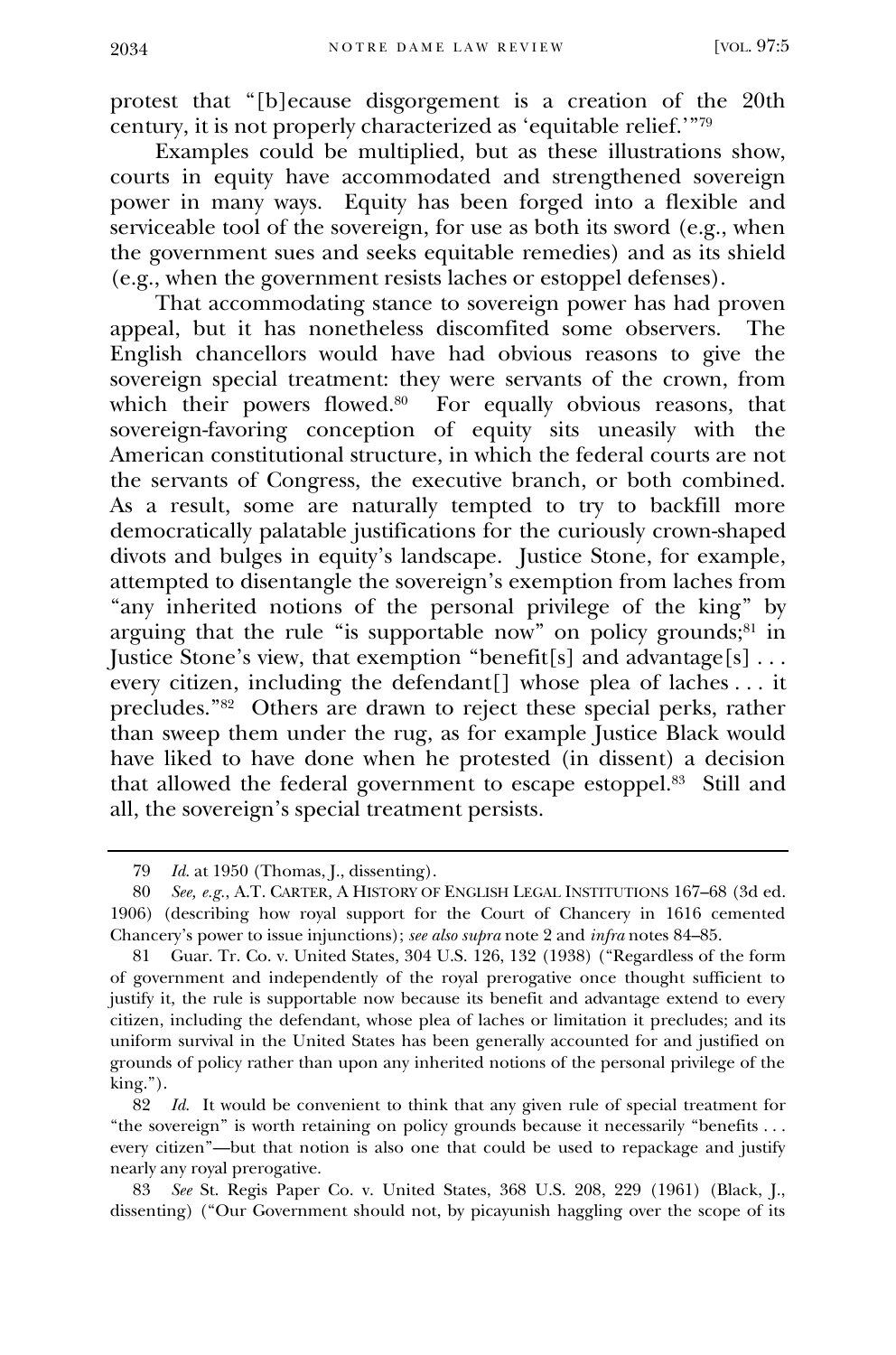#### *B. Sword and Shield Against the Sovereign*

<span id="page-16-0"></span>Equity, if one only thought about its royal source, would seem to offer inhospitable terrain for the development of doctrines that would *limit* sovereign power or *disfavor* the sovereign. Consider that in the time of Richard II, the chancellor took an oath that "he shall not know or suffer the hurt or disheriting of the King, or that the rights of the Crown be decreased by any means . . . and that he shall do and purchase the King's profit in all he reasonably may." 84 Or consider Bacon's description that in chancery—"where suits are tried properly"—"the king is never upon defence . . . for you may not come with a *queritur* against the king, but must humbly *supplicate* unto him, or modestly *disclose*, and lay before him your right, or civilly offer a *negative* of his right .... These be the ways that you must proceed in, when you have to deal with the majesty of a king." 85 Thus, as one might have expected, in England it was not the Court of Chancery but the law courts that exerted "power . . . to curb the excesses of the burgeoning administrative state." 86

Eventually, however, and notwithstanding equity's historical subservience to sovereign power, American federal courts in equity

85 Francis Bacon, *The Argument of Sir Francis Bacon, Knight, Attorney-General in the King's Bench, in the Case De Rege Inconsulto, Between Brownlow and Michell*, *in* 7 THE WORKS OF FRANCIS BACON 687, 694 (James Spedding, Robert Leslie Ellis & Douglas Denon Heath eds., 7th ed., London, Longman, Green, and Co. et al. 1859).

86 Pfander & Wentzel, *supra* note 9, at 1276; *see id.* at 1278 & n.36 (noting that for "well over two centuries" proceedings before common law courts rather than courts of equity served as the mechanism for guarding public rights and that English and American "courts of equity rarely engaged with matters of public law until well after 1789"). As early as the seventeenth century, Jaffe observes, the common law courts acquired "independent judicial power," despite the fact that the King was "the nominal source of the power . . . of his judges." *See* JAFFE, *supra* note 4, at 154–55 ("[T]hough the prerogative writs were in form issued in the King's name, their development in the Seventeenth Century—this is particularly true of mandamus and certiorari—involved a substitution of the judicial power of King's Bench for the direct executive supervision of Star Chamber. The Act of Settlement of 1700 confirmed the independence of the King's judges and in the hands of strong Chief Justices such as Holt and Mansfield the prerogative writs became an important aspect of that independent judicial power. To a considerable extent the proceedings have shed their prerogative character and functioned quite simply as remedies for the redress of private claims against government.").

promise, permit one of its arms to do that which, by any fair construction, the Government has given its word that no arm will do.").

<sup>84</sup> *See* A. H. MARSH, HISTORY OF THE COURT OF CHANCERY AND OF THE RISE AND DEVELOPMENT OF THE DOCTRINES OF EQUITY 13–14 (Toronto, Carswell & Co. 1890). "[A]ll our juridical antiquaries admit that the jurisdiction of chancery was established, and in full operation during the reign of Richard II." JOSEPH STORY, COMMENTARIES ON EQUITY JURISPRUDENCE § 46 (2d ed., London, Stevens and Haynes 1892).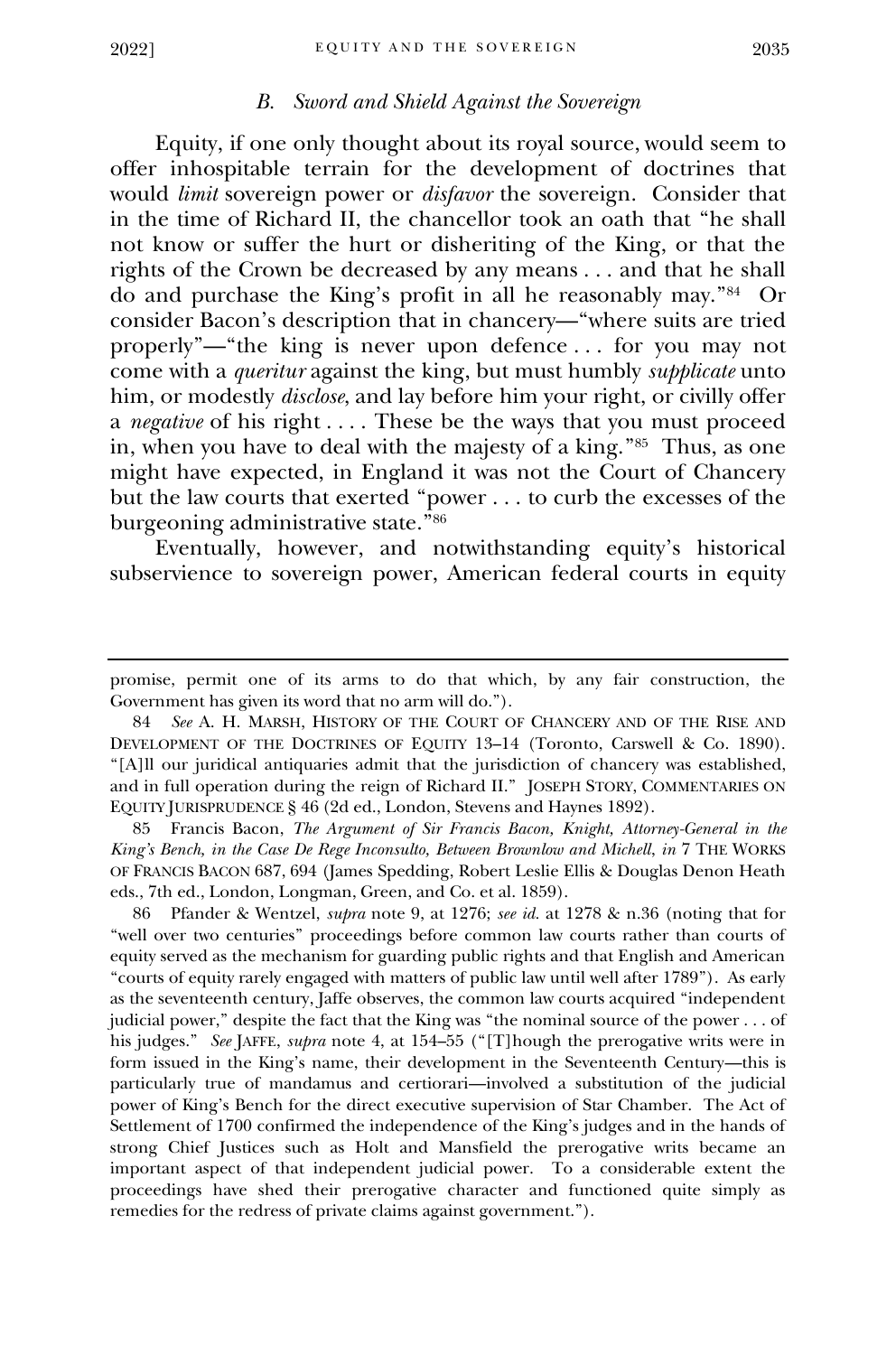would come to perform the task of curbing sovereign power,<sup>87</sup> and indeed would do so in ways that went far beyond what courts at law had been capable of accomplishing. The history here is well-known: as remedies at law—writs of mandamus, prohibition, certiorari, and quo warranto—languished in the wings of the federal system,<sup>88</sup> the injunction came to take center stage. By the end of the nineteenth century, "federal courts embraced the injunction as a substitute" for the common-law writs. 89 Best known is the "watershed" <sup>90</sup> decision in *Ex parte Young*, <sup>91</sup> which authorized injunctive relief against state officials in order to curb the enforcement of illegal state regulation. *Ex parte Young*'s less famous but equally momentous sister cases, *McAnnulty* and *Stimson*, allowed injunctions to be issued against federal officers alleged to be acting unlawfully.<sup>92</sup>

Today, suits seeking such "*Young*-type" injunctions against state and federal officers are a staple of public law litigation in federal courts. They rest on a famous pair of fictions that stand in evident tension. The first is that a *Young*-type suit does not offend a state's, or the federal government's, "sovereign immunity" because "such a suit is not really against the [state or federal government], but rather

88 *See* Lee, *supra* note 87, at 295–96; Thomas W. Merrill, *Article III, Agency Adjudication, and the Origins of the Appellate Review Model of Administrative Law*, 111 COLUM. L. REV. 939, 948–949 (2011); *see also* Degge v. Hitchcock, 229 U.S. 162, 170–71 (1913); *see generally* JAFFE, *supra* note 4, at 165–93.

90 Edelman v. Jordan, 415 U.S. 651, 664 (1974).

<sup>87</sup> *See* Armstrong v. Exceptional Child Ctr., Inc., 575 U.S. 320, 327 (2015) ("The ability to sue to enjoin unconstitutional actions by state and federal officers is the creation of courts of equity, and reflects a long history of judicial review of illegal executive action, tracing back to England. . . . It is a judge-made remedy. . . ."). It is worth emphasizing that the source cited by Justice Scalia for this "long history of judicial review" is an article about the common law writs of certiorari and mandamus. *See* Louis L. Jaffe & Edith G. Henderson, *Judicial Review and the Rule of Law: Historical Origins*, 72 L.Q. REV. 345 (1956). The "history of judicial review of illegal executive action," in other words, is longer than the history of judicial review *via courts of equity*. *See* Frederic P. Lee, *The Origins of Judicial Control of Federal Executive Action*, 36 GEO. L.J. 287, 298 n.31 (1948) (identifying *Noble v. Union River Logging Railroad*, 147 U.S. 165 (1893), as the case in which an "injunction was first granted to review [federal] administrative action").

<sup>89</sup> *See* Pfander & Wentzel, *supra* note 9, at 1280.

<sup>91</sup> 209 U.S. 123 (1908). *Young* allowed a suit by railroad shareholders to enjoin the Minnesota attorney general from enforcing allegedly unconstitutionally low railroad rates. *See generally* Edward A. Purcell, Jr., Ex Parte Young *and the Transformation of the Federal Courts, 1890–1917*, 40 U. TOL. L. REV. 931 (2009).

<sup>92</sup> *See* Am. Sch. of Magnetic Healing v. McAnnulty, 187 U.S. 94, 110 (1902) (allowing injunctive relief against federal postmaster general for failure to deliver the plaintiff's advertisement); Philadelphia Co. v. Stimson, 223 U.S. 605, 620 (1912) ("[I]n case of an injury threatened by his illegal action, the [federal] officer cannot claim immunity from injunction process."); *see* RICHARD H. FALLON JR., JOHN F. MANNING, DANIEL J. MELTZER & DAVID L. SHAPIRO, HART & WECHSLER'S THE FEDERAL COURTS AND THE FEDERAL SYSTEM 892–93 (7th ed. 2015).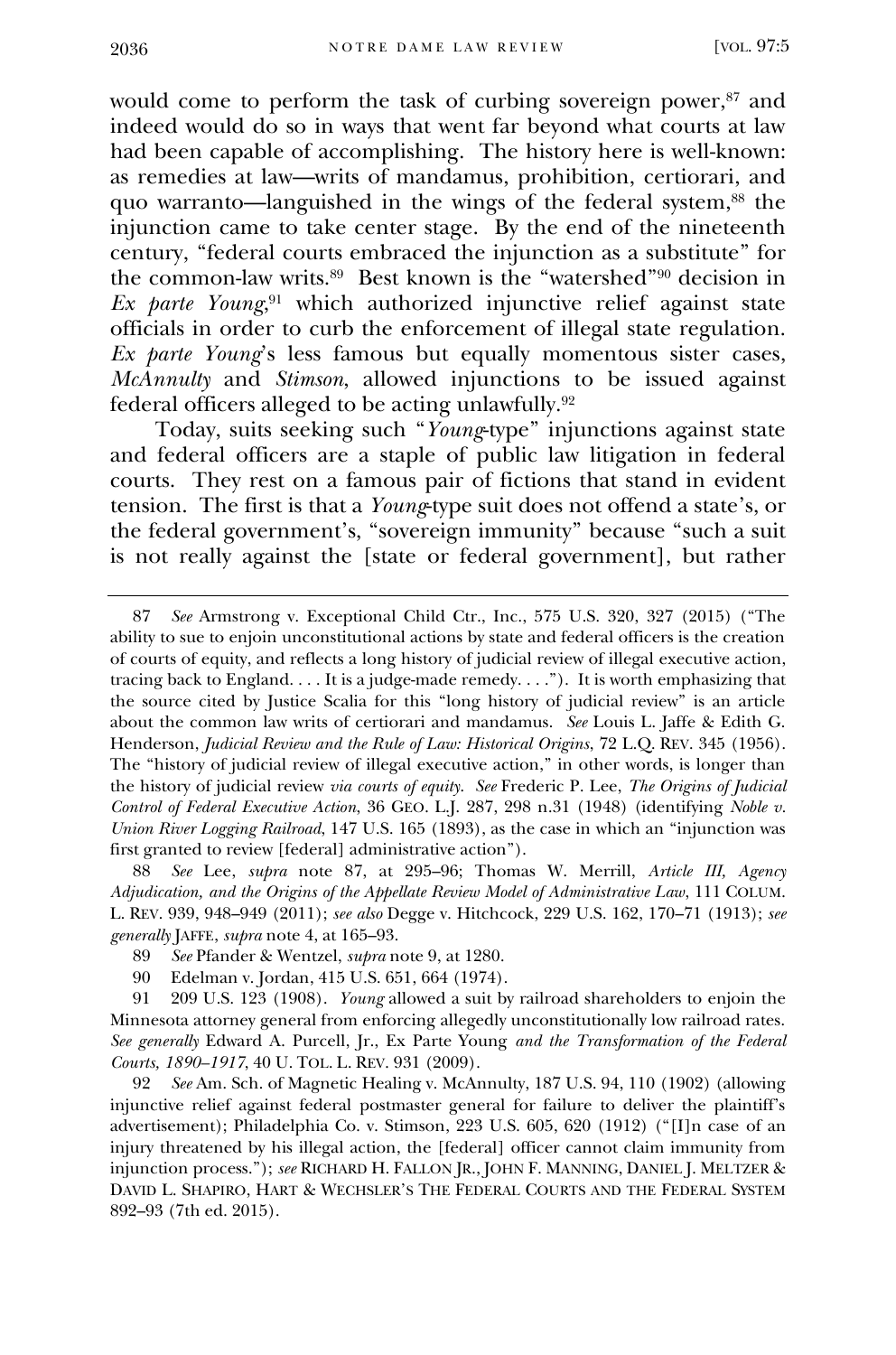against an individual who has been 'stripped of his official or representative character' because of his unlawful conduct." 93 The second is the simultaneous and contradictory legal fiction that an officer stripped of his official character can nonetheless take state action.<sup>94</sup> The "sovereign" means one thing for purposes of the Eleventh Amendment, and another for purposes of the Fourteenth.<sup>95</sup>

For our purposes, what makes these fictions interesting is how they treat the *identity* of the sovereign in courts of equity. By first defining the sovereign as not including the sovereign's officers, the first fiction skirts the roadblock of sovereign immunity; by then executing an immediate U-turn and allowing the officer to be treated as a state actor who can be enjoined from enforcing the sovereign's laws or ordered to offer affirmative relief, the second fiction blazes a path through which plaintiffs are able to vindicate their constitutional rights and secure adherence to constitutional norms by

95 *See id.* at 105 (noting the "'well-recognized irony' that an official's unconstitutional conduct constitutes state action under the Fourteenth Amendment but not the Eleventh Amendment" (quoting Florida Dep't of State v. Treasure Salvors, Inc., 458 U.S. 670, 685 (1982))); John F. Duffy, Note, *Sovereign Immunity, the Officer Suit Fiction, and Entitlement Benefits*, 56 U. CHI. L. REV. 295, 306 n.63 (1989) (noting that *Young* rests on "the apparent asymmetry that a federal court will treat a state officer as an agent of the state for the purpose of the Fourteenth Amendment, but not for the purpose of the Eleventh."). Scholars have debated whether *Young*'s approach to sovereign immunity should be regarded as resting on a fiction. *See* David L. Shapiro, Ex Parte Young *and the Uses of History*, 67 N.Y.U. ANN. SURV. AM. L. 69, 74–79 (2011) (summarizing various views of *Young*); *see, e.g.*, John Harrison, Ex Parte *Young*, 60 STAN. L. REV. 989, 996 (2008) (arguing that *Young* "in substance" allowed "an anti-suit injunction that would enforce a defense against the state"). *But see* Shapiro, *supra*, at 86 ("[*Young*] speaks not in terms of the prospective defendant bringing suit to assert an anticipated defense to an enforcement action but rather of the plaintiff's objective of preventing a constitutional wrong analogous to a traditional trespass on, or seizure of, the plaintiff's property."). Whatever might be said of *Young* itself, subsequent cases relied on *Young* to impose affirmative duties to act; such decisions achieved results that went well beyond what a prospective defendant could achieve in an anticipatory action seeking an anti-suit injunction. *Id.* at 91–92 ("And in fact the line of decisions of which *Young* is an important member has given rise to holdings allowing both affirmative relief and damages against government officers at both the state and federal level, without regard to the existence of statutory authority and without regard to the doctrine of sovereign immunity."); *see also* Pfander & Wentzel, *supra* note 9, at 1290 (noting that cabining the *Young* doctrine to anticipatory defenses would "cast[] doubt on the validity of many of the directive and mandatory remedies that have issued in [*Young*'s] name").

<sup>93</sup> Va. Off. for Prot. & Advoc. v. Stewart, 563 U.S. 247, 267 (2011) (Roberts, C.J., dissenting) (quoting *Ex parte* Young, 209 U.S. 123, 159–60 (1908)).

<sup>94</sup> *See* Pennhurst State Sch. & Hosp. v. Halderman, 465 U.S. 89, 114 n.25 (1984).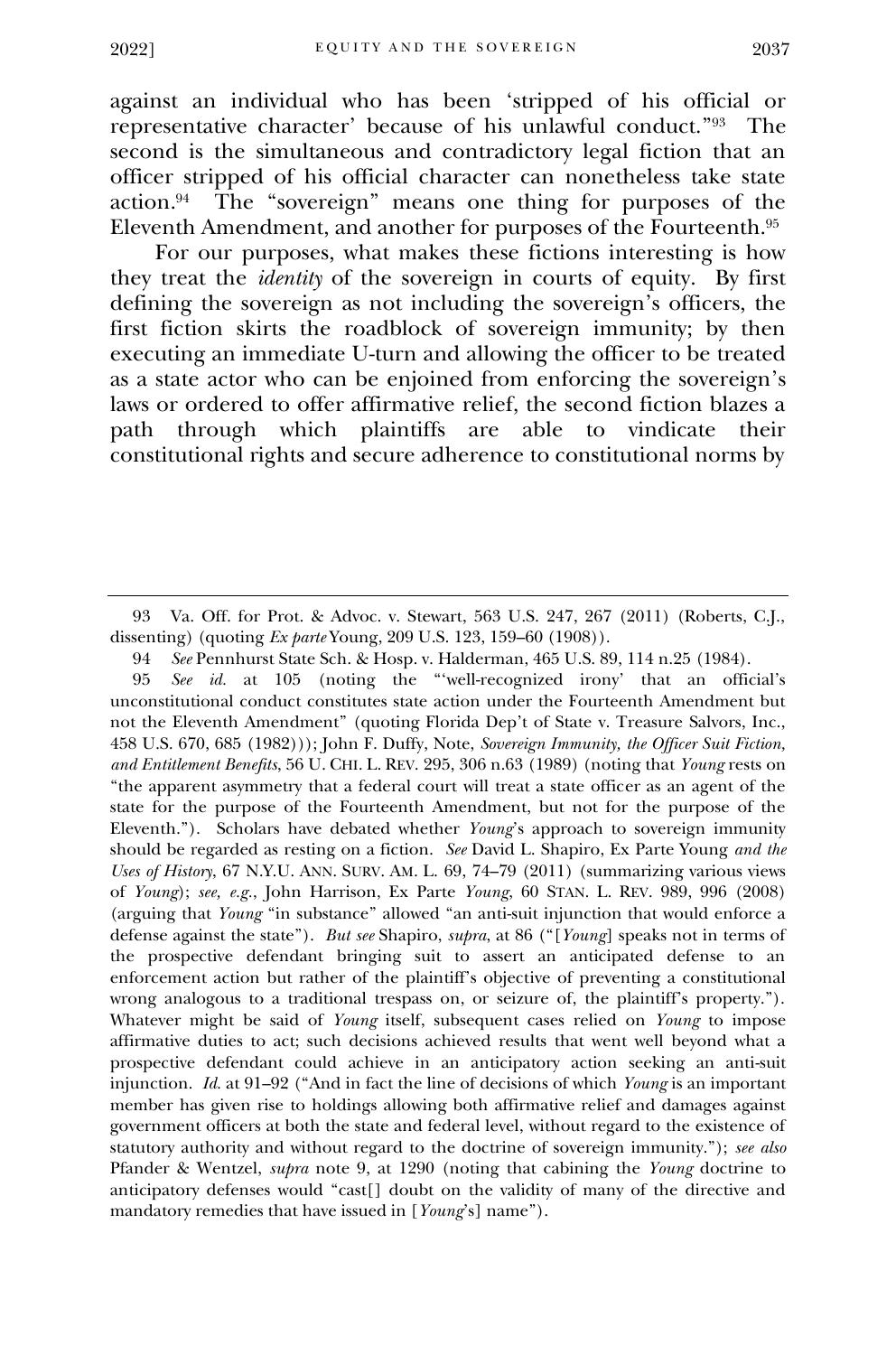state and federal sovereigns.<sup>96</sup> A "century's worth of cases,"<sup>97</sup> including some injunctions of astonishing scope, attests to the power and flexibility of this "procedural engine." 98

It is not a coincidence, I think, that it was in equity that these unusual fictions about sovereign identity were able to take root and attain such consequence.<sup>99</sup> A court of equity should experience no shame in proceeding through "legal fiction"; in equity, the deployment of the legal fiction, far from being a disfavored stratagem, is often the name of the game. The private law of equity is full of them—the "constructive" trust,<sup>100</sup> the "separate" estate<sup>101</sup>—and the fiction of law, said Blackstone, is always founded in equity: "*[I]n fictione juris semper subsistit aequitas*." 102 In public law, the fictions embedded in the *Young*-type suit fit comfortably within equity's overarching tradition of using pragmatic tools to prevent opportun-

97 Pfander & Wentzel, *supra* note 9, at 1289 (quoting James E. Pfander & Jessica Dwinell, *A Declaratory Theory of State Accountability*, 102 VA. L. REV. 153, 213–14 (2016)).

98 *See* Duffy, *supra* note 95, at 333 n.152.

99 "Unusual" in the sense that the *Young*-type suit allows a court to effectively enjoin a sovereign from acting by enjoining the sovereign's agents—a result that inverts the principal-agent paradigm and that therefore would struggle to gain a foothold in usual cases involving ordinary private agents and principals. *See* Doctor's Assocs., Inc. v. Reinert & Duree, P.C., 191 F.3d 297, 304 (2d Cir. 1999) ("It is one thing for an injunction against a principal also to bind the principal's agents or servants. . . . It is quite different for an injunction against an agent or servant also to bind the principal. By definition, the servant does not control the principal. If the court does not have jurisdiction over the principal, it is not easy to see why the court should have the power to bind her through an order directed against her servant.").

100 *See* George B. Barrows, *The Equitable Liability of Stockholders; the Grounds upon Which It Rests*, 13 YALE L.J. 66, 72 (1903) ("In building up this remedial system of constructive trusts, courts of equity went a step further in applying the theory of a trust to cases which were not trusts  $\dots$ .").

101 *See* Joanna L. Grossman, *Separated Spouses*, 53 STAN. L. REV. 1613, 1628 (2001) ("Separate estates were anathema to the principles of coverture, yet courts of equity consistently legitimated them."); *id.* at 1628 n.78 ("Beginning as early as the thirteenth century, a set of parallel rules developed in courts of equity to relieve women of some of the disadvantages of coverture.").

102 3 WILLIAM BLACKSTONE, COMMENTARIES \*43 ("[N]o fiction shall extend to work an injury; it's proper operation being to prevent a mischief, or remedy an inconvenience, that might result from the general rule of law. So true is it, that *in fictione juris semper subsistit aequitas* [a fiction of law is always founded in equity].").

<sup>96</sup> *See* Richard H. Fallon, Jr., *Bidding Farewell to Constitutional Torts*, 107 CALIF. L. REV. 933, 972–73 (2019) ("*Brown v. Board of Education*, the one-person, one-vote cases, and challenges to statutes that infringe First Amendment rights have all depended on federal injunctions that directly enforce constitutional norms, not damages remedies or commonlaw measures of tortious misconduct.").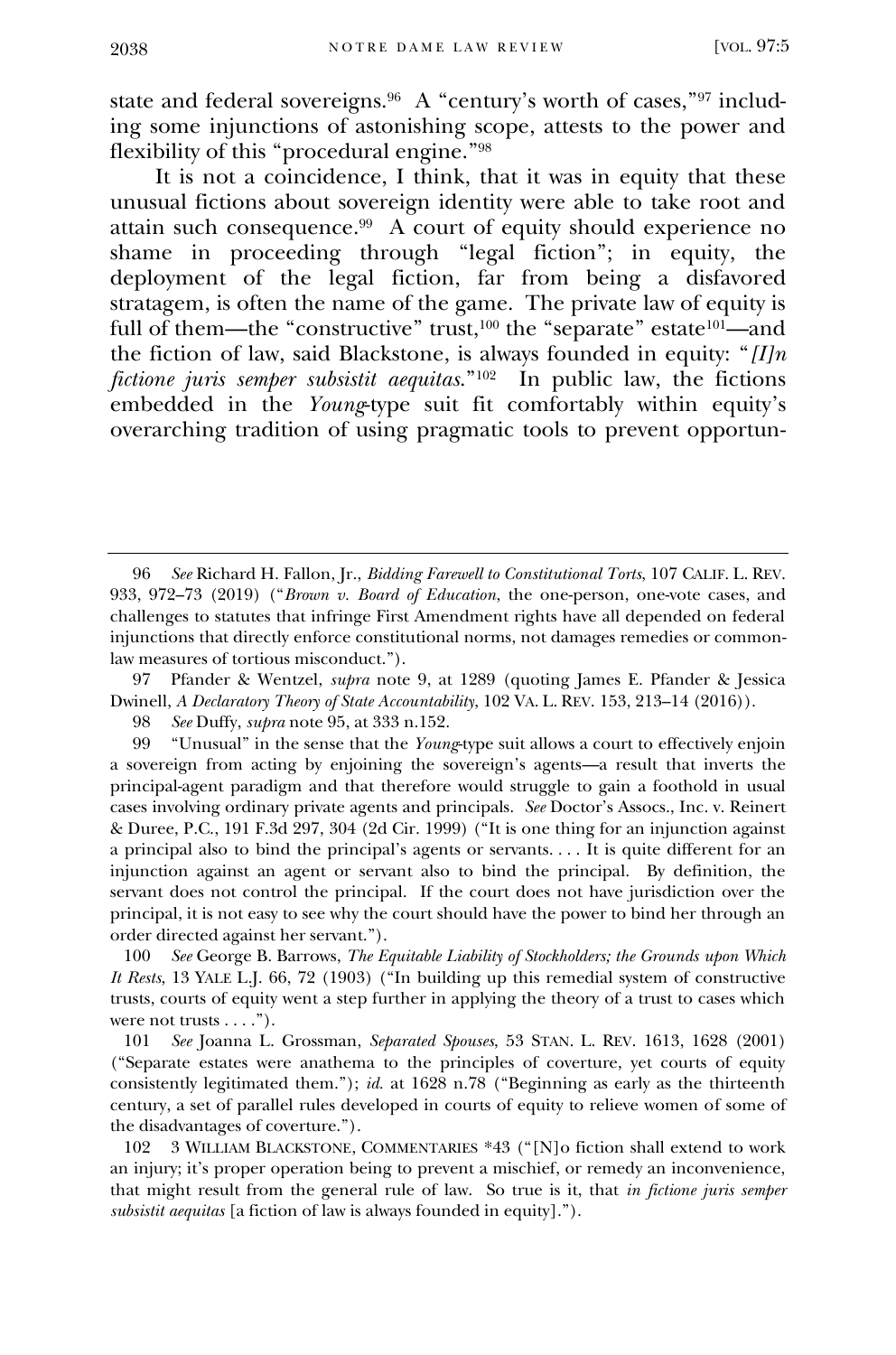ism or bad-faith behavior.<sup>103</sup> But what is inconsonant with equity's institutional genesis is that in *Young*-type suits, these fictions are deployed to constrain rather than to protect the sovereign.

At the remedial end of equity, the special stature of the sovereign can *sometimes* operate to its detriment rather than to its advantage.<sup>104</sup> Consider the familiar "four factor" test for preliminary injunctions,<sup>105</sup> and the similar "four factor" test for stays.<sup>106</sup> Both tests putatively apply to suits by all litigants, including those involving the federal sovereign. But one of the factors—likelihood of irreparable harm—is often trivial to show in suits against the government, because the kinds of harms that governments tend to inflict and are uniquely capable of inflicting (violating constitutional rights, depriving people of statutory procedural rights, illegally deporting people, etc.) are almost automatically treated as irreparable.<sup>107</sup> And because of sovereign immunity, economic harms—which may be treated as reparable if inflicted by a private party—are frequently treated as irreparable when inflicted by the government.<sup>108</sup> On top of that, when the government is a party, the balance of equities and the public interest factors merge.<sup>109</sup> As a result, the final factor—whether the suit is likely to succeed on the merits—often winds up doing at least double and sometimes triple duty, as lower courts tend to mash it together with the other factors and say things to the effect that the

<sup>103</sup> *See* Henry E. Smith, *Equity and Administrative Behaviour*, *in* EQUITY AND ADMINISTRATION 326, 330 (P.G. Turner ed., 2016) ("[E]quity can be thought of as a decision-making mode that aims to counter opportunism.").

<sup>104</sup> *See infra* note 114 (explaining how the remedial tests sometimes favor the sovereign).

<sup>105</sup> *See* Winter v. Nat. Res. Def. Council, Inc., 555 U.S. 7, 20 (2008) ("A plaintiff seeking a preliminary injunction must establish that he is likely to succeed on the merits, that he is likely to suffer irreparable harm in the absence of preliminary relief, that the balance of equities tips in his favor, and that an injunction is in the public interest.").

<sup>106</sup> Nken v. Holder, 556 U.S. 418, 426 (2009) ("(1) whether the stay applicant has made a strong showing that he is likely to succeed on the merits; (2) whether the applicant will be irreparably injured absent a stay; (3) whether issuance of the stay will substantially injure the other parties interested in the proceeding; and (4) where the public interest lies." (quoting Hilton v. Braunskill, 481 U.S. 770, 776 (1987))).

<sup>107</sup> *See, e.g.*, Roman Cath. Diocese of Brooklyn v. Cuomo, 141 S. Ct. 63, 67 (2020); Elrod v. Burns, 427 U.S. 347, 373 (1976) ("The loss of First Amendment freedoms, for even minimal periods of time, unquestionably constitutes irreparable injury." (quoting Elrod v. Burns, 427 U.S. 347, 373 (1976))). An important exception is *Younger v. Harris*, 401 U.S. 37 (1971), which forbade federal suits against pending state criminal prosecutions on the ground that any harm is reparable, not irreparable, through the assertion of a constitutional defense in the state proceeding.

<sup>108</sup> *See, e.g.*, Chamber of Com. v. Edmondson, 594 F.3d 742, 770–71 (10th Cir. 2010) ("Imposition of monetary damages that cannot later be recovered for reasons such as sovereign immunity constitutes irreparable injury.").

<sup>109</sup> *Nken*, 556 U.S. at 435.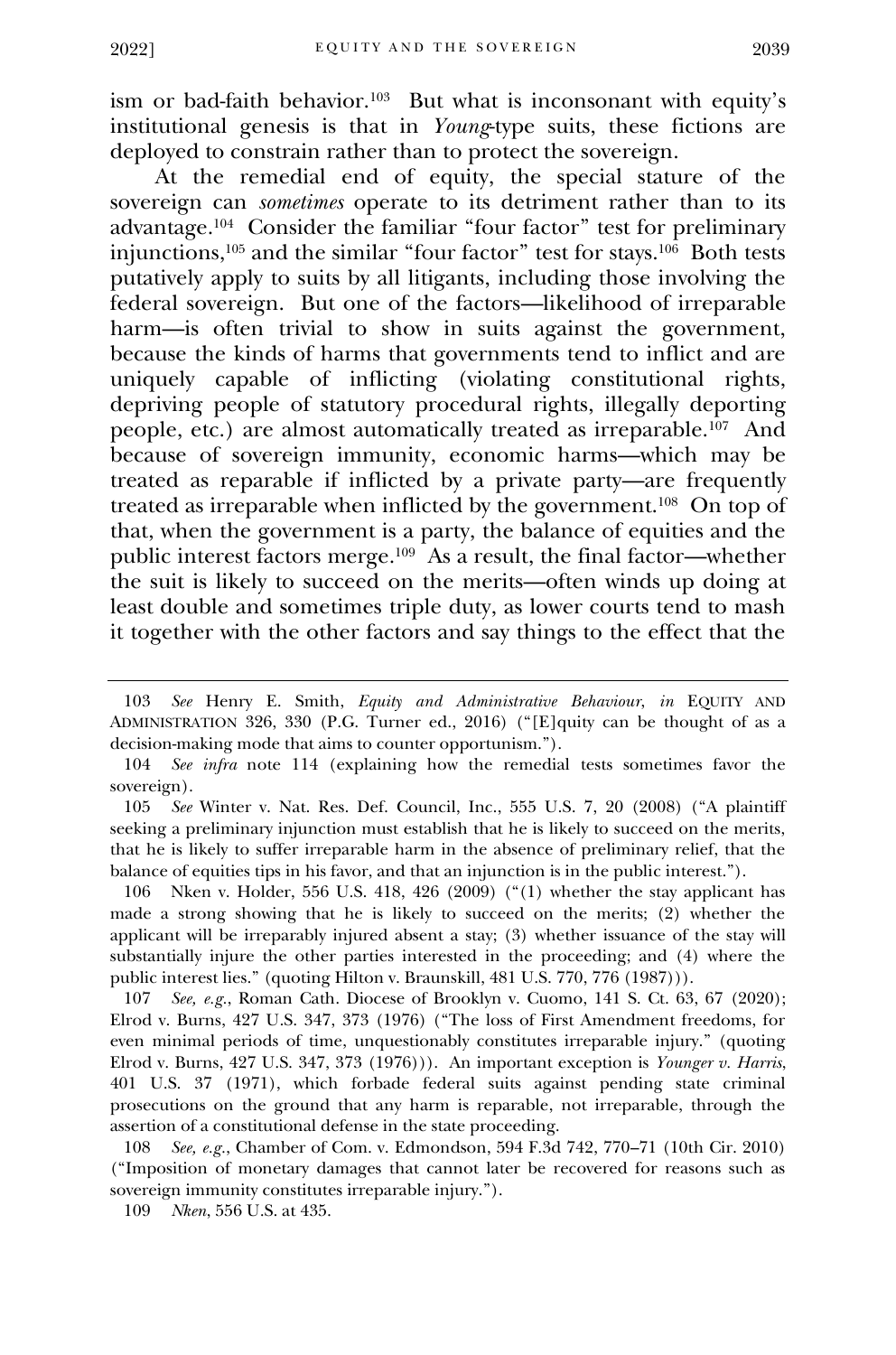government cannot be said to "suffer harm from an injunction that merely ends an unlawful practice," <sup>110</sup> or that the government can claim no interest in "the perpetuation of unlawful agency action." 111 The upshot has been that in suits against the federal sovereign, the "four factor" test in lower courts often becomes just a one-factor, or at most a two-factor, inquiry: Is the government likely to be held on the merits to be acting unconstitutionally or illegally?<sup>112</sup>

To be sure, the Court has cautioned against this type of collapsing of the inquiry.<sup>113</sup> But some of its own recent decisions nevertheless topple down all the dominoes at once.<sup>114</sup> An example is

112 *See, e.g.*, *League of Women Voters*, 838 F.3d at 12 (An "extremely high likelihood of success on the merits is a strong indicator that a preliminary injunction would serve the public interest."); *R.I.L–R*, 80 F. Supp. 3d at 191 ("[F]actors three and four [balance of harms and public interest] do not require in-depth analysis.... In light of the Court's conclusion that DHS's current policy of considering deterrence is likely unlawful, and that the policy causes irreparable harm to mothers and children seeking asylum, the Court finds that these last two factors favor Plaintiffs as well.").

113 *See, e.g.*, Winter v. Nat. Res. Def. Council, Inc., 555 U.S. 7, 23 (2008) (explaining that the "public interest and the Navy's interest" would "alone require[] denial of the requested injunctive relief," even if the irreparable injury and likelihood-of-success factors were met).

114 As Stephen Vladeck has trenchantly observed, since 2017 the Court has similarly and recently "quietly shifted" the traditional standard for stays into a merits-dominated inquiry in a slew of "shadow docket" orders in cases seeking emergency relief from lower court decisions granting injunctive relief against the government. *See* Stephen I. Vladeck, *The Solicitor General and the Shadow Docket*, 133 HARV. L. REV. 123, 155–56 (2019) [hereinafter Vladeck, *Solicitor General*]. Once the Court was persuaded that the executive branch was likely to succeed on the merits, the other factors received short shrift; the Court apparently treated the executive branch as suffering irreparable injury whenever one of its policies was placed on hold, and gave little weight to the remaining factors. *See id.* at 131–32, 155–56. "The upshot is that emergency relief now appears to rise and fall entirely on the merits—with virtually no regard for whether the *other* factors that are usually required . . . for such extraordinary relief are in fact satisfied." *Case Selection and Review at the Supreme Court, Hearing Before the Presidential Comm. on the Supreme Court of the U.S.*, at 14 (2021) (testimony of Stephen I. Vladeck, Alan Wright Chair in Federal Courts, University of Texas School of Law).

When these shadow docket cases are viewed together with the cases discussed *infra* notes 115–21 and accompanying text, it becomes evident that the collapsing of the four-factor test into effectively a one-step test is not *necessarily* adverse to the sovereign. Instead, this particular facet of equity—like equity writ large—may cut for or against the sovereign. The direction of the cut will depend pretty much entirely on whether a majority of the Court agrees that a law or policy is likely to be upheld on the merits. Either way, the Court's opacity on what doctrinal test applies to the sovereign—and

<sup>110</sup> R.I.L–R v. Johnson, 80 F. Supp. 3d 164, 191 (D.D.C. 2015) (quoting Rodriguez v. Robbins, 715 F.3d 1127, 1145 (9th Cir. 2013)).

<sup>111</sup> League of Women Voters of U.S., v. Newby, 838 F.3d 1, 12 (D.C. Cir. 2016); Washington v. Reno, 35 F.3d 1093, 1103 (6th Cir. 1994) (noting the public's interest in "having governmental agencies abide by the federal laws that govern their existence and operations").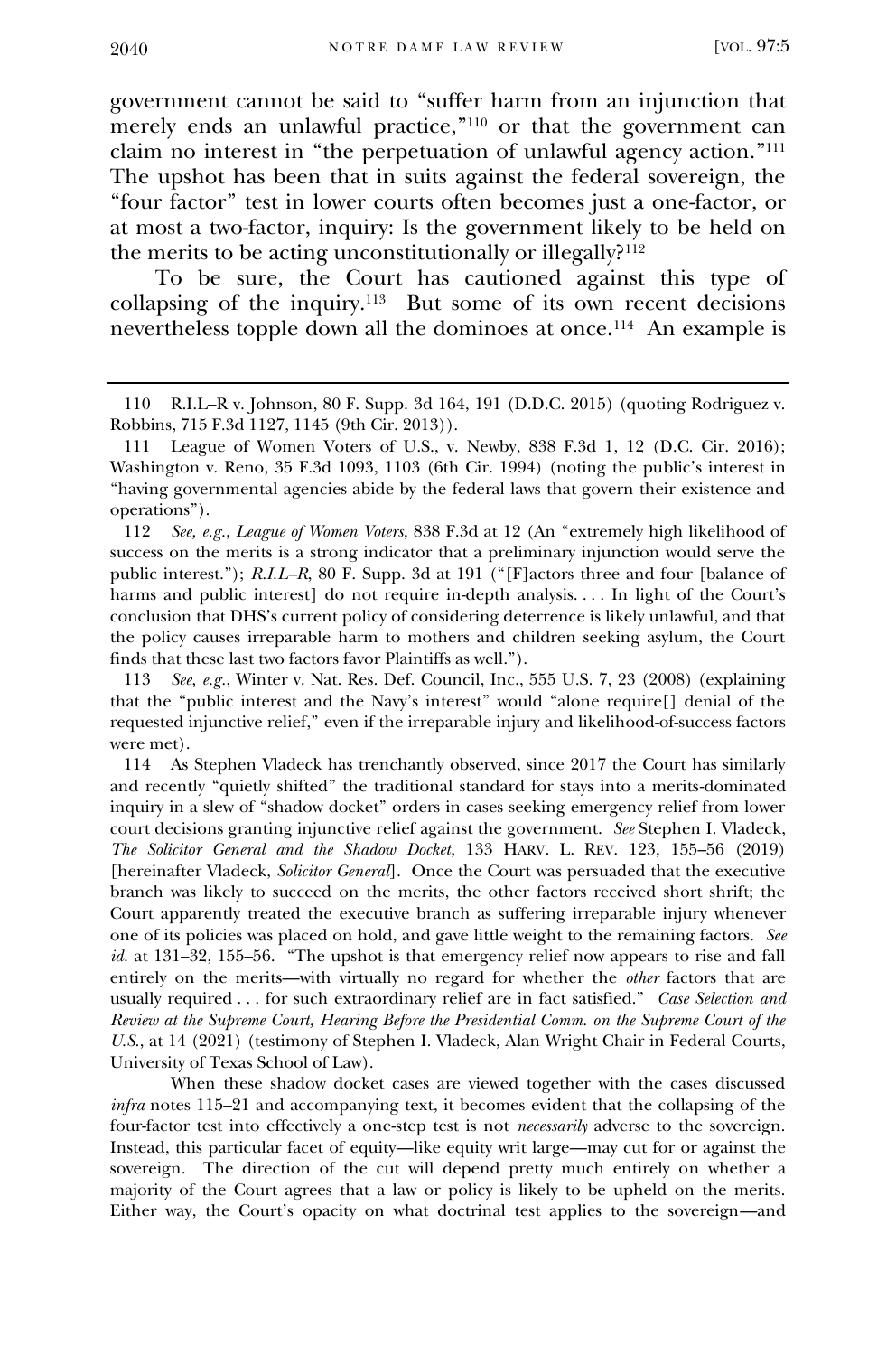the "stub end" of *Alabama Association of Realtors v. Department of Health and Human Services*, <sup>115</sup> which vacated a stay of the district court decision that had invalidated the CDC's eviction moratorium.<sup>116</sup> After explaining at length why the government was almost certain to lose on the merits, the Court disposed of the equities in three quick paragraphs, with just a few words on irreparable harm.<sup>117</sup> A few months later, challengers to OSHA's employer vaccine mandate pounced on exactly this point: "*Alabama Realtors* takes [OSHA's] argument about the beneficial effects of their legal action off the table. If the Court considers it illegal, then it's not in the public interest and it's proper to enjoin it." 118 The Court ultimately took that shortcut: after holding that the mandate likely exceeded OSHA's statutory authority, the Court merely said that the "equities do not justify withholding interim relief" and stayed the rule without any evaluation of irreparable harm, the balance of hardships, or the public interest.<sup>119</sup> Indeed, and astonishingly, the Court disclaimed the power to perform that balancing: "It is not our role to weigh such tradeoffs." 120 The Court did not explain if it was denuded of that "role" only in suits involving the federal sovereign (or in some subset of those suits), or in suits involving private litigants as well.<sup>121</sup>

115 141 S. Ct. 2485 (2021).

116 The Court apparently applied the *Nken* stay factors itself, rather than the test for vacatur of stays, which requires a likelihood of certiorari, serious and irreparable injury from the stay, and a showing that the stay was demonstrably wrong under the accepted standards for granting stays. *Id.* at 2488–90; *cf.* Coleman v. Paccar Inc., 424 U.S. 1301, 1304 (1976) (Rehnquist, J., in chambers).

117 *Alabama Ass'n*, 141 S. Ct. at 2488–90 (noting that while "the public has a strong interest in combating" COVID's spread, "our system does not permit agencies to act unlawfully even in pursuit of desirable ends. . . . It is up to Congress, not the CDC, to decide whether the public interest merits further action here.").

118 Transcript of Oral Argument at 51, Nat'l. Fed'n. of Indep. Bus. v. Dep't of Lab., 142 S. Ct. 661 (2022) (No. 21A244).

119 *Nat'l Fed'n of Indep. Bus.*, 142 S. Ct. at 664–66; *id.* at 663 ("Agreeing that applicants are likely to prevail, we grant their applications and stay the rule."). In *Biden v. Missouri*, the Court was similarly laser-focused on the merits when it granted stays of lower-court injunctions against the federal vaccine mandate for healthcare workers at federally funded facilities. *See* Biden v. Missouri, 142 S. Ct. 647, 653–55 (2022).

120 *Nat'l Fed'n of Indep. Bus.*, 142 S. Ct. at 666.

121 *See supra* note 114.

whether that same doctrinal test also applies to other litigants—is problematic. *See* Vladeck, *Solicitor General*, *supra*, at 157–58 ("[T]he Court risks the perception that the rule is not one for the federal government *in general*, but for the federal government at particular moments in time—perhaps depending upon the identity (or political affiliation) of the sitting President, or perhaps, more granularly, depending upon the political or ideological valence of the particular federal government policy at issue . . . ."). I am grateful to Professor Steve Vladeck for his thoughts on these points.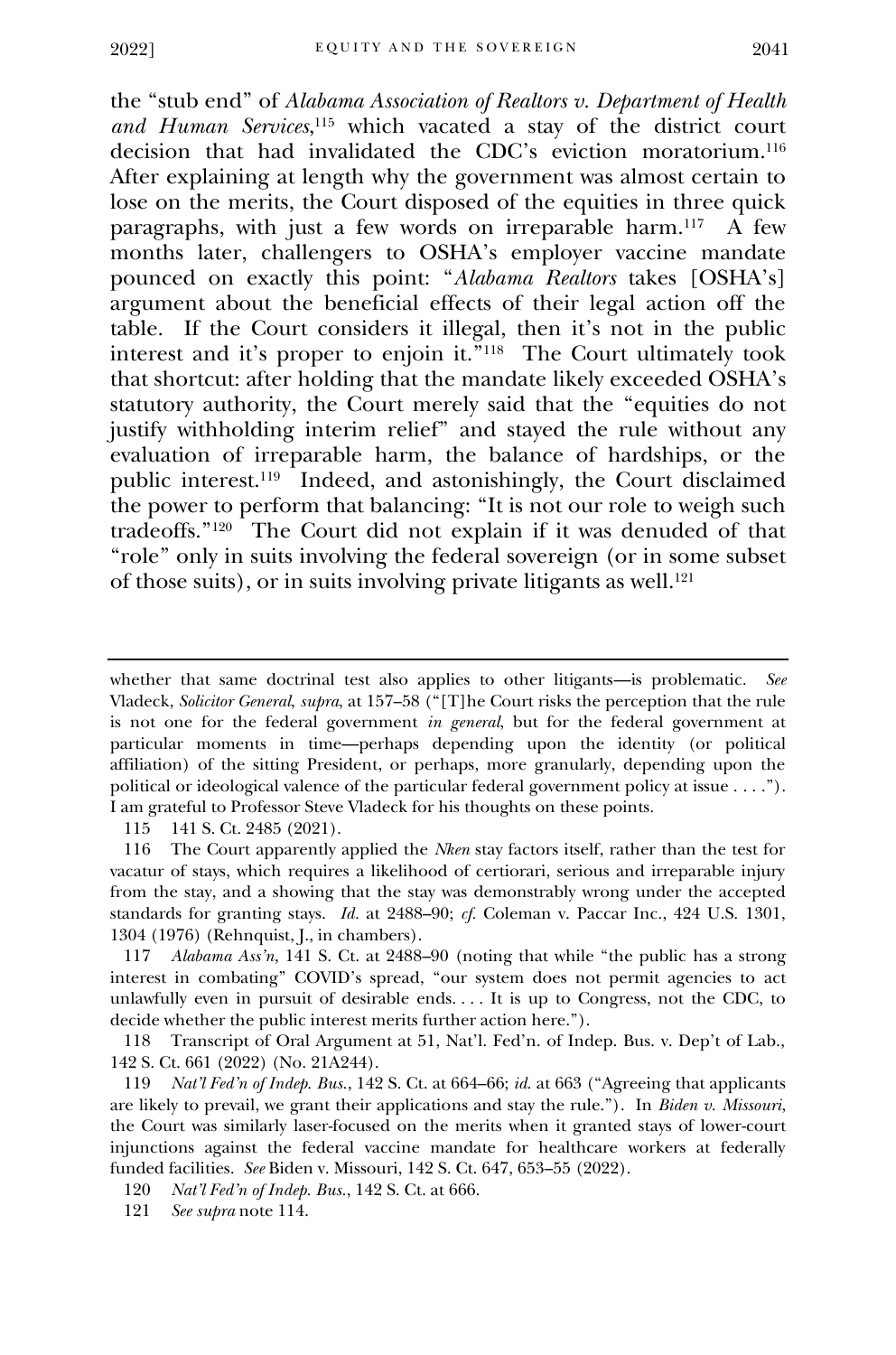Relatedly, and finally, ambiguity concerning the sovereign's identity can be leveraged against the federal government by litigants seeking to enjoin its actions. Consider the just-mentioned litigation concerning the OSHA vaccine mandate for large employers. The chief judge of the Sixth Circuit, in dissenting from a denial of a stay of the mandate, was unpersuaded by the federal government's recitation of the harms to society that would follow if the vaccine mandate were stayed. Rather, Judge Sutton wrote, "[b]ecause OSHA's authority extends only to regulating the workplace, the equities embedded in the stay factors do not extend to the costs to society of having unvaccinated Americans. They extend only to the risks to workers and companies." 122 Judge Sutton did not regard "the government" as an undifferentiated, unitary entity with the capacity to speak with a single voice on behalf of the public interest. Rather, it was the "perspective of the Secretary of Labor" that appeared relevant to Judge Sutton, a perspective that could not encompass "ancillary benefits for Americans who come into contact with unvaccinated workers"—for those "ancillary benefits" were "not OSHA's to regulate." 123 The Court, when it ultimately stayed the rule, likewise relied on OSHA's "Organic Act" and the limited purview of OSHA's authority.<sup>124</sup>

Now, that slicing and dicing of the public interest along agency "Organic Act" lines may be sensible, or it may not be. The point is simply that the federal government's claim to be acting in the public interest here cashed out in a way strikingly different than it did in, inter alia, *Debs*, where one unit of the federal government—the Department of Justice—was allowed to sue to defend the public interest of the country as a whole without *any* statutory authority

<sup>122</sup> *In re* MCP No. 165, Occupational Safety & Health Admin., Interim Final Rule: COVID-19 Vaccination & Testing, 20 F.4th 264, 284 (6th Cir. 2021) (Sutton, C.J., dissenting) ("The other stay factors largely favor the challengers as well. Because OSHA's authority extends only to regulating the workplace, *the equities embedded in the stay factors* do not extend to the costs to society of having unvaccinated Americans. They extend *only to the risks to workers and companies*. . . . From the perspective of the Secretary of Labor . . . the main risk of staying the rule is to unvaccinated American workers. . . . Even if the mandate would have ancillary benefits for Americans who come into contact with unvaccinated workers outside the workday, that consideration is not OSHA's to regulate." (emphasis added)).

<sup>123</sup> *Id.*

<sup>124</sup> *Nat'l Fed'n of Indep. Bus.*, 142 S. Ct. at 665 (citing "the text of the agency's Organic Act"); *id.* ("[N]o provision of the Act addresses public health more generally, which falls outside of OSHA's sphere of expertise."); *id.* at 666 ("Although Congress has indisputably given OSHA the power to regulate occupational dangers, it has not given that agency the power to regulate public health more broadly.").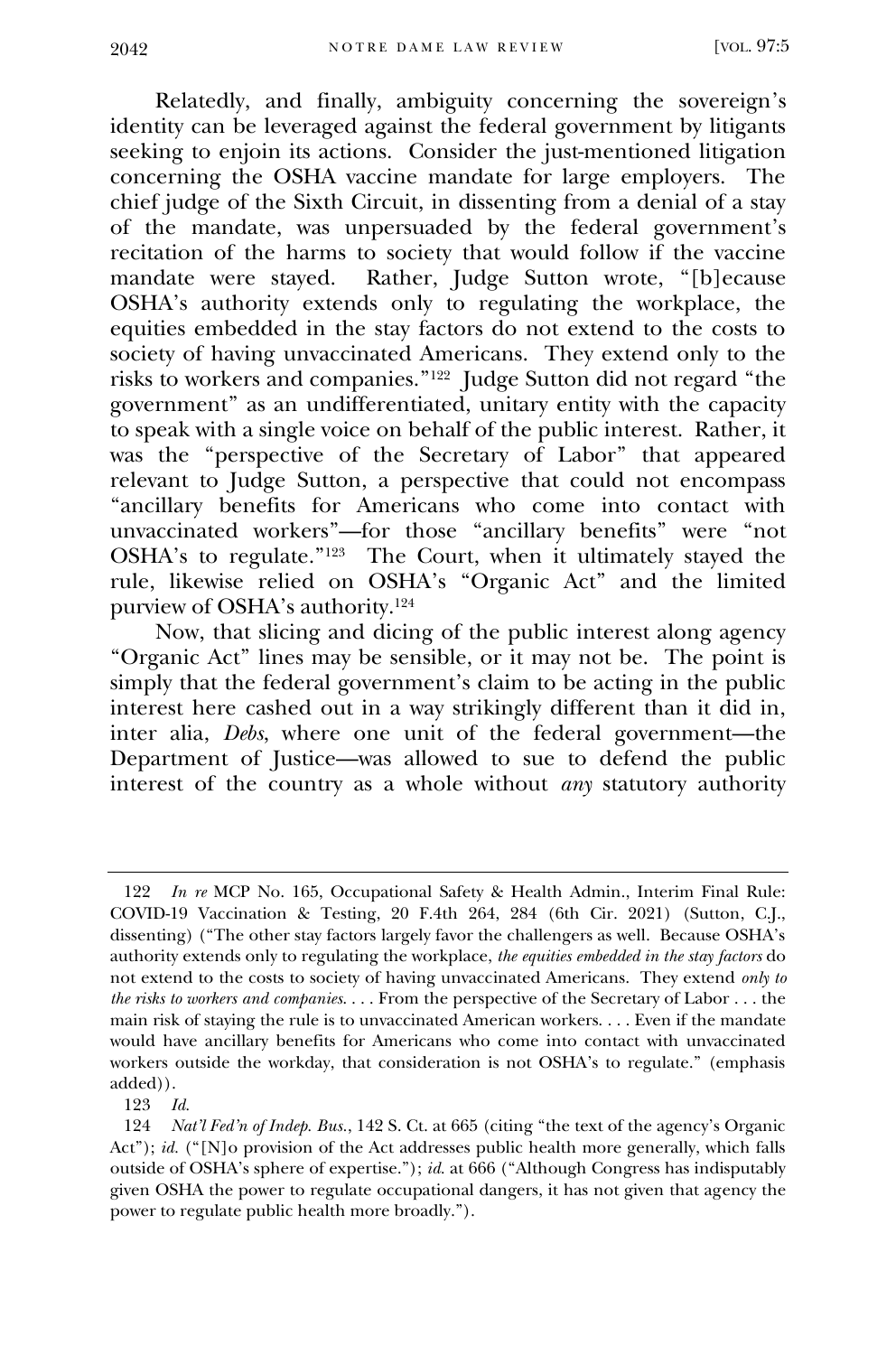being deemed necessary.<sup>125</sup> It illustrates, like the *Young*-type suit, how framing choices concerning the identity of the federal sovereign may work to the sovereign's detriment in equity.

Here, as before, more examples could probably be adduced, but the gist should be clear: alongside with assisting the sovereign power, equity has simultaneously functioned as a sword against the sovereign and as a shield from actions by the sovereign. Here, as before, courts and judges adopt varying and inconsistent conceptions of the sovereign's identity and of its interests. And here, as before, bases for critique likewise abound. Why should we treat officers *not* as arms of the sovereign for purposes of the sovereign immunity bar, but treat them as state actors for the purposes of other constitutional provisions? What relevance does a jurisdictional limit on one federal agency's regulatory authority have to the determination whether the American public as a whole would be harmed if a given injunction issued against that agency? Because our law remains confused as to who the sovereign is, and how it should be treated in equity, adequate answers to such questions remain elusive.

## II. CONSEQUENCES AND IMPLICATIONS

<span id="page-24-0"></span>The puzzle of how to conceive of the sovereign is a familiar theme in caselaw and commentary on sovereign immunity.<sup>126</sup> To pick one pair of opposing views on the point almost at random, Justice Holmes famously deemed the doctrine of sovereign immunity to rest on the "logical and practical ground" that "the authority that makes the law" cannot be held to account to it.<sup>127</sup> Nonsense, countered Louis Jaffe; that justification for sovereign immunity "depends upon the existence of an identifiable unitary sovereign," a "notion" that "at least in modern times, [is] a difficult one to maintain." Jaffe hazarded that "in this country the 'United States' is the most logical contender for that role," but he carefully stressed that "the United

<sup>125</sup> *See In re* Debs, 158 U.S. 564, 584–86 (1895); *see also supra* note 45 and accompanying text (describing other cases in which the Court allowed nonstatutory suits by the United States).

<sup>126</sup> *See, e.g.*, United States v. Lee, 106 U.S. 196, 206 (1882) ("As no person in this government exercises supreme executive power, or performs the public duties of a sovereign, it is difficult to see on what solid foundation of principle the exemption from liability to suit rests."); Chisholm v. Georgia, 2 U.S. 419, 446 (1793) (Iredell, J., dissenting) (noting that cases analogized to petitions of right "could only be presented to the sovereign power, which surely the Governor [of a state] is not. The only constituted authority to which such an application could with any propriety be made, must undoubtedly be the Legislature."); *see generally* Alden v. Maine, 527 U.S. 706, 711–12 (1999).

<sup>127</sup> Kawananakoa v. Polyblank, 205 U.S. 349, 353 (1907) ("[T]here can be no legal right as against the authority that makes the law on which the right depends.").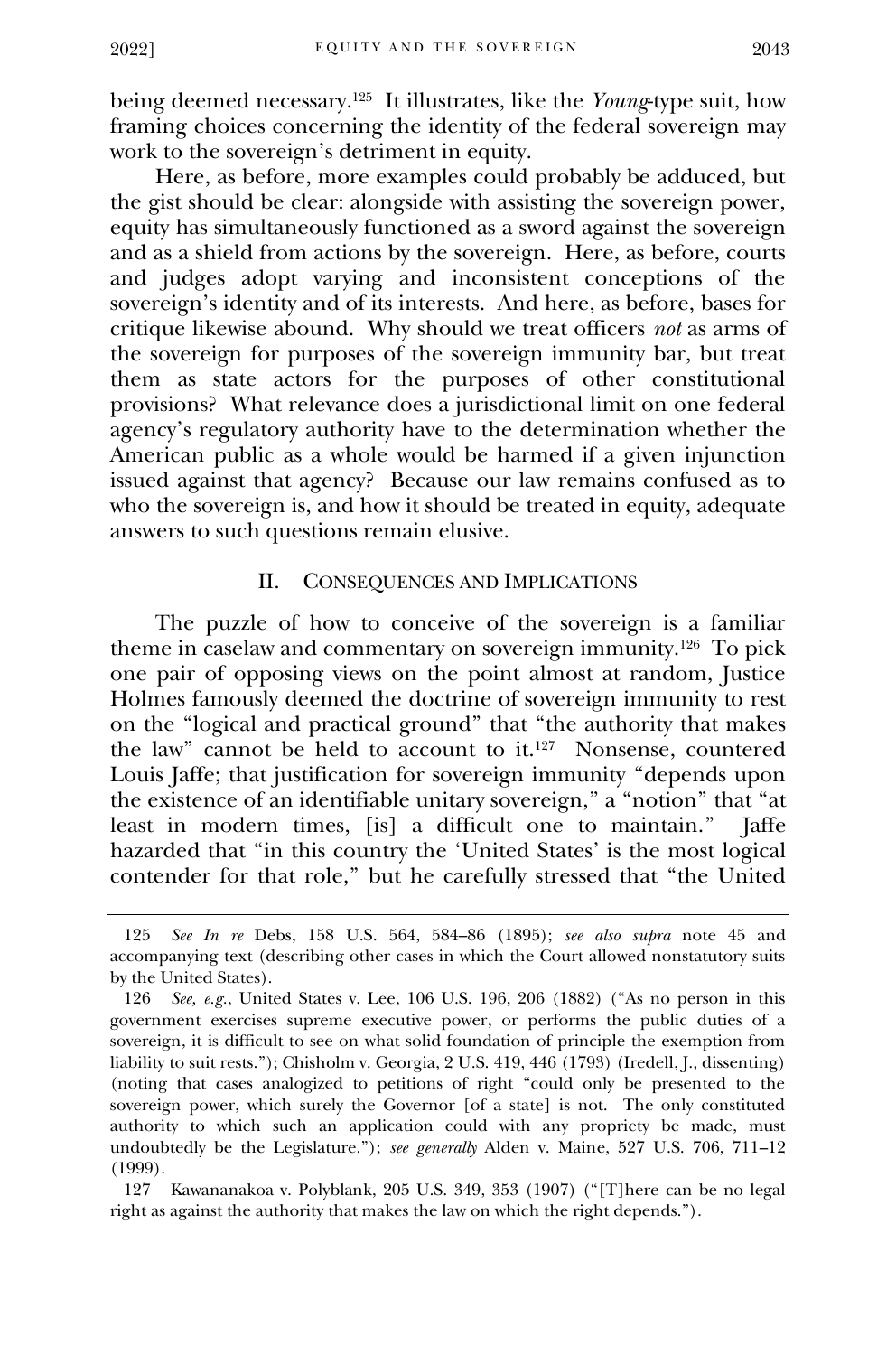States must always act through one of its formal organs, none of which itself exercises the full authority of the sovereign." 128

In equity, as the above discussion has shown, the same conceptual puzzle has reared its head, albeit in a less recognized way. At times, equity bends to accommodate the claims of what it deems to be the sovereign; at other times, the chancellor turns to bite the hand of the sovereign that once fed him. This Part offers two observations about this tension. First, cases involving the sovereign—because their treatment of the sovereign is rarely explicit or well-understood—can ramify in unpredictable ways through legal doctrine. And second, thinking about the nature of the sovereign in equity offers insight into the puzzle of what Article III means by its reference to cases "in Equity."

#### *A. Consequences for Doctrine*

<span id="page-25-0"></span>Equity's two-faced approach to the federal sovereign manifests in disparate and siloed contexts, which makes that ambivalence difficult to perceive. As a result, courts and litigants overlook that in an important subset of cases the sovereign has received special treatment in equity courts, and so fail to attend to the fact that certain cases were decided on the basis of the sovereign's distinctive status. This oversight, in turn, has two main types of consequences for doctrine in equity. One is that cases that accorded special treatment to the sovereign—perhaps for sound reasons—can "spill over" to differently situated litigants. Conversely, cases that accorded special treatment to the sovereign—perhaps also for sound reasons—are vulnerable to being "read down" in a fashion that obscures the sovereign's distinctive role and its unique claims.<sup>129</sup>

An example of the first effect appears in the line of cases on permissive intervention. A decision—*U.S. Realty*—that turned on the sovereign's right to intervene because of the sovereign's special position (the SEC's interest in pursuing its statutory mandate)<sup>130</sup> subsequently got interpreted broadly. Treatises and courts began to

<sup>128</sup> JAFFE, *supra* note 4, at 199–200. Jaffe continued: "Thus the legislature makes laws and grants, where necessary, consent to be sued. The law is enforced by a similarly distinct and limited body, the judiciary . . . . It is hard to see on what 'logical and practical ground' the activity of either one of these bodies would compel its being above the law." *Id.*

<sup>129</sup> Courts routinely read precedents broadly and narrowly, and doctrinal confusion sometimes results. Such analytical slippage will be especially hard to be on guard against, though, when an aspect of a case that mattered to its holding (here, the involvement of the sovereign) is not generally understood to be an aspect of a case that *can* much matter to its holding.

<sup>130</sup> *See supra* notes 48–54 and accompanying text.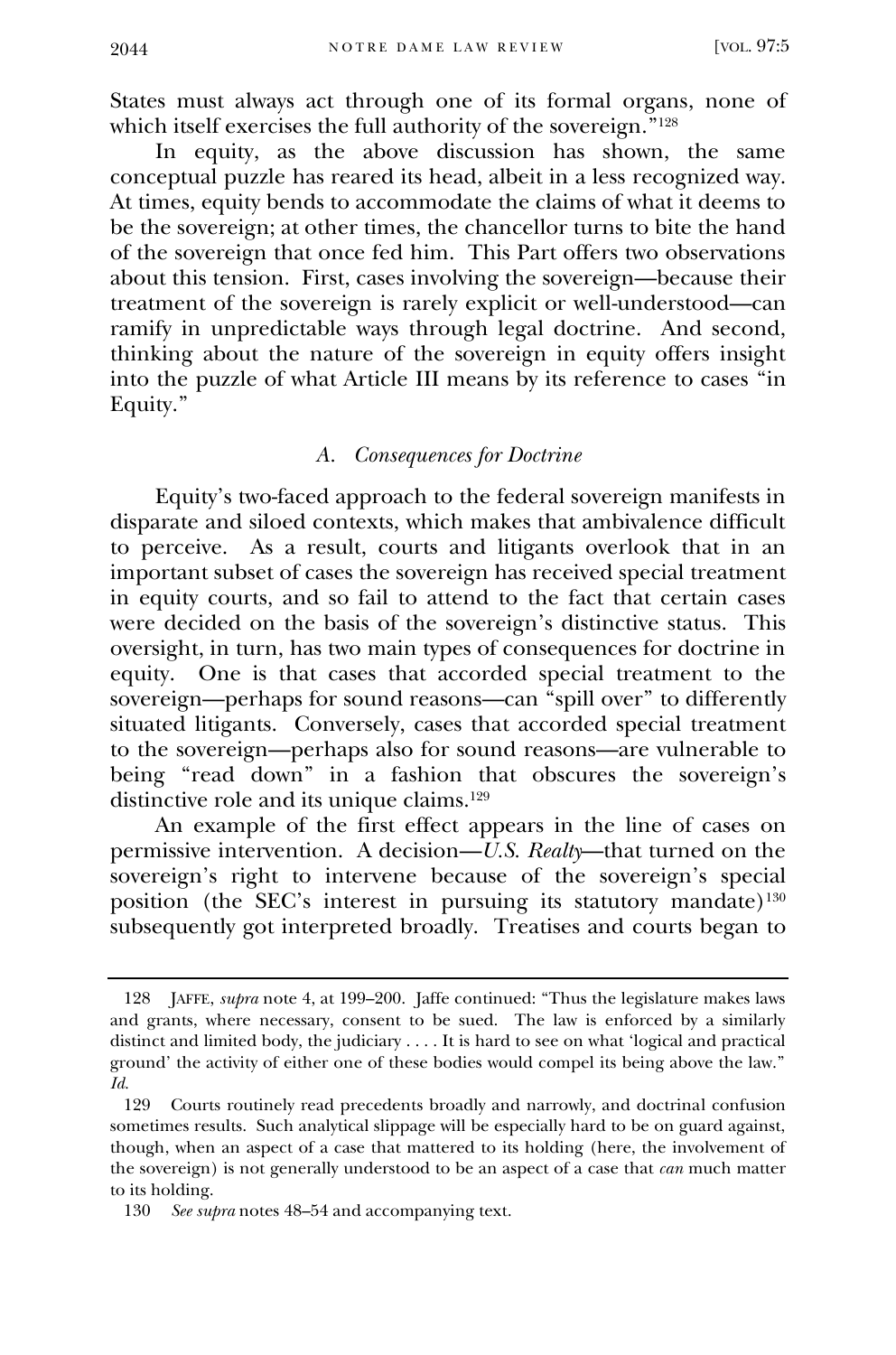state that an intervenor need not have a "claim or defense" in the conventional sense to intervene in a suit.<sup>131</sup> Eventually, by the 1970s,<sup>132</sup> a reading of Rule 24(b) that began with a case involving the SEC's statutory mission had germinated into a doctrine that shaped permissive intervention for all litigants133—because, we are elsewhere instructed, equitable principles are strictly agnostic as between the sovereign and other litigants.<sup>134</sup>

This spillover effect may now play out in the wake of the Court's recent decisions concerning preliminary injunctions and stays in suits involving the federal sovereign. As noted, in *Alabama Realtors* and *National Federation of Independent Business*, the Court gave the lion's share of its attention to whether the challengers were likely to succeed on the merits and very short shrift to the remaining three factors.<sup>135</sup> In *National Federation of Independent Business*, the Court went still farther—it disclaimed the authority to weigh those factors.<sup>136</sup> Sophisticated commentators immediately expressed discomfiture and surprise at the Court's analysis, while struggling to pinpoint a coherent rationale for the Court's deviation from the normal multi-step sequence.<sup>137</sup> One of them cautiously broached the possibility that perhaps the decision should be read not as speaking to equity *generally*, but instead as speaking to equity *as applied to federal regulatory agencies acting in excess of their statutory mandates*. 138 How will lower courts respond? A real chance exists that these decisions will

134 *See supra* note 8 and accompanying text.

135 *See supra* notes 113–121 and accompanying text.

136 *See* Nat'l Fed'n of Indep. Bus. v. Dep't of Lab., 142 S. Ct. 661, 666 (2022) (per curiam) ("It is not our role to weigh such tradeoffs.").

138 *See* Baude, *supra* note 137 (noting the possible argument that "Congress overruled equity for stays of regulations" in 5 U.S.C. § 705).

<sup>131</sup> Nelson, *supra* note 47, at 328–29.

<sup>132</sup> *Id.* (charting the course of cases from the 1950s through the present day and noting that "some lower courts continue to downplay the 'claim or defense' language in Rule 24(b)").

<sup>133</sup> "All" litigants, that is, except (ironically) governments: shortly after *U.S. Realty*, the 1946 amendment to Rule 24(b) removed the requirement that a governmental actor assert a claim or defense in order to intervene. *See* FED. R. CIV. P. 24(b).

<sup>137</sup> *See* William Baude, *Balancing the Equities in the Vaccine Mandate Case*, VOLOKH CONSPIRACY (Jan. 14, 2022), https://reason.com/volokh/2022/01/14/balancing-theequities-in-the-vaccine-mandate-case/# [https://perma.cc/5T2Y-DF3L] (flagging the "scant" and "self-denying" reasoning concerning the equities); Richard Re, *Did the Supreme Court Overrule Equity?*, RE'S JUDICATA (Jan. 14, 2022), https://richardresjudicata .wordpress.com/2022/01/14/did-the-supreme-court-overrule-equity/ [https://perma.cc /D55C-SLSL] (noting the decision's "disregard of equitable discretion, to the point of denying that it exists" and that "[i]f taken at face value, this aspect of the Court's ruling represents a major break from settled practice"). As Professor Vladeck has noted, though, the truncated approach taken in these decisions had recent precursors on the shadow docket. *See supra* note 114 and accompanying text.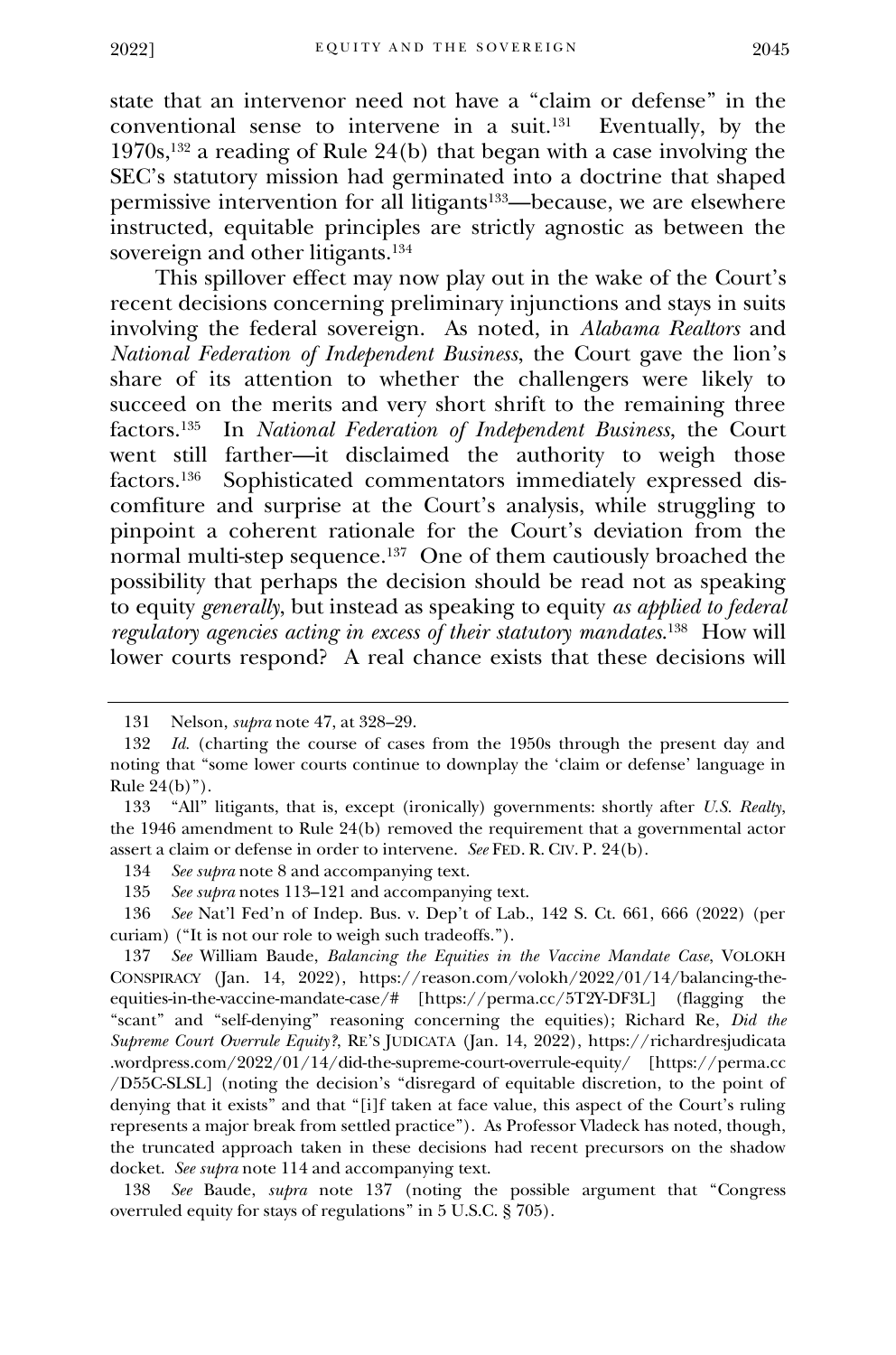influence how lower courts apply the four-factor tests in future cases that involve only private litigants. As occurred in the aftermath of *U.S. Realty*, ripple effects for equity writ large may follow from decisions that quite possibly turned entirely on considerations specific to federal regulatory agencies.

Conversely, a failure to perceive that the sovereign's special status has affected the outcome of cases can also have a countervailing impact on doctrine. One way this effect manifests is that courts recast cases that were obviously decided on the basis of the sovereign's special stature in a manner that shortchanges the sovereign's distinctive position and role. As good an example as any is *Debs*. As discussed above, *Debs* permitted the United States to seek equitable relief against railroad strikers notwithstanding the absence of any statutory authorization from Congress for such a suit.<sup>139</sup> The Court stressed that "the wrongs complained of are such as affect the public at large, and are in respect of matters which by the Constitution are entrusted to the care of the Nation, and concerning which the Nation owes the duty to all the citizens of securing to them their common rights"—language that self-evidently speaks to the special nature of the federal sovereign ("the nation") and its duty to protect rights, particularly constitutional rights, secured by federal law.<sup>140</sup> Yet the draw is strong to demote this facet of *Debs*, and instead to assimilate the government to a private plaintiff in equity seeking a garden-variety injunction to abate a nuisance or shield a proprietary interest.<sup>141</sup> Here, the impulse to place the sovereign on the same

<sup>139</sup> *See In re* Debs, 158 U.S. 564, 583–84 (1895).

<sup>140</sup> *Id.* at 586. Congress has enacted legislation based on this language in *Debs*. *Debs* was invoked in the Congressional debates leading up to the Act of August 24, 1937, which allowed the United States to intervene in suits that involve the constitutionality of federal statutes. Quoting this passage from *Debs* as support, the Senate Report stated: "Whenever the United States is concerned, the interest which will support its right to intervene is not limited to pecuniary interest. It extends to rights and duties related to sovereignty." S. REP. NO. 75–963, at 2 (1937); *see also id.* at 3–4 ("The United States is not excluded . . . from drawing the judicial power to its proper assistance either as an original party, or as an intervenor, when, in private litigation, decision of the constitutional question may affect the public at large, may be in respect of matters which by the Constitution are entrusted the care of the Nation, and concerning which the Nation owes a duty to all the citizens of securing to them their common rights.").

<sup>141</sup> *See, e.g.*, United States v. Solomon, 563 F.2d 1121, 1127 (4th Cir. 1977) ("Other courts, however, have treated *Debs* as depending upon one or more of the particular elements of the facts on which it was decided, *e.g.*, . . . the harm was a public nuisance . . . ."); Bamzai & Bray, *supra* note 40 ("Thus *Debs* should be read as authorizing suits by the United States to protect the rights of U.S. citizens when that suit can be connected to some kind of proprietary interest—whether a proprietary interest of the sovereign itself, or the proprietary interests of the public that are protected in the abatement of a public nuisance.").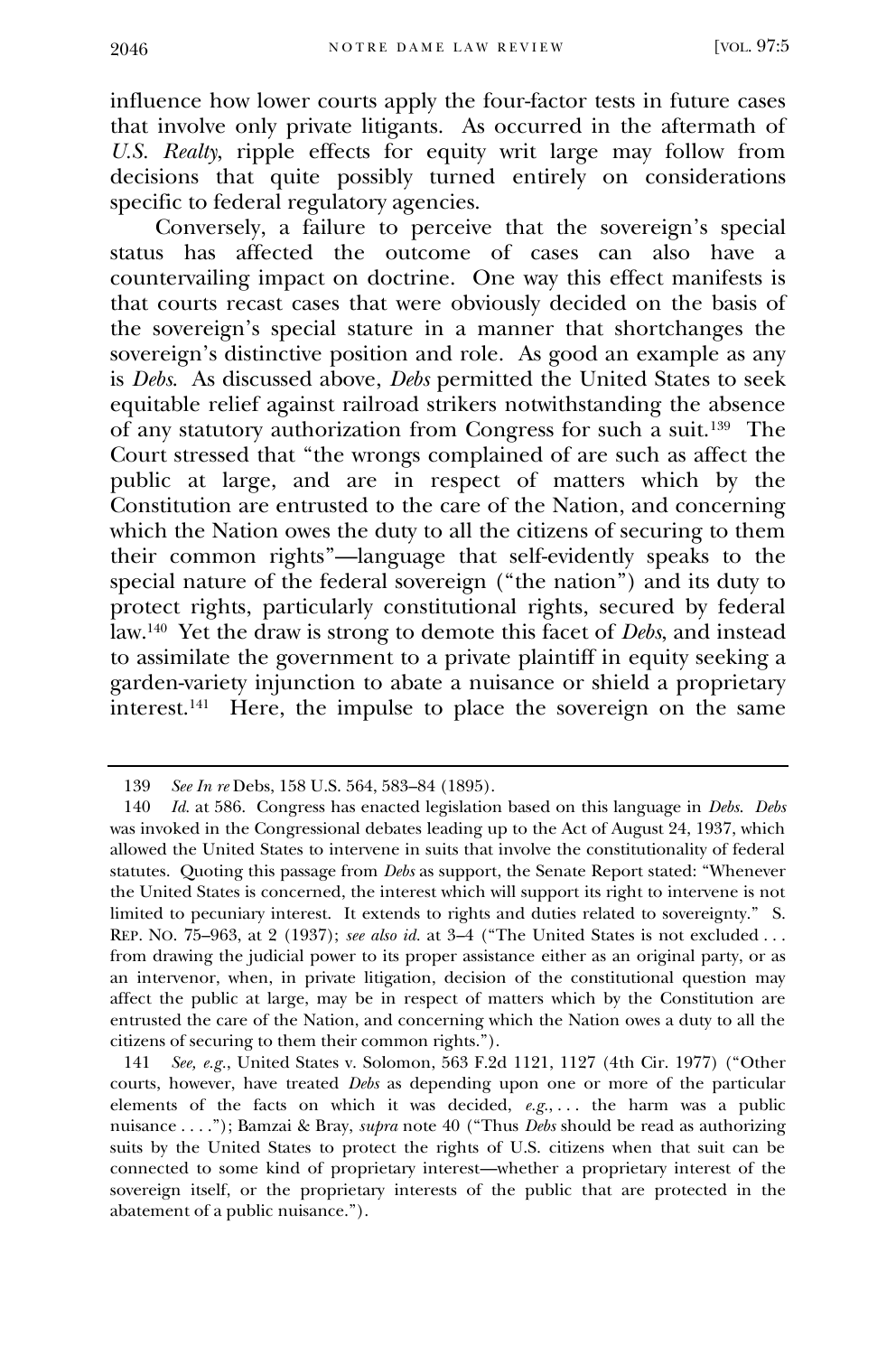plane as other litigants would result in the United States being divested of the ability to seek injunctive relief outside the narrow category of suits involving a federal government property interest or something classifiable as a "nuisance." Whatever may fall within that category, quite a lot of important suits would fall outside of it.<sup>142</sup>

Another illustration of how equity cases involving sovereign interests may be "read down" appears in a recent decision concerning the FTC's power to seek restitution or disgorgement. The FTC is authorized to obtain a "'permanent injunction' in federal court against 'any person, partnership, or corporation' that it believes 'is violating, or is about to violate, any provision of law.'" 143 As discussed,<sup>144</sup> earlier cases—*Porter* and *Robert DeMario*—had broadly interpreted similar language in other laws as supplying adequate authority for courts to award equitable monetary relief in enforcement suits brought by federal agencies regarded as acting in furtherance of the public interest.<sup>145</sup> Adopting the approach of these precedents, eight circuits over a span of decades had held that this provision authorized the FTC to obtain monetary remedies.<sup>146</sup> The Court, however, unanimously ruled otherwise in *AMG Capital Management v. FTC*. 147 First, it distinguished *Porter* and *Robert DeMario* as involving "different statutes." 148 Next, it relied on a third case (which, by the way, also involved a "different statute")—*Meghrig v.* 

147 *Id.* at 1352.

148 *Id.* at 1350 ("The problem for the Commission is that we did not in these two cases purport to set forth a universal rule of interpretation. And both cases involved different statutes.").

<sup>142</sup> *See* United States v. Texas, 2021 WL 4593319, at \*17 (W.D. Tex. Oct. 6, 2021) (right to abortion); *see also supra* note 45 and accompanying text (describing other nonstatutory suits by the United States).

<sup>143</sup> AMG Cap. Mgmt., LLC v. FTC, 141 S. Ct. 1341, 1344 (2021) (quoting 15 U.S.C.  $\S 53(b)$ ).

<sup>144</sup> *See supra* notes 63–74 and accompanying text (discussing *Porter* and *Robert DeMario*).

<sup>145</sup> Porter v. Warner Holding Co., 328 U.S. 395, 402 (1946) ("When the Administrator seeks restitution . . . . he asks the court to act in the public interest by restoring the status quo and ordering the return of that which rightfully belongs to the purchaser or tenant. Such action is within the recognized power and within the highest tradition of a court of equity."); Mitchell v. Robert DeMario Jewelry, Inc., 361 U.S. 288, 291–92 (1960) ("When Congress entrusts to an equity court the enforcement of prohibitions contained in a regulatory enactment, it must be taken to have acted cognizant of the historic power of equity to provide complete relief in light of the statutory purposes."); *see AMG Cap. Mgmt.*, 141 S. Ct. at 1347–48 (noting that the Court had "sometimes interpreted similar language as authorizing judges to order equitable monetary relief" in *Porter* and *Robert DeMario*).

<sup>146</sup> *AMG Cap. Mgmt.*, 141 S. Ct. at 1351. Two circuits, in 2019 and 2020, went the other way. *Id.*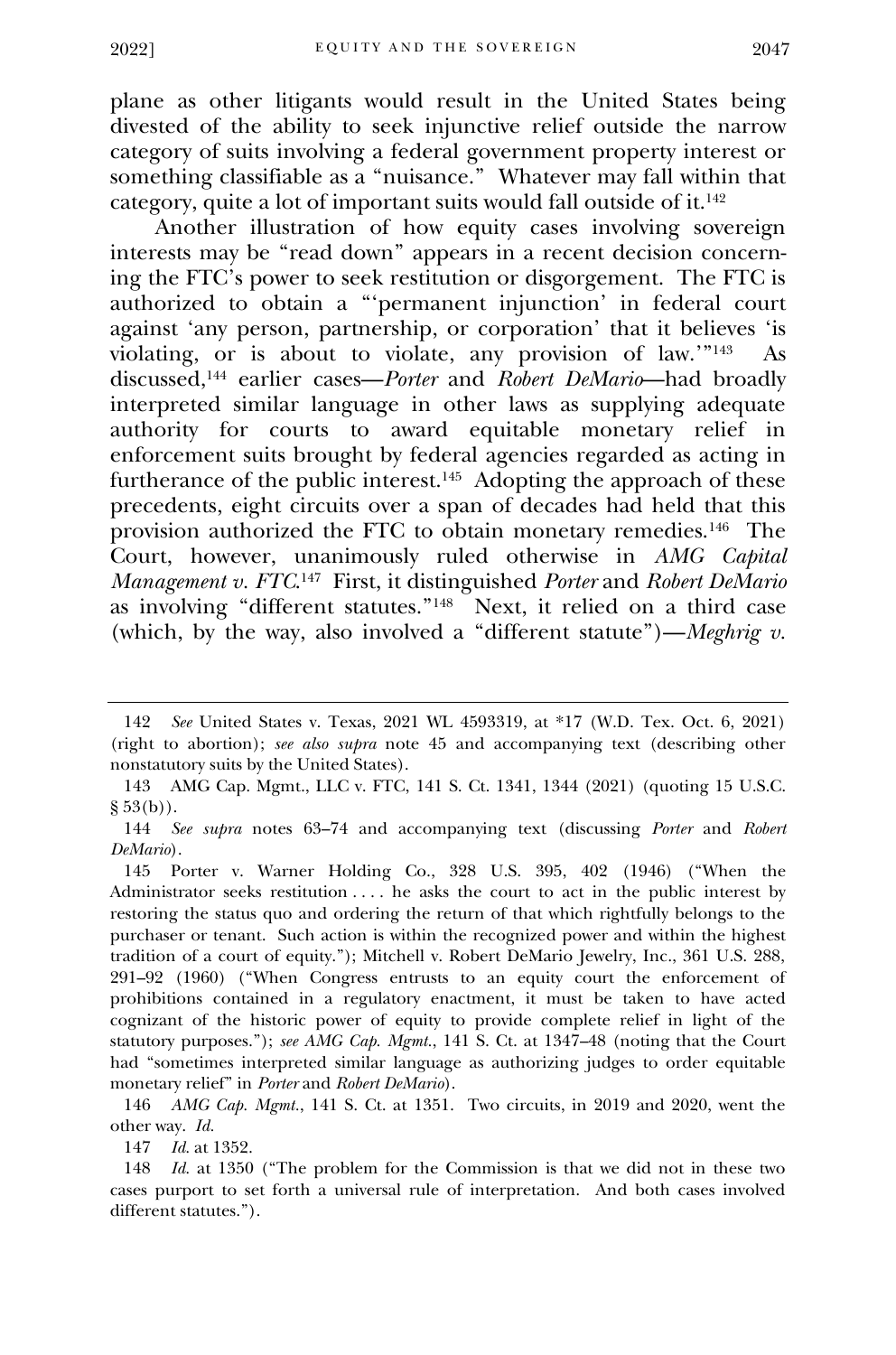*KFC*<sup>149</sup>—to buttress its conclusion that the FTC could not seek monetary relief pursuant to this provision.<sup>150</sup> The Court either did not notice or did not care that a federal agency was the plaintiff in *AMG*, and that no government entity was a plaintiff (or even a party) in *Meghrig*. 151 Nor did the Court acknowledge its oft-quoted statement that "[c]ourts of equity may, and frequently do, go much farther both to give and withhold relief in furtherance of the public interest than they are accustomed to go when only private interests are involved." 152 Instead, the Court effectively held that the FTC, *like any private litigant*, may not obtain an equitable remedy unless that remedy is spelled out in the statute. As this case illustrates, all it takes is a subtle slide in framing—from "the sovereign is special, because the sovereign speaks for the public interest" (e.g., *Porter*, *Robert DeMario*) to "the sovereign is like a private party" (e.g., *AMG*)—to entirely change the outcome.

## *B. Implications for Article III*

<span id="page-29-0"></span>Attentiveness to equity's confused relationship to sovereign power also helps to shed light on an enduring ambiguity of federal equity: equity's precise status as constitutional law. To what extent, if any, does Article III's reference to "Cases, in . . . Equity" impose a constitutional ceiling on the kinds of equitable remedies that Congress may create? We do not know. By that I mean simply the following: if the Court were to hold tomorrow that an exercise of equitable power that the Court *regarded as authorized by a federal statute* was nonetheless unconstitutional because of Article III's reference to "Cases, in . . . Equity," then that would be first time it had done so.<sup>153</sup>

<sup>149</sup> Meghrig v. KFC Western, Inc., 516 U.S. 479 (1996).

<sup>150</sup> *AMG Cap. Mgmt.*, 141 S. Ct. at 1350 ("Here, the inference against § 13(b)'s authorization of monetary relief is strong and follows from the interpretive approach we took in *Meghrig*.").

<sup>151</sup> Some lower court judges did notice but didn't care. *See* FTC v. Credit Bureau Ctr., LLC, 937 F.3d 764, 784–85 (7th Cir. 2019) ("[W]e note that the difference in plaintiffs—private citizens in *Meghrig* and a federal agency here—isn't material. . . . [T]he public interest doesn't turn on the identity of the parties involved. . . . [T]he fact that the government is the plaintiff here does not affect the analysis."). *But see id.* at 786 (Wood, C.J., dissenting).

<sup>152</sup> Virginian Ry. Co. v. Sys. Fed'n No. 40, 300 U.S. 515, 552 (1937); *see also* Porter v. Warner Holding Co., 328 U.S. 395, 398 (1946) ("And since the public interest is involved in a proceeding of this nature, those equitable powers assume an even broader and more flexible character than when only a private controversy is at stake.").

<sup>153</sup> *See* Keith E. Whittington, *Judicial Review of Congress Database* (2020), https:// scholar.princeton.edu/kewhitt/publications/judical-review-congress-database [https:// perma.cc/HE38-XVY7]; CONG. RSCH. SERV., S. DOC. 112-9, ACTS OF CONGRESS HELD UNCONSTITUTIONAL IN WHOLE OR IN PART BY THE SUPREME COURT OF THE UNITED STATES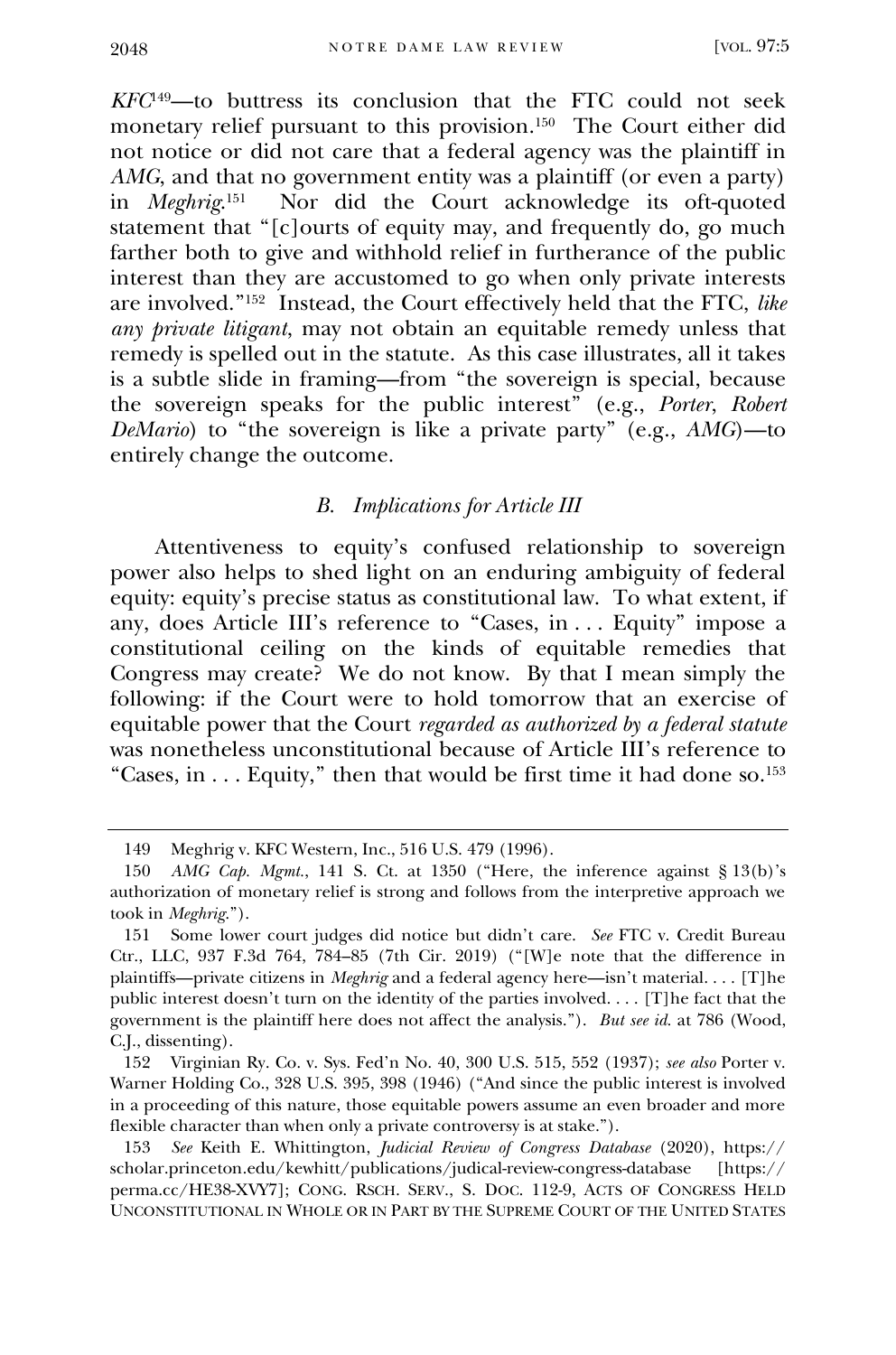After all this time, the constitutional nature of the equity limitation has remained obscure.<sup>154</sup>

It is worth pausing on this point because courts and commentators can get mixed up about it. Congress granted equity jurisdiction to the federal courts in the Judiciary Act of 1789,<sup>155</sup> and specified in the Process Act of 1792 that "the forms and modes of proceeding[s] . . . in [suits] of equity" were to be "according to the principles, rules and usages which belong to courts of equity . . . as contradistinguished from courts of common law." 156 The Court interpreted these laws and their successors to authorize the federal courts to supply judge-made remedies—a "federal 'common law of chancery'" <sup>157</sup>—according to "the practice of the courts of . . . Chancery in England." 158 It was statutory law, not the Constitution, that the Court was expounding when it said that "[t]he equity jurisdiction conferred on inferior courts . . . is that of the English court of chancery at the time of the separation of the two countries." 159 Now, it is true that some decisions contain language

156 1 Stat. 275, 276, § 2. The statute allowed courts considerable discretion: "subject however to such alterations and additions as the said courts respectively shall in their discretion deem expedient, or to such regulations as the supreme court of the United States shall think proper from time to time by rule to prescribe to any circuit or district court concerning the same."

157 John F. Duffy, *Administrative Common Law in Judicial Review*, 77 TEX. L. REV. 113, 128 (1998); *see also id.* at 126–129.

158 *See* Hayburn's Case, 2 U.S. (2 Dall.) 409, 410 n.† (1792) (reporting that "the CHIEF JUSTICE, at a subsequent day stated, that—THE COURT considers the practice of the courts of King's Bench and Chancery in England, as affording outlines for the practice of this court; and that they will, from time to time, make such alterations therein, as circumstances may render necessary").

159 Matthews v. Rodgers, 284 U.S. 521, 529 (1932); *see, e.g.*, Grupo Mexicano de Desarrollo S.A. v. All. Bond Fund, Inc., 527 U.S. 308, 318 (1999) ("The Judiciary Act of 1789 conferred on the federal courts jurisdiction over 'all suits . . . in equity.' . . . We have long held that '[t]he "jurisdiction" thus conferred ... is an authority to administer in equity suits the principles of the system of judicial remedies which had been devised and was being administered by the English Court of Chancery at the time of the separation of the two countries.'"); Atlas Life Ins. Co. v. W.I. Southern, Inc., 306 U.S. 563, 568 (1939) ("Section 11 of the Judiciary Act of 1789, 1 Stat. 78, provided that the circuit courts should have 'cognizance . . . of all suits of a civil nature at common law or in equity' in

<sup>2309</sup>–2508 (2016), https://www.govinfo.gov/content/pkg/GPO-CONAN-REV-2016/pdf /GPO-CONAN-REV-2016-11.pdf [https://perma.cc/W72C-M6SZ]; *Table of Laws Held Unconstitutional in Whole or in Part by the Supreme Court*, LIBR. OF CONG. (2022), https:// constitution.congress.gov/resources/unconstitutional-laws/ [https://perma.cc/3X3B-2RUB].

<sup>154</sup> *See* Samuel L. Bray, *The Supreme Court and the New Equity*, 68 VAND. L. REV. 997, 1014 n.80 (2015) ("[A]re there any limits on Congress's ability to change the law of equitable remedies? . . . The Supreme Court has not given a consistent answer . . . .").

<sup>155</sup> 1 Stat. 73, 78, § 11 (granting some lower federal courts original jurisdiction over "suits of a civil nature . . . in equity").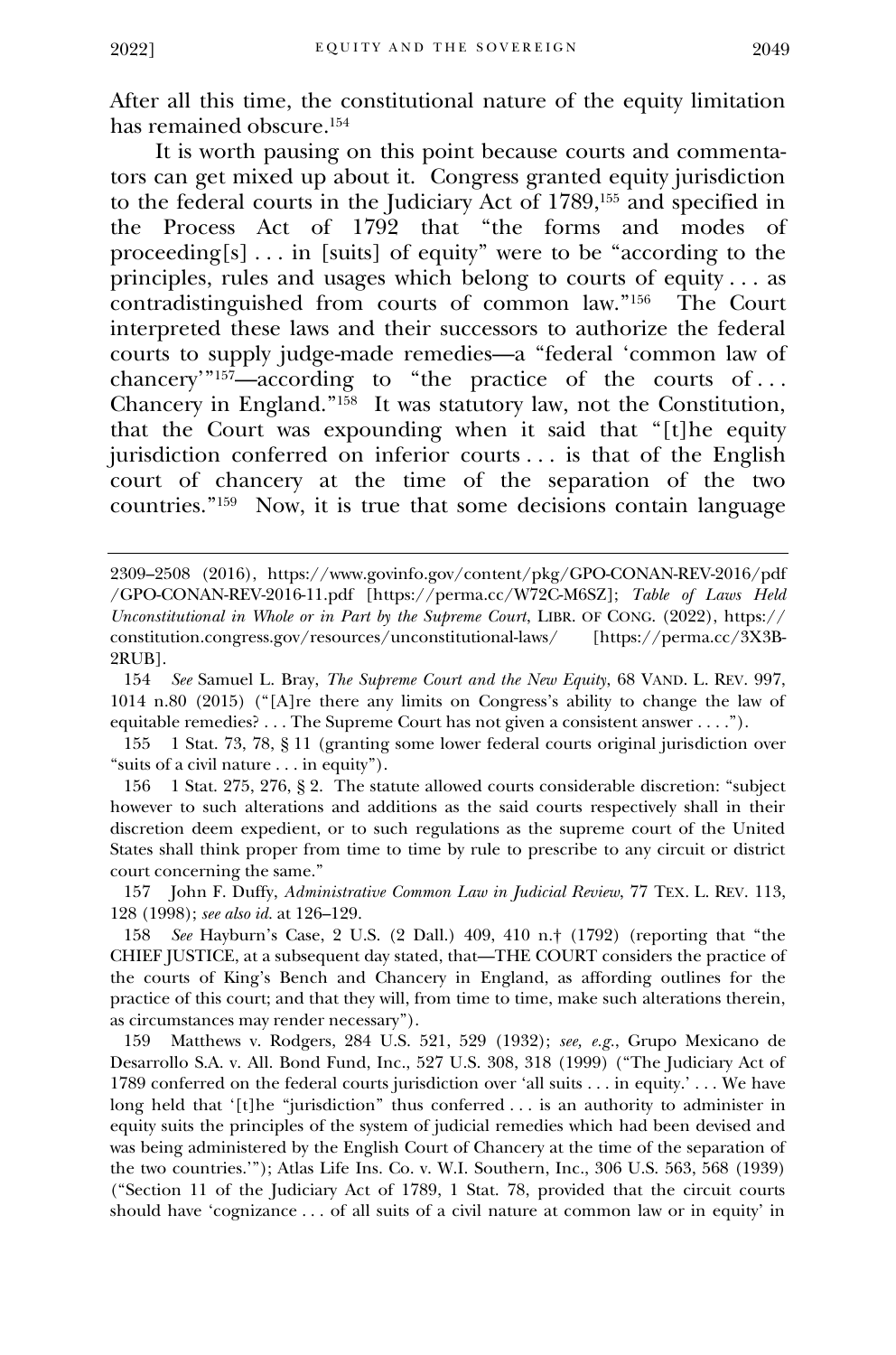hinting that the references to equity in Article III and in the Judiciary Act mean the same thing.<sup>160</sup> A natural temptation exists to read the two provisions as coextensive because they are worded almost identically. But we know from *Strawbridge v. Curtiss*<sup>161</sup> and from

cases appropriately brought in those courts. This provision is perpetuated in . . . 28 U.S.C. § 41(1), which declares that the district courts shall have jurisdiction of such suits. The 'jurisdiction' thus conferred on the federal courts to entertain suits in equity is an authority to administer in equity suits the principles of the system of judicial remedies which had been devised and was being administered by the English Court of Chancery at the time of the separation of the two countries." (citing Payne v. Hook, 74 U.S. (7 Wall.) 425, 430 (1868); *In re* Sawyer, 124 U.S. 200, 209–210 (1888); *Matthews*, 284 U.S. at 525; Gordon v. Washington, 295 U.S. 30, 36 (1935))); *Gordon*, 295 U.S. at 36 ("By the Judiciary Act of 1789 ... the lower federal courts were given original jurisdiction 'of suits ... in equity,' where the other jurisdictional requisites are satisfied. From the beginning, the phrase 'suits in equity' has been understood to refer to suits in which relief is sought according to the principles applied by the English court of chancery before 1789, as they have been developed in the federal courts." (citing Robinson v. Campbell, 16 U.S. (3 Wheat.) 212, 221–23 (1818); United States v. Howland, 17 U.S. (4 Wheat.) 108, 115 (1819); Waterman v. Canal-La. Bank & Tr. Co., 215 U.S. 33, 43 (1909))); Guffey v. Smith, 237 U.S. 101, 114 (1915) ("By the legislation of Congress and repeated decisions of this court it has long been settled that the remedies afforded and modes of proceeding pursued in the Federal courts, sitting as courts of equity, are not determined by local laws or rules of decision, but by general principles, rules and usages of equity having uniform operation in those courts wherever sitting." (emphasis added)); *Robinson*, 16 U.S. (3 Wheat.) at 222–23 ("The court, therefore think, that to effectuate the purposes of the legislature, the remedies in the courts of the United States, are to be, at common law or in equity, not according to the practice of state courts, but according to the principles of common law and equity, as distinguished and defined in that country from which we derive our knowledge of those principles." (emphasis added)); *see also* Markham v. Allen, 326 U.S. 490, 494 (1946) (federal courts have "no jurisdiction to probate a will or administer an estate, the reason being that the equity jurisdiction conferred by the Judiciary Act of 1789 and § 24(1) of the Judicial Code, which is that of the English Court of Chancery in 1789, did not extend to probate matters").

160 *See, e.g.*, Irvine v. Marshall, 61 U.S. 558, 565 (1857) ("In the interpretation of these clauses of the Constitution and the statute [the Judiciary Act], this court has repeatedly ruled . . . . [t]hat by cases in equity are to be understood suits in which relief is sought according to the principles and practice of the equity jurisdiction, as established in English jurisprudence."); *Sawyer*, 124 U.S. at 209–10 ("Under the constitution and laws of the United States, the distinction between common law and equity, as existing in England at the time of the separation of the two countries, has been maintained, although both jurisdictions are vested in the same courts."); Boyle v. Zacharie, 31 U.S. (6 Pet.) 648, 654 (1832) ("The chancery jurisdiction given by the constitution and laws of the United States is the same in all the states of the union, and the rule of decision is the same in all."); *cf.* JOSEPH STORY, COMMENTARIES ON EQUITY JURISPRUDENCE § 57 (12th ed. 1877) ("[T]he uniform interpretation of that clause has been, that, by cases in equity are meant cases, which, in the jurisprudence of England (the parent country), are so called, as contradistinguished from cases of the common law. So that, in the courts of the United States, equity jurisprudence generally embraces the same matters of jurisdiction and modes of remedy as exist in England.").

161 7 U.S. 267 (1806).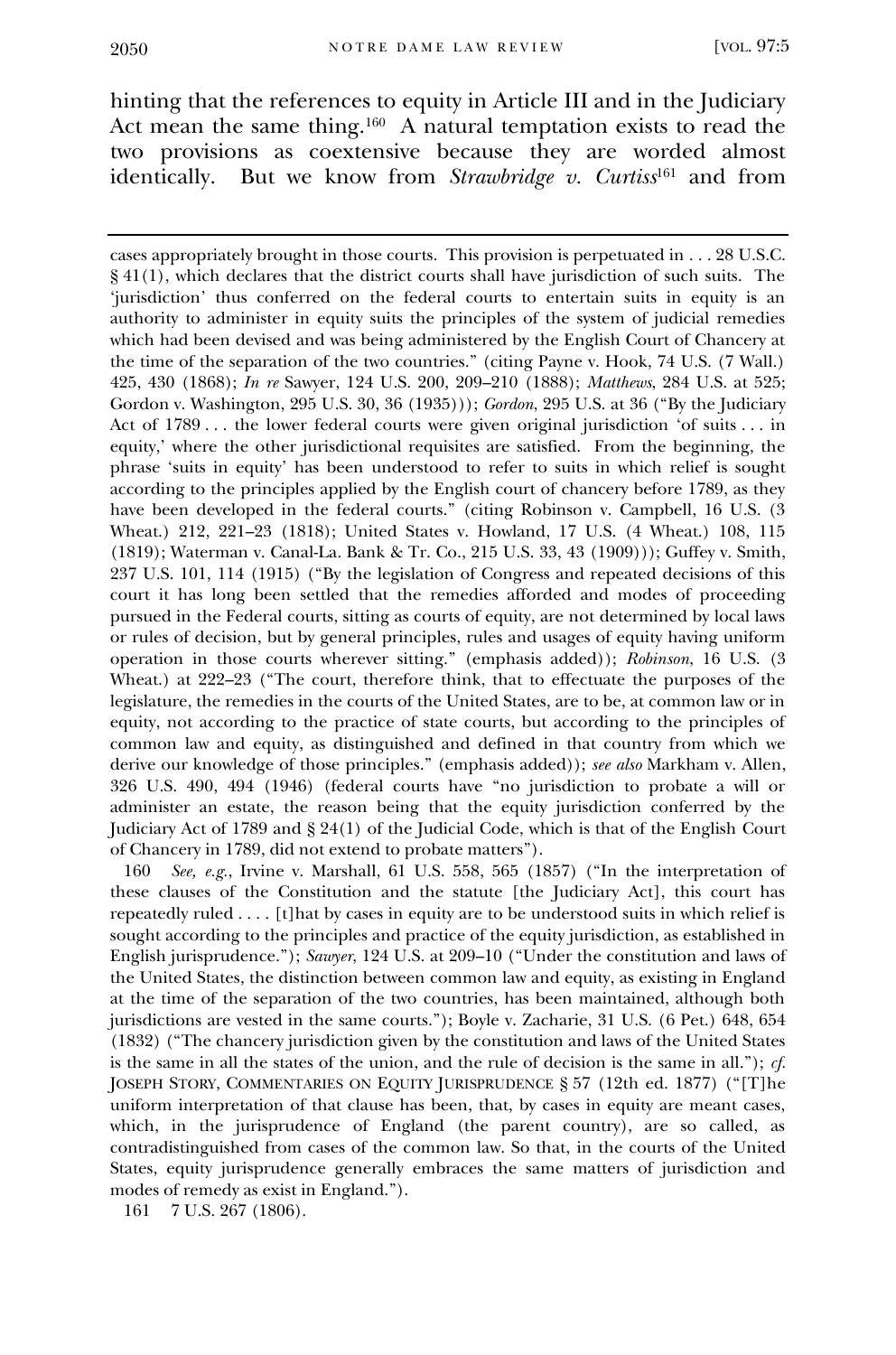*Louisville & Nashville Railroad Co. v. Mottley*<sup>162</sup> that statutes can mean very different things than Article III, even when they are worded in essentially identical terms. And the bottom line is that the Court has never yet held that Article III's reference to "Equity" is a hard constitutional limit on the equitable remedies that Congress may create.<sup>163</sup>

Should it so hold, if the question arises? Thinking through who "the sovereign" is in equity offers a fresh lens on that question. On one venerable view of the American system of government, the people of the United States—the ultimate sovereigns—allocated sovereignty across the branches through adopting the Constitution. When it enacts a law, Congress is exercising its share of that sovereign power (or, in Paine's terms, "THE LAW" is the "King of America" <sup>164</sup>). Standing to that extent in the shoes of the sovereign, Congress should therefore be able to authorize—just as the English sovereigns once did—the remedies that will be available in equity, and Congress should likewise be able to expand, even radically expand, the remedies available in equity. Moreover, Congress should, by Moreover, Congress should, by delegating that authority to courts,<sup>165</sup> be able to empower courts to shape and to change the remedies available in equity—just as English sovereigns long ago empowered their chancellors to do. And indeed that view of affairs has substantial support.<sup>166</sup>

164 *See* PAINE, *supra* note 1.

166 *See, e.g.*, *Sawyer*, 124 U.S. at 210 ("The office and jurisdiction of a court of equity, *unless enlarged by express statute*, are limited to the protection of rights of property." (emphasis added)); Fontain v. Ravenel, 58 U.S. (17 How.) 369, 384 (1854) ("The courts of the United States cannot exercise any equity powers, *except those conferred by acts of congress, and* those judicial powers which the high court of chancery in England, acting under its judicial capacity as a court of equity, possessed and exercised, at the time of the formation of the constitution of the United States." (emphasis added)); *Boyle*, 31 U.S. at 658 ("[T]he settled doctrine of this court is, that the remedies in equity are to be administered, not according to the state practice, but according to the practice of courts of equity in the parent country, as contradistinguished from that of courts of law; *subject, of course, to the provisions of the acts of congress, and to such alterations and rules as in the exercise of the powers delegated by those acts, the courts of the United States may, from time to time, prescribe.*" (emphasis added)); Grayson v. Virginia, 3 U.S. (3 Dall.) 320 (1796) ("The general rule prescribes to us an adoption of that practice, which is founded on the custom and usage of Courts of Admiralty and Equity, constituted on similar principles; but still, it is thought, that we are also authorised to make such deviations as are necessary to adapt the process

<sup>162</sup> 211 U.S. 149 (1908).

<sup>163</sup> *See supra* note 153–54. For an examination of the distinct question whether Article III courts possess inherent authority to grant equitable remedies, see Owen W. Gallogly, *Equity's Constitutional Source*, 132 YALE L.J. (forthcoming 2023), https://papers.ssrn.com/sol3/papers.cfm?abstract\_id=4058852.

<sup>165</sup> I assume here the continued vitality of current doctrine concerning nondelegation—an assumption that may be risky. *See, e.g.*, Gundy v. United States, 139 S. Ct. 2116, 2131 (2019) (Gorsuch, J., dissenting).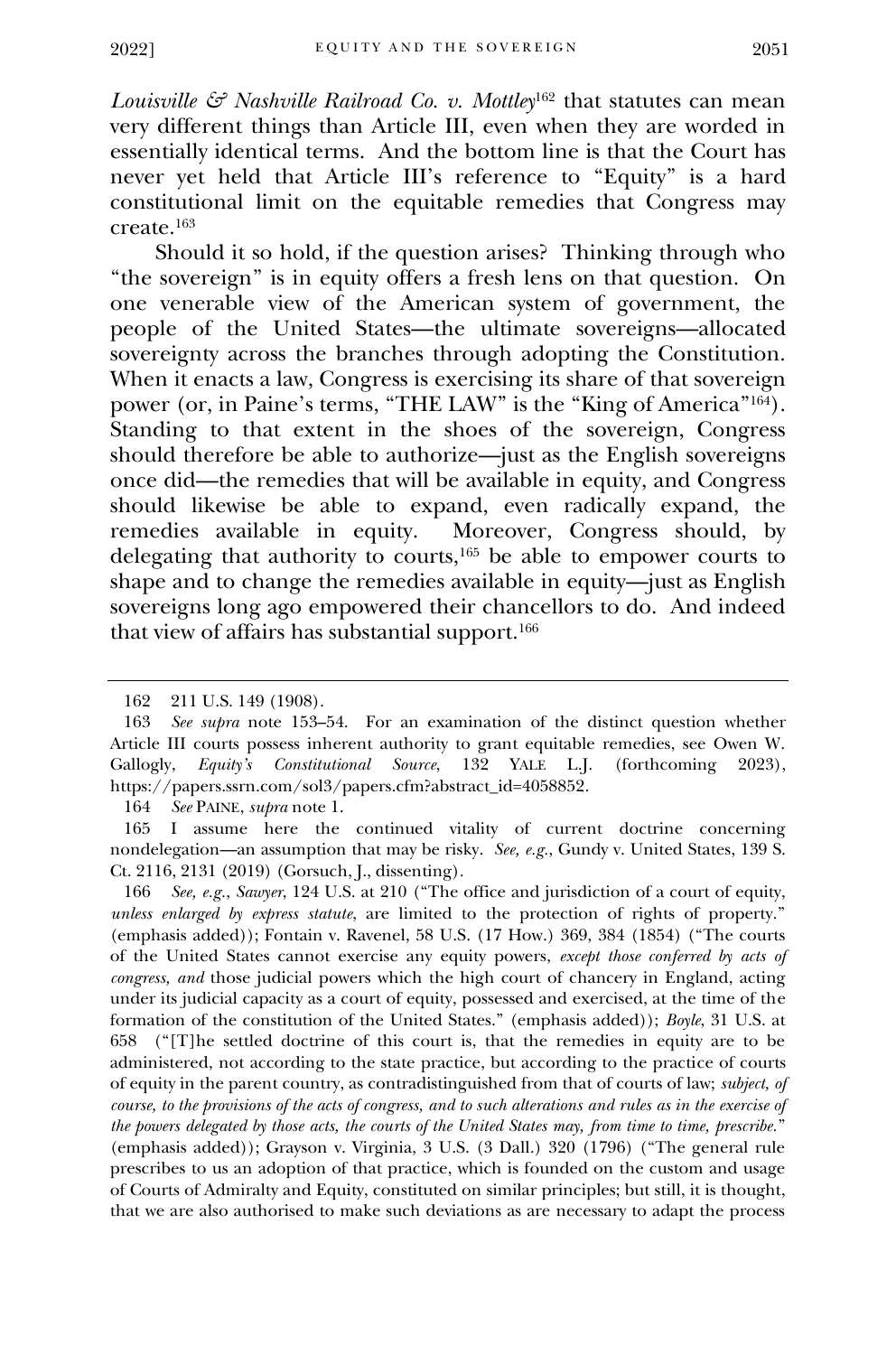On another view, there would be a limit on Congress's capacity to wield its share of sovereign power in this domain: Article III would cap what even Congress can accomplish. On this view, Article III's reference to "Equity" would incorporate a static body of law extant in 1789 as the yardstick against which congressional statutes must be measured for their constitutionality. In that event, even a "clear[] and express[]" authorization of a particular equitable remedy by Congress would not be enough; one would still have to determine whether that statute comported with "longstanding principles of equity that predate this country's founding." 167 This is a view that Justice Thomas has articulated,<sup>168</sup> and that other judges apparently find attractive.<sup>169</sup> Can we say who the sovereign would be then? Those "longstanding principles of equity" did not come from nowhere, after all; there was a line of kings and queens, up to and including George III, whose chancellors articulated that body of law.

Now, to consider American equity today to still be the creature of *those* sovereigns would unnerve anyone. A less unorthodox way to phrase this view would be to say that the Framers and ratifiers of the

167 Trump v. Hawaii, 138 S. Ct. 2392, 2425 n.2, 2426 (Thomas, J., concurring); *see also* Whole Woman's Health v. Jackson, 142 S. Ct. 522, 540 (2021) (Thomas, J., concurring in part and dissenting in part) ("[A] federal court's jurisdiction in equity extends no further than 'the jurisdiction in equity exercised by the High Court of Chancery in England at the time of the adoption of the Constitution and the enactment of the original Judiciary Act.'").

168 *Trump*, 138 S. Ct. at 2425–26 (Thomas, J., concurring).

169 DHS v. New York, 140 S. Ct. 599, 601 (2020) (Gorsuch, J., concurring) (citing Article III problems and "equitable and constitutional" issues with universal injunctions); CASA de Md., Inc. v. Trump, 971 F.3d 220, 258 (4th Cir. 2020) (arguing that "[b]oth Article III and federal statutes" incorporate historical limitations on equitable power).

and rules of the Court to the peculiar circumstances of this country, subject to the interposition, alteration, and controul, of the Legislature."); *see also* Grupo Mexicano v. All. Bond Fund, 527 U.S. at 328, 327, 333 (1999) (holding that the district court lacked authority to issue a certain type of novel injunctive relief "unknown to traditional equity practice," but stating that Congress could authorize this "formidable power over debtors"); Aetna Life Ins. Co. v. Haworth, 300 U.S. 227, 240 (1937) ("Exercising this control of practice and procedure the Congress is not confined to traditional forms or traditional remedies. The judiciary clause of the Constitution 'did not crystallize into changeless form the procedure of 1789 as the only possible means for presenting a case or controversy otherwise cognizable by the federal courts.' In dealing with methods within its sphere of remedial action the Congress may create and improve as well as abolish or restrict.") (quoting Nashville, Chattanooga & St. Louis R. Co. v. Wallace, 288 U.S. 249, 264 (1933)); *Ex parte* Boyd, 105 U.S. 647, 656 (1881) ("And the remaining question, therefore, becomes, not so much whether Congress may, by appropriate legislation, transmute an equitable into a legal procedure, as, whether it can in any wise change the rules of pleading and procedure as to courts, either of law or equity, in force in England at the time of the adoption of the Constitution, or whether, by the adoption of that instrument, all progress in the modes of enforcing rights, both at law and in equity, was arrested and their forms forever fixed. To state the question is to answer it.").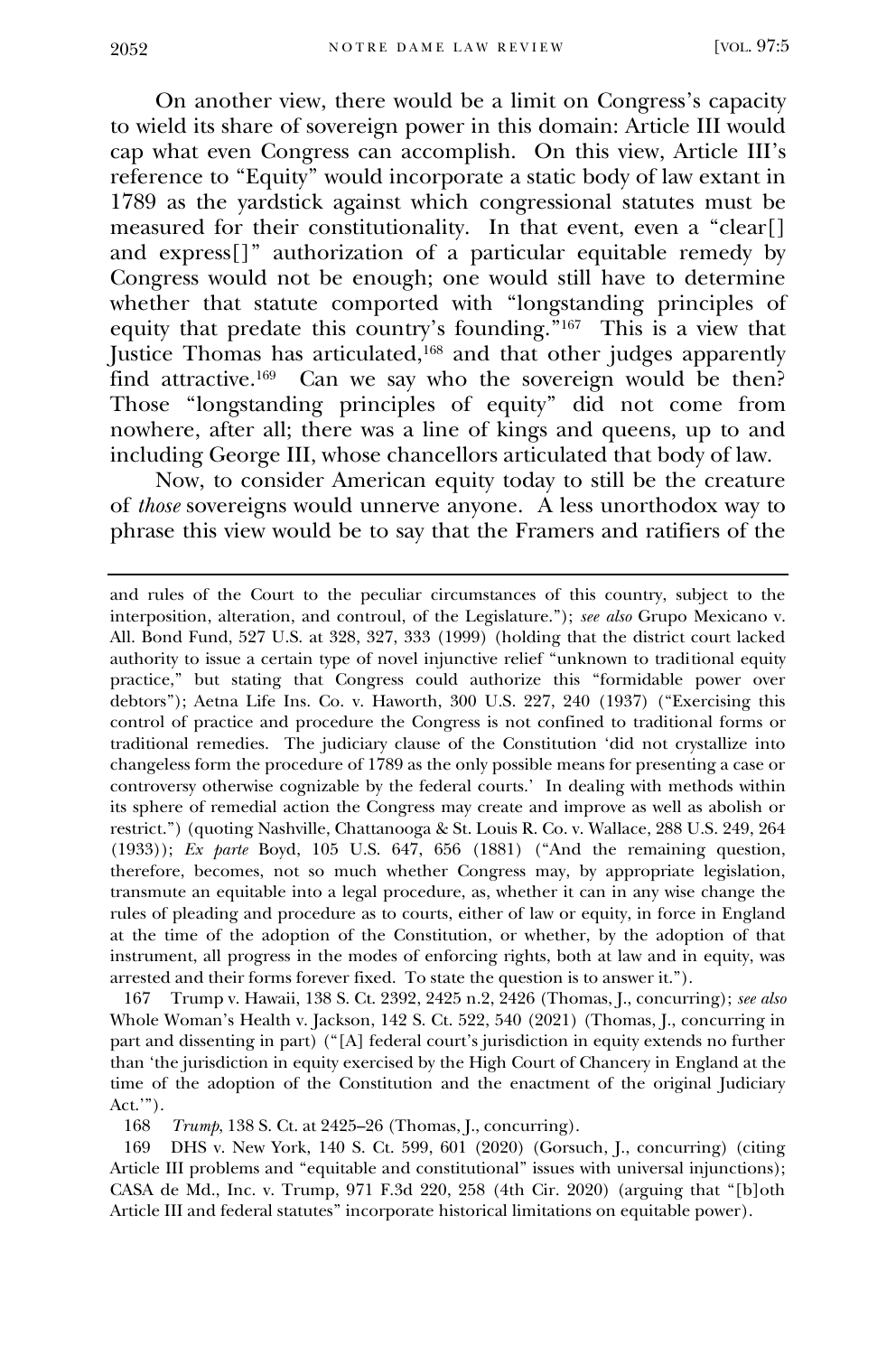Constitution, acting in their sovereign capacity, chose to adopt equity, as elaborated by the Court of Chancery circa 1789, into Article III. So rephrased, this claim is still suspect, both because of its III. So rephrased, this claim is still suspect, both because of its incompatibility with precedent and practice<sup>170</sup> and because it runs athwart of equity's own embedded traditions of adaptability and flexibility.<sup>171</sup> Indeed, that claim may not even capture accurately what was meant by the Framers when they included the term "Equity" in the Constitution.<sup>172</sup>

Why, then, does such a conception have appeal to its adherents? To those who find appealing the project of constitutionalizing limits on equity, that appeal surely does not flow from some latent yearning to still be governed by a body of law made by royal chancellors. Rather, it likely rests upon an impulse to tame and legitimate what otherwise may seem unruly and illegitimate. Mistrust of equity dates back before the Founding.<sup>173</sup> That mistrust ebbs and flows over time, but it has endured. One way to counter that legitimacy challenge is to seek to strengthen equity's connection to history and to tradition and to reduce its capacity for "flexibility and expansiveness," 174

172 The clause "Law and Equity" may be read as simply allowing the federal courts to be fused or blended courts (i.e., courts that could hear cases and give remedies in both law and equity). Because that was a "structural choice" that departed from the English model, it would have been worth spelling out. *See* James E. Pfander & Daniel D. Birk, *Article III and the Scottish Judiciary*, 124 HARV. L. REV. 1613, 1666 (2011); THE FEDERALIST NO. 80 (Alexander Hamilton) ("There is hardly a subject of litigation between individuals, which may not involve those ingredients of FRAUD, ACCIDENT, TRUST, or HARDSHIP, which would render the matter an object of equitable rather than of legal jurisdiction, as the distinction is known and established in several of the States. . . . In such cases . . . it would be impossible for the federal judicatories to do justice without an equitable as well as a legal jurisdiction."). So read, the clause would not cabin the substance of equity to the metes and bounds of English chancery practice circa 1789.

173 *See supra* note 16.

174 *See* Union Pac. Ry. Co. v. Chicago, Rock Island & Pac. Ry. Co., 163 U.S. 564, 601 (1896) ("[E]quity . . . has always preserved the elements of flexibility and expansiveness, so that new [remedies] may be invented, or old ones modified, in order to meet the requirements of every case and to satisfy the needs of a progressive social condition in which new primary rights and duties are constantly arising, and new kinds of wrongs are

<sup>170</sup> *See* Pfander & Wentzel, *supra* note 9, at 1355–57 (explaining that equitable originalism calls into question "the legitimacy of *Ex parte Young*" and arguing instead for "an evolutionary conception of federal equity"); Mila Sohoni, *The Lost History of the 'Universal' Injunction*, 133 HARV. L. REV. 920, 928 (2020) (noting that a "strictly originalist approach to the judicial power in equity . . . . cannot be squared with . . . a century-plus of practice").

<sup>171</sup> *See* Pfander & Wentzel, *supra* note 9, at 1282 ("A jurisprudence of constitutional remedies that measures the legitimate scope of modern federal equity by looking to the practices of the High Court of Chancery, circa 1789, . . . . may also deprive equity of its characteristic ability to adapt to changes in the remedial system as a whole."). *See generally* Riley T. Keenan, *Living Equity*, ALA. L. REV. (forthcoming), https://papers.ssrn.com/sol3 /papers.cfm?abstract\_id=4011398.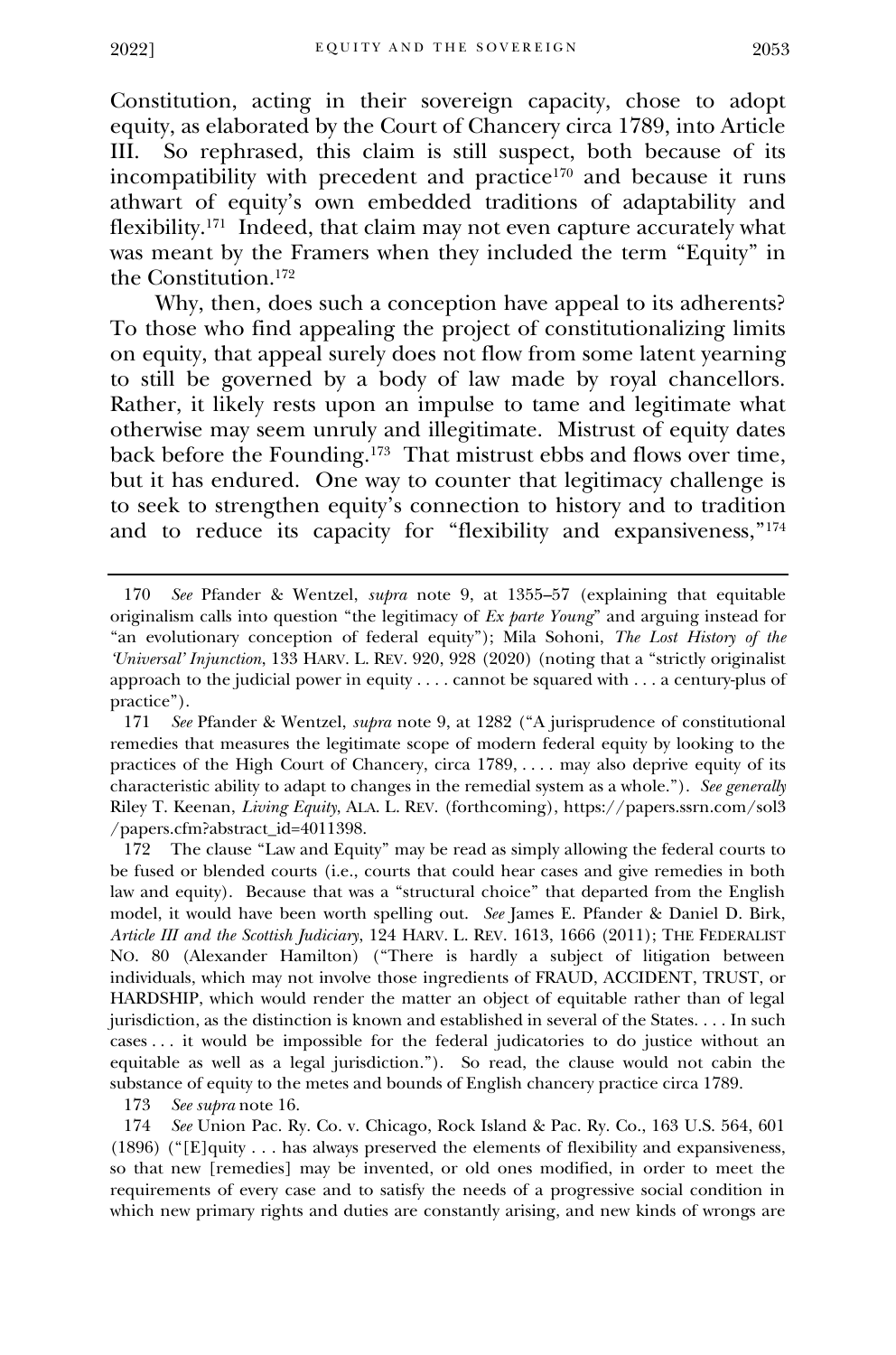whether that expansiveness comes from courts, from Congress, or from both acting together. Our modern moment in law is one in which fears of legislative overreach and wariness of delegation are burgeoning, and themes of originalism and formalism are ascendant. In such an era, the impetus to claim that rule-like limits, history, and tradition impose sharp constraints upon equity will gain additional energy and momentum—and there's no stronger limit than a constitutional rule.

#### **CONCLUSION**

<span id="page-35-0"></span>The Constitution "split the atom of sovereignty" <sup>175</sup> not just across the federal government and the states, but also across the three branches. Equity was historically the creation and the handmaiden of sovereign power, but the new American constitutional order shattered the crown and left equity unanchored. How to conceive of the sovereign in equity in a government without a sovereign was a problem that challenged the members of the first Congress and the first sitting Justices; it is a problem that continues to lurk in the law today.

Resolving this confusion is not just a rhetorical or superficial matter—a matter of inserting a more democratically palatable term ("the United States"<sup>176</sup>) at the top of a writ. It is, instead, a substantive and real challenge—more precisely, a cluster of policy-laden, value-laden, difficult-to-answer, challenges. It is the policy-laden problem of working out what should rightly follow from the fact that one of the parties to a suit in equity in a federal court happens to be the "United States," a federal agency, or one of its officers. It is the value-laden problem of working out whether the sovereign, or a particular part of the sovereign, may speak for, and seek to vindicate, the rights of all. It is even the difficult-to-answer constitutional problem of working out who ultimately gets to decide what equitable powers the federal courts can today wield.

Now, it would be pleasant to be able to claim that the law of equity, as it stands today, has dealt with these issues adequately. It would be lovely to be able to grandly announce that—consciously or unconsciously—federal courts have hit upon a dynamic equilibrium between accommodating the sovereign and checking it, a "nice[ly]

constantly committed." (quoting JOHN NORTON POMEROY, A TREATISE ON EQUITY JURISPRUDENCE § 111 (1881))).

<sup>175</sup> U.S. Term Limits, Inc. v. Thornton, 514 U.S. 779, 838 (1995) (Kennedy, J., concurring).

<sup>176</sup> *See supra* text accompanying notes 22–28.